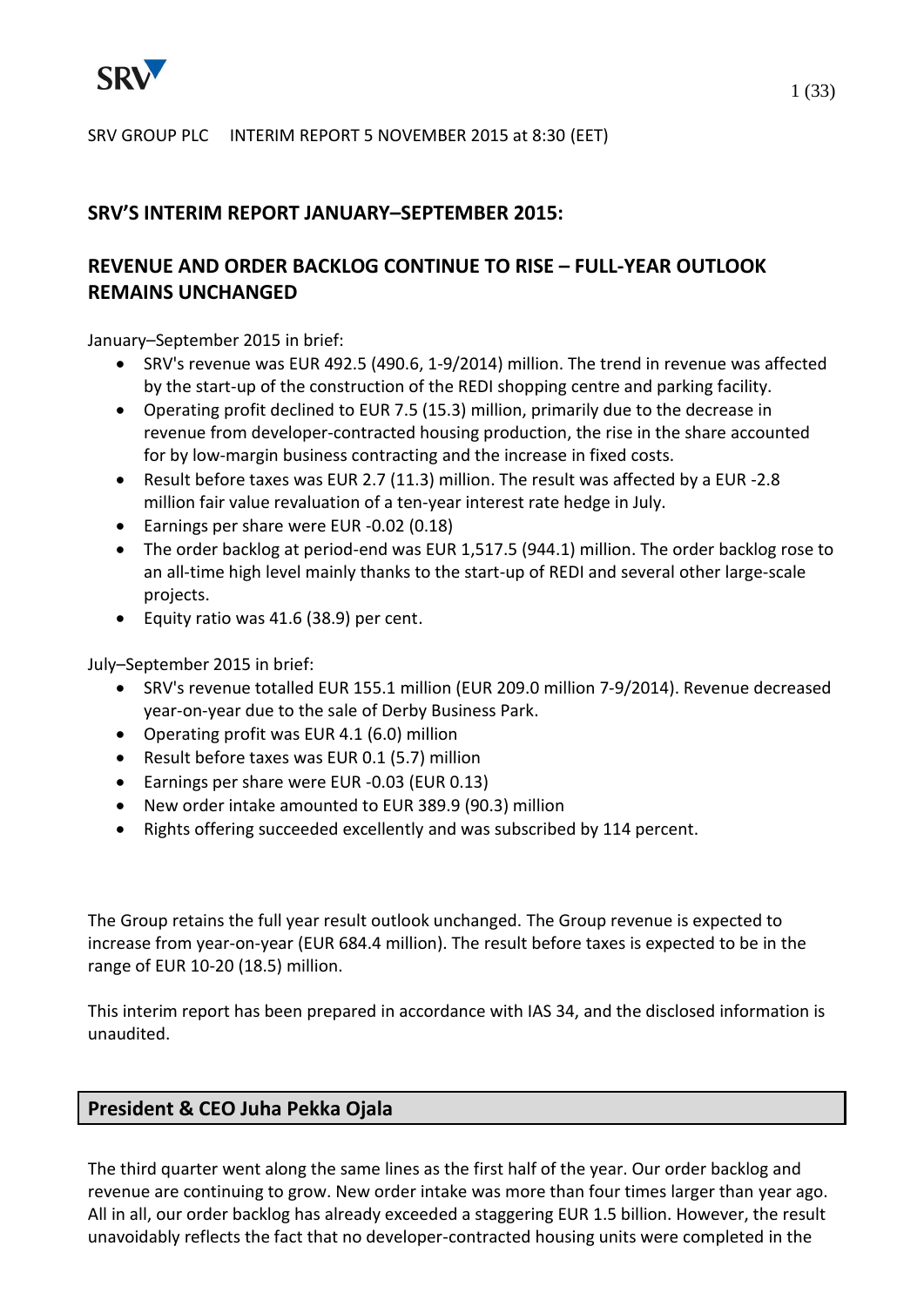

third quarter, as compared to 86 units a year ago. We will, however, be seeing an upswing from late 2015 onwards – 225 homes will be completed by Christmas, and this will also bring up positive tone for our near-term outlook. We also believe that investor sales will pick up towards the end of the year, which will improve our result and increase revenue for the coming years. Another positive fact is that a larger share of the almost 1,900 housing units we have under construction are higher-margin developer-contracted projects.

Our investments in ongoing major projects, such as REDI, Niittykumpu Metro Centre and our Russian shopping centre projects, can still only be seen as a rise in fixed costs.

However, a number of projects have also reached favourable stages during the third quarter. August's rights offering was completed in September. It was a great success, demonstrating the firm confidence shown in our company by almost 7,000 shareholders. Our projects in Russia are also progressing according to schedule in spite of the challenging conditions in the country. We celebrated the topping out of the Okhta Mall in St Petersburg in September and, although there's still a year to go before the shopping centre opens in autumn 2016, 46 per cent of its premises have already been reserved or leased.

The Helsinki cityscape continues to change day by day, as the REDI centre in Kalasatama begins to rise. REDI's cornerstone was laid at a ceremony in early September, and excavation work is already entering the final stages. The volume of rock quarried from the site is equivalent to six Parliament Houses. Foundation and structural work has now begun, and the New Year will see a major step forward when the pre-marketing of residentials in the first towers is launched in earnest. Lidl supermarket chain is just one of the shopping centre's new tenants.

We're also making progress in preparations and negotiations for the Fennovoima`s Hanhikivi-1 nuclear power plant project that was announced in August. It's been great to see how the large scale of this project has awakened so much interest both in our subcontractor network and among our own personnel.

Some slight signs of recovery are still being seen in housing construction, although there are considerable regional variations. SRV currently has a total of almost 1,900 housing units under construction, the majority of which are scheduled for completion during 2017, when they will also begin to generate noticeable income.

The most significant new project since the end of the review period is the development of Kerava city-centre. Five apartment blocks and a retail centre will significantly alter Kerava's cityscape. In Vantaa, we're also involved in developing a corporate campus concept in Vantaankoski in cooperation with Sanoma and the City of Vantaa.

The outlook remains challenging, but positive signs can be seen in both construction in general and in our own earnings performance, as our ongoing projects progress and when incomplete residences are finished and recognised as income. All of this, combined with attractive new projects still at the tender stage, guarantees that SRV will continue to enjoy one of the richest and most interesting eras in its history.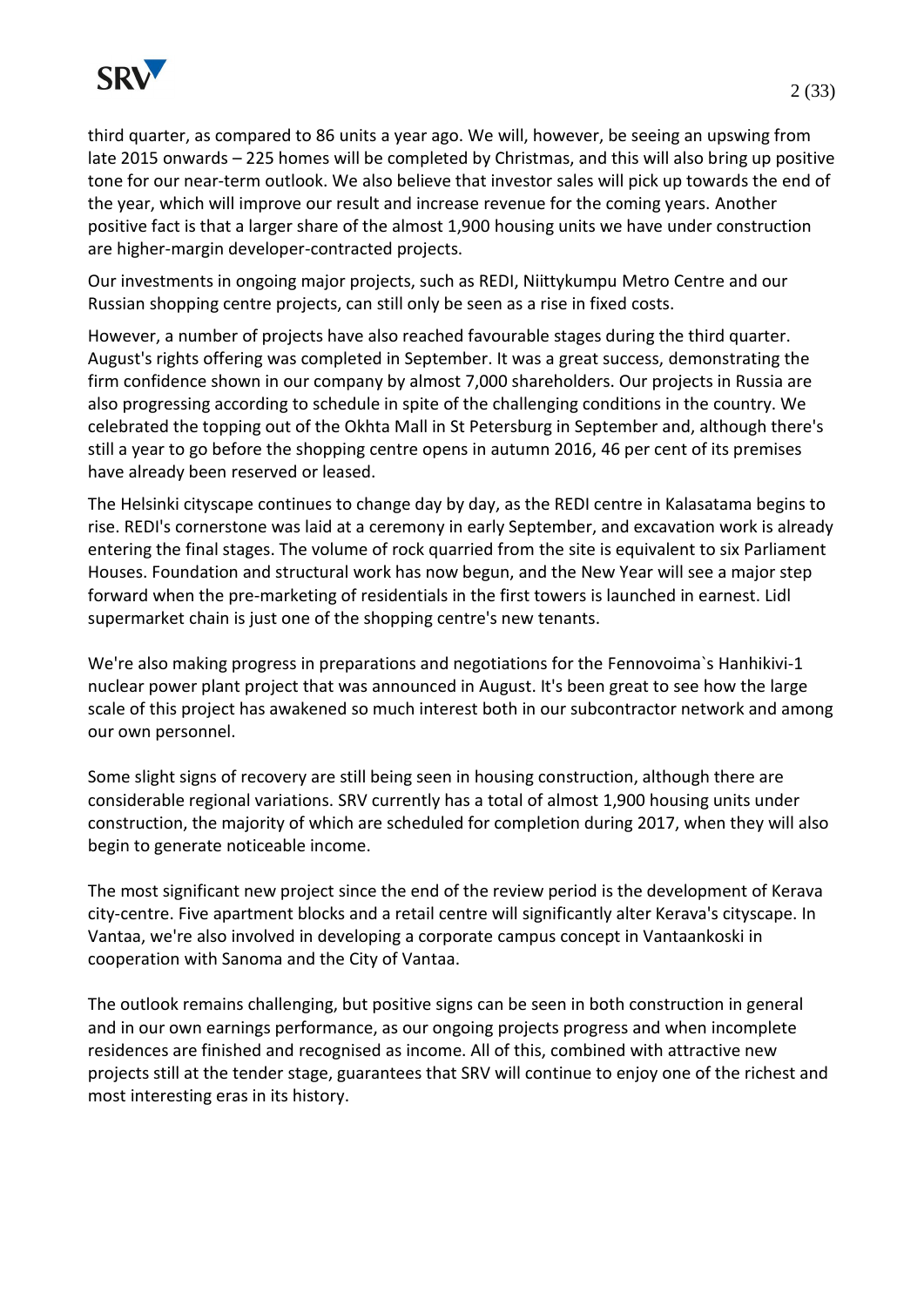# **SRV GROUP PLC INTERIM REPORT, 1 JANUARY–30 SEPTEMBER 2015**

| <b>Group key figures</b>          | $1 - 9/$ | $1 - 9/$ | change,     | change, | $7-9/$  | $7-9/$ | $1 - 12/$ |
|-----------------------------------|----------|----------|-------------|---------|---------|--------|-----------|
| (IFRS, EUR million)               | 2015     | 2014     | <b>MEUR</b> | %       | 2015    | 2014   | 2014      |
| Revenue                           | 492.5    | 490.6    | 1.9         | 0.4     | 155.1   | 209.0  | 684.4     |
| Operating profit                  | 7.5      | 15.3     | $-7.9$      | $-51.3$ | 4.1     | 6.0    | 24.9      |
| Financial income and expenses,    |          |          |             |         |         |        |           |
| total                             | $-4.7$   | $-4.0$   | $-0.7$      |         | $-4.0$  | $-0.2$ | $-6.4$    |
| Result before taxes               | 2.7      | 11.3     | $-8.6$      | $-75.8$ | 0.1     | 5.7    | 18.5      |
| Order backlog                     | 1,517.5  | 944.1    | 573.4       | 60.7    |         |        | 860.4     |
| New agreements                    | 1,106.6  | 592.3    | 514.3       | 86.8    | 389.9   | 90.3   | 700.3     |
| Operating profit, %               | 1.5      | 3.1      |             |         | 2.6     | 2.9    | 3.6       |
| Net profit, %                     | 0.3      | 2.1      |             |         | $-0.2$  | 2.9    | 2.2       |
| Equity ratio, %                   | 41.6     | 38.9     |             |         |         |        | 43.0      |
| Net interest-bearing debt         | 248.3    | 255.1    | $-6.9$      | $-2.7$  |         |        | 206.1     |
| Gearing, %                        | 91.5     | 111.6    |             |         |         |        | 91.6      |
| Return on investment, %           | 3.2      | 4.4      |             |         |         |        | 5.4       |
| Return on equity, %               | 0.9      | 6.0      |             |         |         |        | 6.9       |
| Earnings per share, EUR           | $-0.02$  | 0.18     | $-0.21$     |         | $-0.03$ | 0.13   | 0.30      |
| Equity per share, EUR             | 3.80     | 4.59     | $-0.79$     | $-17.2$ |         |        | 4.51      |
| Share price at end of period, EUR | 2.53     | 3.67     | $-1.14$     | $-31.1$ |         |        | 2.83      |
| Weighted average number of        |          |          |             |         |         |        |           |
| shares outstanding, millions      | 37.0     | 39.8     |             | $-7.0$  |         |        | 39.8      |

\*) Comparative data is share issue adjusted.

### **Overall review**

### **January-September 2015**

At the end of September, the Group's order backlog was EUR 1,517.5 (944.1) million thanks to new contractor agreements, the major ones being the REDI project and a healthcare and wellbeing centre in the Kalasatama district of Helsinki, the Niittykumpu Metro Centre in Espoo, and the expansion of Tampere University Hospital. 85 per cent of the order backlog has been sold, a total of EUR 1,295 million. The value of the Group's new contracts rose to EUR 1,106.6 (592.3) million.

The Group's revenue increased to EUR 492.5 (490.6) million. The start-up of the REDI shopping centre and parking facility project contributed to this rise in revenue, as quarrying and other infrastructure work completed prior to the sign of contractor agreements was recognised as revenue in accordance with the level of completion. Revenue was weakened by a fall in revenue from housing production, as only 22 (186) developer-contracted housing units recognised as revenue upon delivery were completed during the January-September. However, it should be noted that the comparison figures for the period were boosted by the sale of the Derby Business Park in Espoo.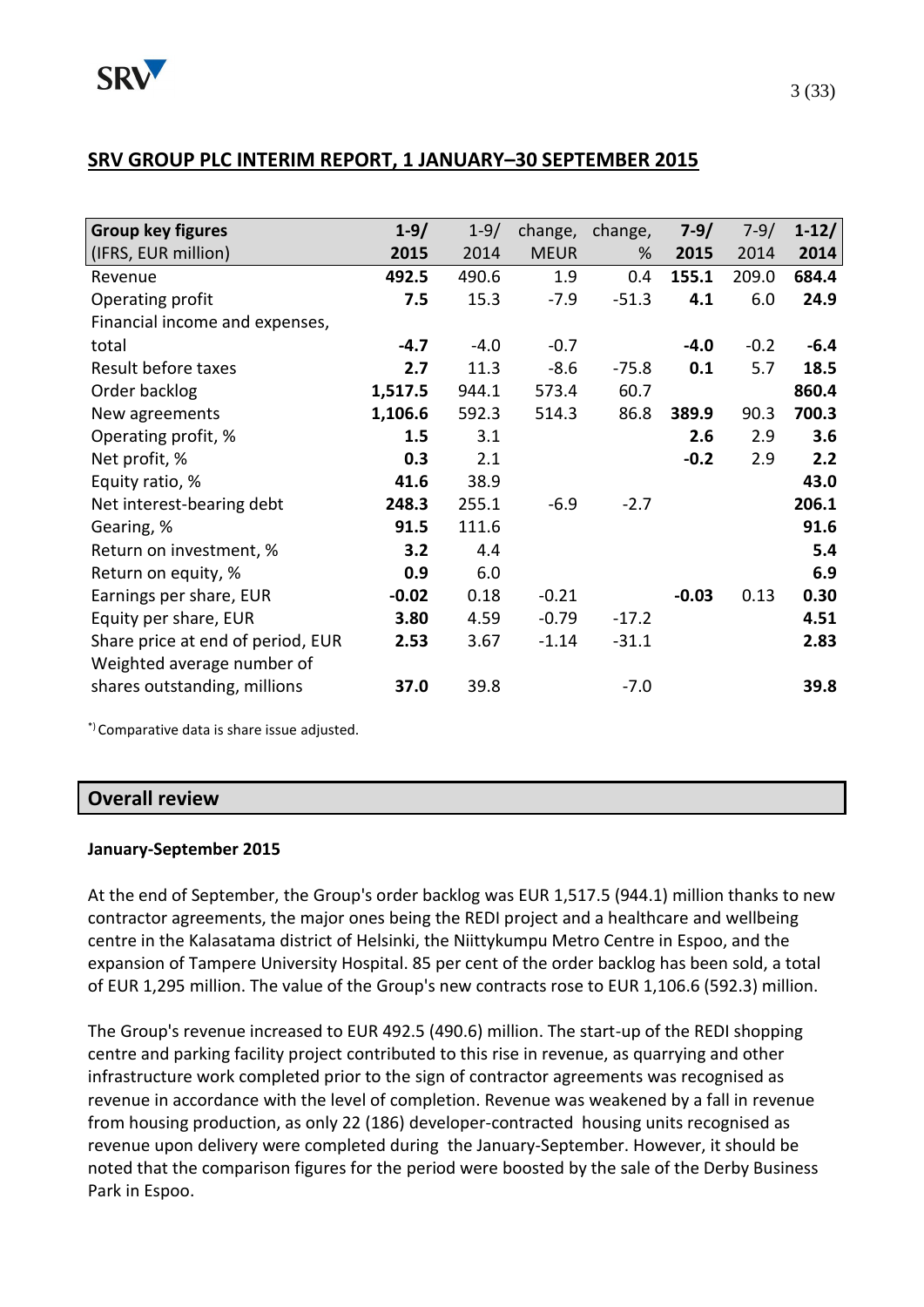

sold in Q3 2014.

The Group's operating profit totalled EUR 7.5 (15.3) million, generating an operating margin of 1.5 (3.1) per cent. This decline in operating profit was mainly due to a fall in revenue from developercontracted housing construction and the higher share accounted for by business contracting with low profit margins. Numerous large-scale projects started up during the January-September , such as the REDI project in Kalasatama and the Niittykumpu Metro Centre. These construction volumes increased fixed costs, thereby reducing operating profit. On the other hand, the improved earnings of associated companies and joint ventures increased operating profit. The operating profit for the comparison period included rental income from the Derby Business Park, which was

The relative level of operating profit is reduced by the elimination of a share equivalent to SRV's ownership from the profit margins of three shopping centre projects (Okhta Mall, Daily and REDI), which will be recognised as income only when the investment is sold.

Several factors contribute to the quarterly variation in SRV's operating profit and operating profit margin: SRV's own projects are recognised as income upon delivery; the part of the order backlog that is continuously recognised as income mainly consists of low-margin contracting; and the nature of the company's operations (project development).

Net financial expenses were EUR -4.7 (-4.0) million. Net financial expenses were improved by a fall in general interest rates, growth in interest income, exchange rate differences resulting from changes in the value of the rouble, and the recognition of EUR 1.4 million in credit loss provisions. In addition to an increase in net debt, net financial expenses were weakened by a EUR -2.8 million fair value revaluation of a ten-year interest rate hedge in July.

The Group's profit before taxes was EUR 2.7 (11.3) million. Net profit for the review period was EUR 1.7 (10.1) million. Income taxes totalled EUR -1.1 (-1.2) million. Earnings per share were EUR -0.02 (EUR 0.18). Earnings per share was negative due to hybrid loan interest rate. Thanks to SRV's third-quarter rights offering, the Group's equity ratio improved to 41.6 (38.9) per cent.

## **July-September 2015**

Third-quarter revenue amounted to EUR 155.1 (209.0) million and operating profit to EUR 4.1 (6.0) million. This fall in revenue was largely due to the fact that not a single developer-contracted housing unit recognised as revenue upon delivery was completed during the review period, while the comparison figures were boosted by the sale of the Derby Business Park. Operating profit was weakened by lower revenue and profit margins in housing construction in Finland and the larger share accounted for by low-margin business contracting. Numerous large-scale projects started up during the review period and these construction volumes increased fixed costs, thereby reducing operating profit. The Group's profit before taxes was EUR 0.1 (5.7) million including EUR -2.8 million fair value revaluation of a ten-year interest rate hedge in July.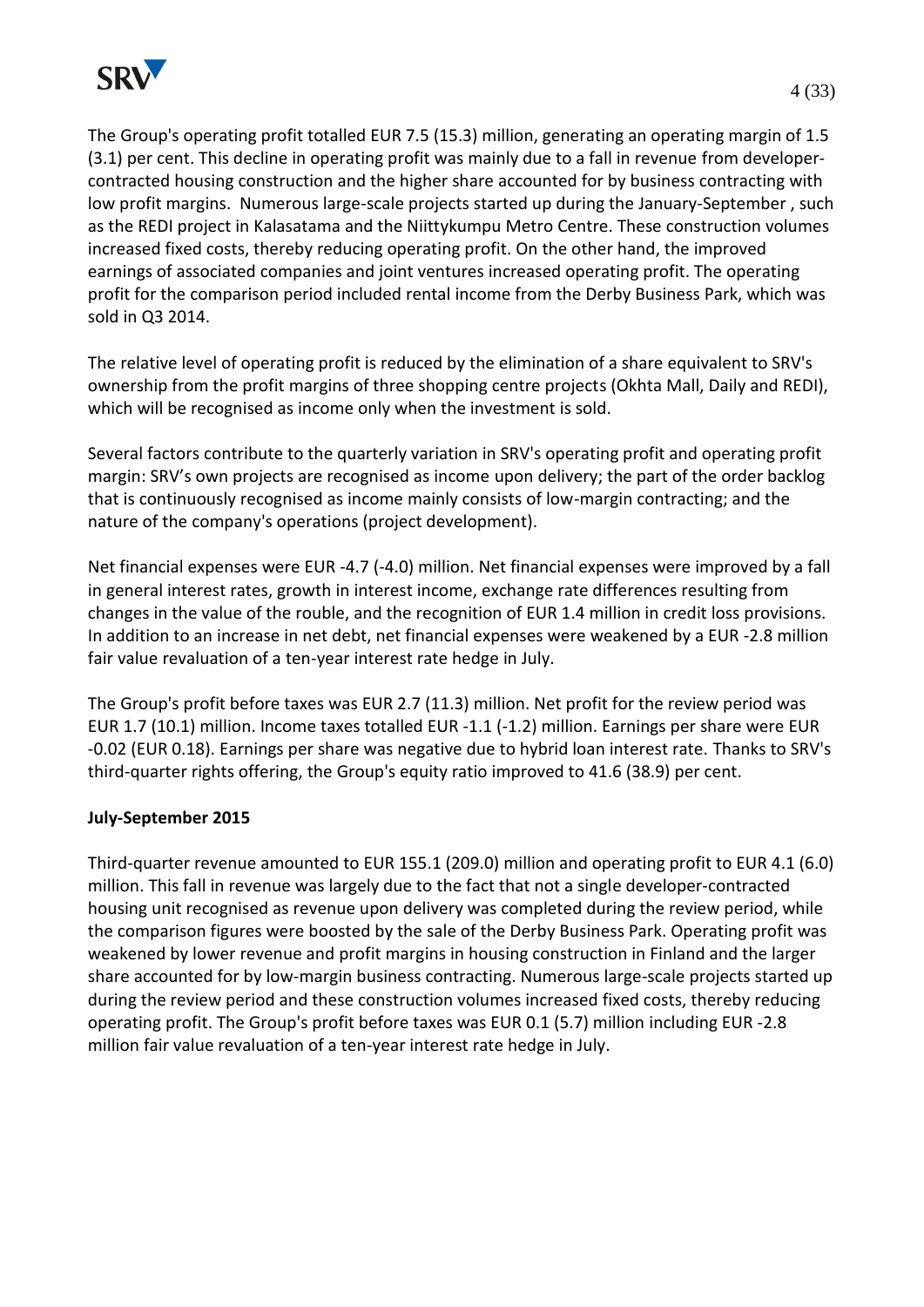

# **Key figures for the Segments**

| $1 - 9/$ | $1 - 9/$                                         |                                                                                                                                             |                      | $7 - 9/$                                                                                                                             | $7 - 9/$                                                                                                                                   | $1-12/$                                                             |
|----------|--------------------------------------------------|---------------------------------------------------------------------------------------------------------------------------------------------|----------------------|--------------------------------------------------------------------------------------------------------------------------------------|--------------------------------------------------------------------------------------------------------------------------------------------|---------------------------------------------------------------------|
| 2015     | 2014                                             |                                                                                                                                             |                      | 2015                                                                                                                                 | 2014                                                                                                                                       | 2014                                                                |
| 441.3    | 451.9                                            |                                                                                                                                             |                      | 137.3                                                                                                                                | 196.5                                                                                                                                      | 627.9                                                               |
| 51.3     | 39.2                                             |                                                                                                                                             |                      | 17.9                                                                                                                                 | 12.6                                                                                                                                       | 56.9                                                                |
| 10.7     | 15.3                                             |                                                                                                                                             |                      | 3.5                                                                                                                                  | 5.0                                                                                                                                        | 19.5                                                                |
| $-10.9$  | $-15.7$                                          |                                                                                                                                             |                      | $-3.6$                                                                                                                               | $-5.1$                                                                                                                                     | $-19.9$                                                             |
| 492.5    | 490.6                                            |                                                                                                                                             |                      | 155.1                                                                                                                                | 209.0                                                                                                                                      | 684.4                                                               |
|          |                                                  |                                                                                                                                             |                      |                                                                                                                                      |                                                                                                                                            |                                                                     |
|          |                                                  |                                                                                                                                             |                      |                                                                                                                                      |                                                                                                                                            | $1 - 12/$                                                           |
|          |                                                  |                                                                                                                                             |                      |                                                                                                                                      |                                                                                                                                            | 2014                                                                |
|          |                                                  |                                                                                                                                             |                      |                                                                                                                                      |                                                                                                                                            | 30.0                                                                |
|          |                                                  |                                                                                                                                             |                      |                                                                                                                                      |                                                                                                                                            | 1.1                                                                 |
|          |                                                  |                                                                                                                                             |                      |                                                                                                                                      |                                                                                                                                            | $-6.2$                                                              |
|          |                                                  |                                                                                                                                             |                      |                                                                                                                                      |                                                                                                                                            | 0.0                                                                 |
| 7.5      | 15.3                                             |                                                                                                                                             |                      | 4.1                                                                                                                                  | 6.0                                                                                                                                        | 24.9                                                                |
|          |                                                  |                                                                                                                                             | $7-9/2015$           |                                                                                                                                      |                                                                                                                                            |                                                                     |
|          |                                                  | 4.4                                                                                                                                         | 3.5                  | 3.1                                                                                                                                  |                                                                                                                                            | 4.8                                                                 |
|          |                                                  | $-1.8$                                                                                                                                      | $-1.7$               | 1.6                                                                                                                                  |                                                                                                                                            | 1.9                                                                 |
|          |                                                  | 3.1                                                                                                                                         | 2.6                  | 2.9                                                                                                                                  |                                                                                                                                            | 3.6                                                                 |
|          |                                                  |                                                                                                                                             |                      |                                                                                                                                      |                                                                                                                                            |                                                                     |
|          |                                                  |                                                                                                                                             | change,              |                                                                                                                                      |                                                                                                                                            |                                                                     |
|          |                                                  |                                                                                                                                             | <b>MEUR</b>          | change, %                                                                                                                            | 12/2014                                                                                                                                    |                                                                     |
|          |                                                  | 777.8                                                                                                                                       | 653.9                | 84.1                                                                                                                                 |                                                                                                                                            | 723.2                                                               |
|          |                                                  | 166.2                                                                                                                                       | $-80.5$              | $-48.4$                                                                                                                              |                                                                                                                                            | 137.2                                                               |
|          |                                                  | 944.1                                                                                                                                       | 573.4                | 60.7                                                                                                                                 |                                                                                                                                            | 860.4                                                               |
|          |                                                  | 817                                                                                                                                         | 478                  | 58.6                                                                                                                                 |                                                                                                                                            | 729                                                                 |
|          |                                                  | 127                                                                                                                                         | 95                   | 74.6                                                                                                                                 |                                                                                                                                            | 132                                                                 |
|          |                                                  |                                                                                                                                             |                      |                                                                                                                                      |                                                                                                                                            |                                                                     |
|          |                                                  |                                                                                                                                             |                      |                                                                                                                                      |                                                                                                                                            |                                                                     |
|          | $1 - 9/$<br>2015<br>10.6<br>0.4<br>$-3.6$<br>0.0 | $1 - 9/$<br>2014<br>19.8<br>$-0.7$<br>$-3.8$<br>0.0<br>1-9/2015<br>2.4<br>0.9<br>1.5<br>9/2015<br>1,431.7<br>85.7<br>1,517.5<br>1295<br>222 | $1-9/2014$<br>9/2014 | change,<br><b>MEUR</b><br>$-10.5$<br>12.1<br>$-4.6$<br>4.9<br>1.9<br>change,<br><b>MEUR</b><br>$-9.3$<br>1.2<br>0.2<br>0.0<br>$-7.9$ | change,<br>%<br>$-2.3$<br>31.0<br>$-29.9$<br>0.4<br>$7-9/$<br>change,<br>2015<br>%<br>$-46.6$<br>4.9<br>$-0.3$<br>$-0.5$<br>0.0<br>$-51.3$ | $7-9/$<br>2014<br>6.2<br>0.2<br>$-0.4$<br>0.0<br>7-9/2014 1-12/2014 |

# **Earnings trends of the Segments**

SRV's business segments are Operations in Finland, International Operations, and Other Operations. Operations in Finland are divided into property development, housing construction, and business construction (which comprises retail, office, logistics, special, earthworks, and rock construction operations). International Operations comprises SRV's business activities in Russia and Estonia. Other Operations consists primarily of the SRV Group Plc and SRV Kalusto Oy's operations.

SRV Group Plc, the Group's parent company, is responsible for the Group's management, treasury, finance and administrative functions. The Property Development and Building Systems units support and serve all of the Group's business operations.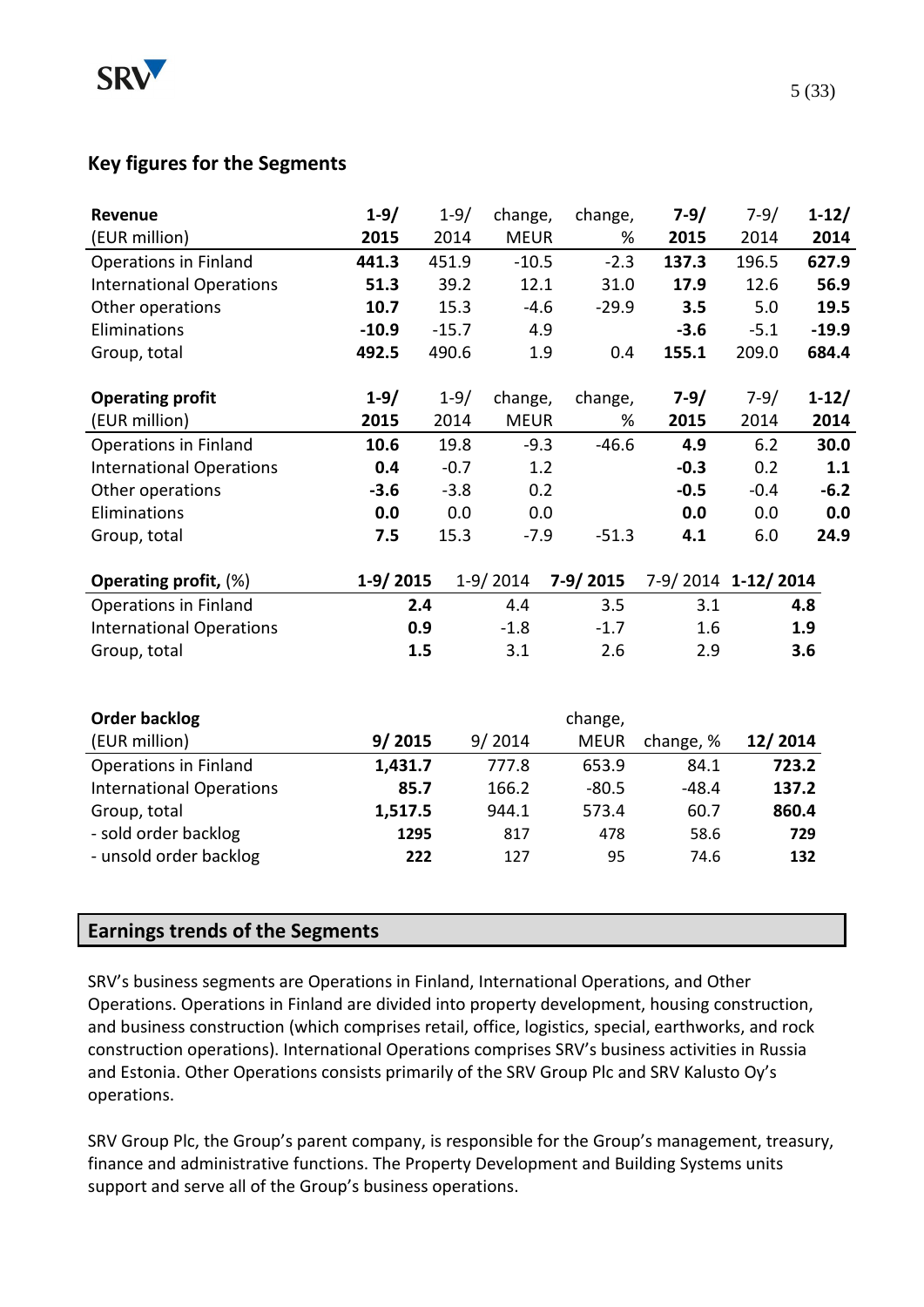

# **Operations in Finland**

| <b>Operations in Finland</b> | $1 - 9/$ | $1 - 9/$ | change,     | change, | $7 - 9/$ | $7 - 9/$ | $1 - 12/$ |
|------------------------------|----------|----------|-------------|---------|----------|----------|-----------|
| (EUR million)                | 2015     | 2014     | <b>MEUR</b> | %       | 2015     | 2014     | 2014      |
| Revenue                      | 441.3    | 451.9    | $-10.5$     | $-2.3$  | 137.3    | 196.5    | 627.9     |
| - business construction      | 314.1    | 296.4    | 17.8        | 6.0     | 105.6    | 144.9    | 395.5     |
| - housing construction       | 127.2    | 155.6    | $-28.4$     | $-18.3$ | 31.7     | 51.7     | 232.5     |
| Operating profit             | 10.6     | 19.8     | $-9.3$      | $-46.6$ | 4.9      | 6.2      | 30.0      |
| Operating profit, %          | 2.4      | 4.4      |             |         | 3.5      | 3.1      | 4.8       |
| Order backlog                | 1,431.7  | 777.8    | 653.9       | 84.1    |          |          | 723.2     |
| - business construction      | 1,023.6  | 505.6    | 518.1       | 102.5   |          |          | 450.1     |
| - housing construction       | 408.1    | 272.3    | 135.8       | 49.9    |          |          | 273.1     |

Revenue for Operations in Finland for the January-September totalled EUR 441.3 (451.9) million and accounted for 90 (92) per cent of the Group's revenue. This fall in revenue was largely due to the low number of housing units completed during the review period and the sale of the Derby Business Park in the comparison period. The start-up of the REDI shopping centre and parking facility project boosted revenue, as quarrying and other infrastructure work completed prior to the sign of contractor agreements was recognised as revenue in accordance with the level of completion. SRV eliminates its own 40 per cent holding from the margin recognised as revenue. This share is recognised only when the target is sold.

The operating profit for Operations in Finland totalled EUR 10.6 (19.8) million, and accounted for 2.4 (4.4) per cent of the Group's operating profit. A decline in revenue from both housing development projects and developer-contracted housing projects weakened earnings. However, operating profit was also adversely affected by the fact that the majority of the commercial development order backlog recognised as income consisted of low-margin contracting.

The order backlog rose to EUR 1,431.7 (777.8) million. Several major new projects were launched during the January-September, such as the REDI project and a health and wellbeing centre in the Kalasatama district of Helsinki, the Niittykumpu Metro Centre in Espoo, and the expansion of Tampere University Hospital.

Third-quarter revenue amounted to EUR 137.3 (196.5) million and operating profit to EUR 4.9 (6.2) million. This fall in revenue was largely due to the low number of housing units completed during the review period and the sale of the Derby Business Park in the comparison period. Operating profit was weakened by a decrease in revenue and lower profit margins in both developercontracted housing projects and housing development projects. Other costs related to the startup of new projects also decreased operating profit. It should also be noted that the result for the comparison period included rental income from Derby Business Park, which was sold in 2014.

## **Business construction**

Revenue from business construction totalled EUR 314.1 (296.4) million. The order backlog stood at EUR 1,023.6 (505.6) million. Even though our order backlog is growing, competition for new contracts remains fierce.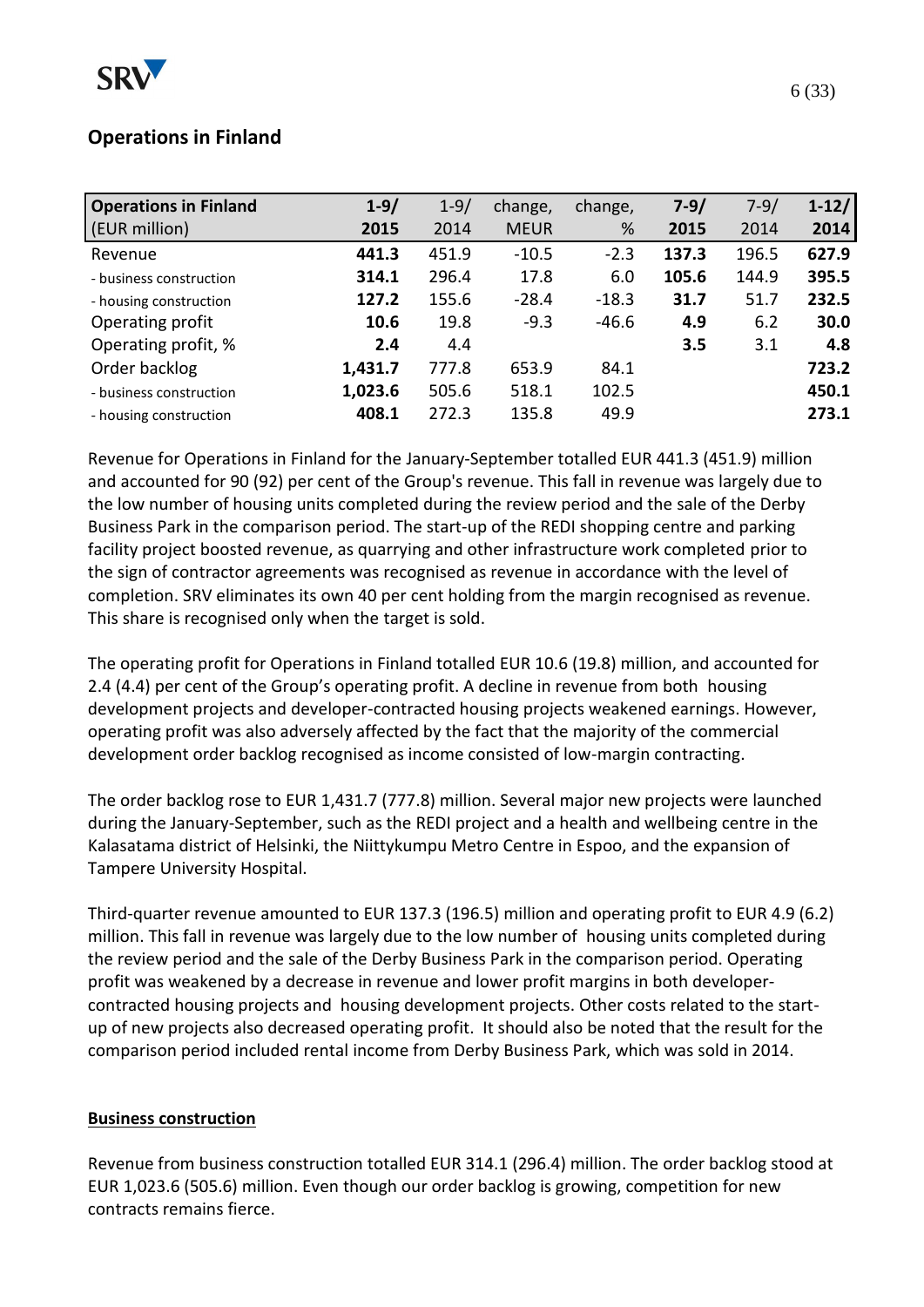

Two projects were completed in August: the campus area (Kampusareena) at the Tampere University of Technology, and a HUSLAB laboratory and office premises for the Hospital District of Helsinki and Uusimaa (HUS) in Meilahti. The HUSLAB project was particularly successful, as it was completed almost two months ahead of schedule. It was also chosen as Building Construction Site of the Year 2014. The Opinmäki campus premises, built in Suurpelto for the City of Espoo, were completed in May. During the January-September a renovation project at the University of Jyväskylä campus, an assisted-living facility for ET-hoivakiinteistöt in Turku, and a medical centre and other business premises on Kamppurienkatu in Oulu for Ilmarinen were also completed.

Construction of the Airut eco-quarter in the Jätkäsaari district of Helsinki begun in the turn of the year 2015 with the parking facility and HITAS units. The project comprises approximately 22,000 m2 of floor area, including a rental apartment building for VVO and SRV's four market-financed owner-occupied apartment buildings, of which two will be built in accordance with HITAS terms. The design of the eco-quarter has been on a multi-purpose concept that seeks to offer residents a wide range of services. The project focuses on energy monitoring and reporting on apartments' energy consumption, thereby enabling residents to optimise their energy use and uphold the principles of sustainable development in their daily lives.

New contractor agreements valued at EUR 846 million were signed during the first three quarters. The most significant of these was a EUR 390 million contractor agreement with the project consortium developing the REDI shopping centre and parking facility.

The joint Metro Centre project of SRV and SATO Corporation is progressing according to plans in the Niittykumpu district in Espoo. SRV will be responsible for planning and constructing the shopping centre, and for leasing out its 5,400 square metres of available space. Two residential towers are also being constructed as part of the Metro Centre. SRV will build one 24-storey tower as a developer-contracted property and one 12-storey tower for SATO. About 300 apartments in total will be built to the Niittykumpu project.

A third significant business development project contractor agreement was signed in August, when SRV sold a health and wellbeing centre to a property investment fund administered by the German company Deka Immobilien. This centre will be built in the Kalasatama district of Helsinki and is scheduled for completion in late 2017.

In July, SRV signed a project management contractor agreement valued at EUR 171 million. It covers the construction of new buildings and a parking facility at Tampere University Hospital. The buildings will be completed in stages during the period 2017–2019.

A contractor agreement valued at EUR 17 million was signed with Helsingin Tilakeskus for new and expanded premises on Teollisuuskatu 23 for the City of Helsinki Education Department and Helsinki Vocational College. SRV acts also as the project management contractor for the renovations of both the Helsinki City Theatre and Helsinki Women's Hospital. SRV will also be building Fazer's new visitor centre in Vantaa. In Oulu, SRV has been constructing Villa Sulka, a care home for MVH-hoivakiinteistöt, and temporary premises for equipment maintenance for the Northern Ostrobothnia Hospital District.

In August, SRV announced that the company will be participating in Hanhikivi-1 nuclear power plant construction project as both an investor and project manager. SRV has made a financing commitment equivalent to a 1.8 per cent stake to Fennovoima's main owner Voimaosakeyhtiö SF. SRV will have the same rights and obligations as the other shareholders. In addition, SRV has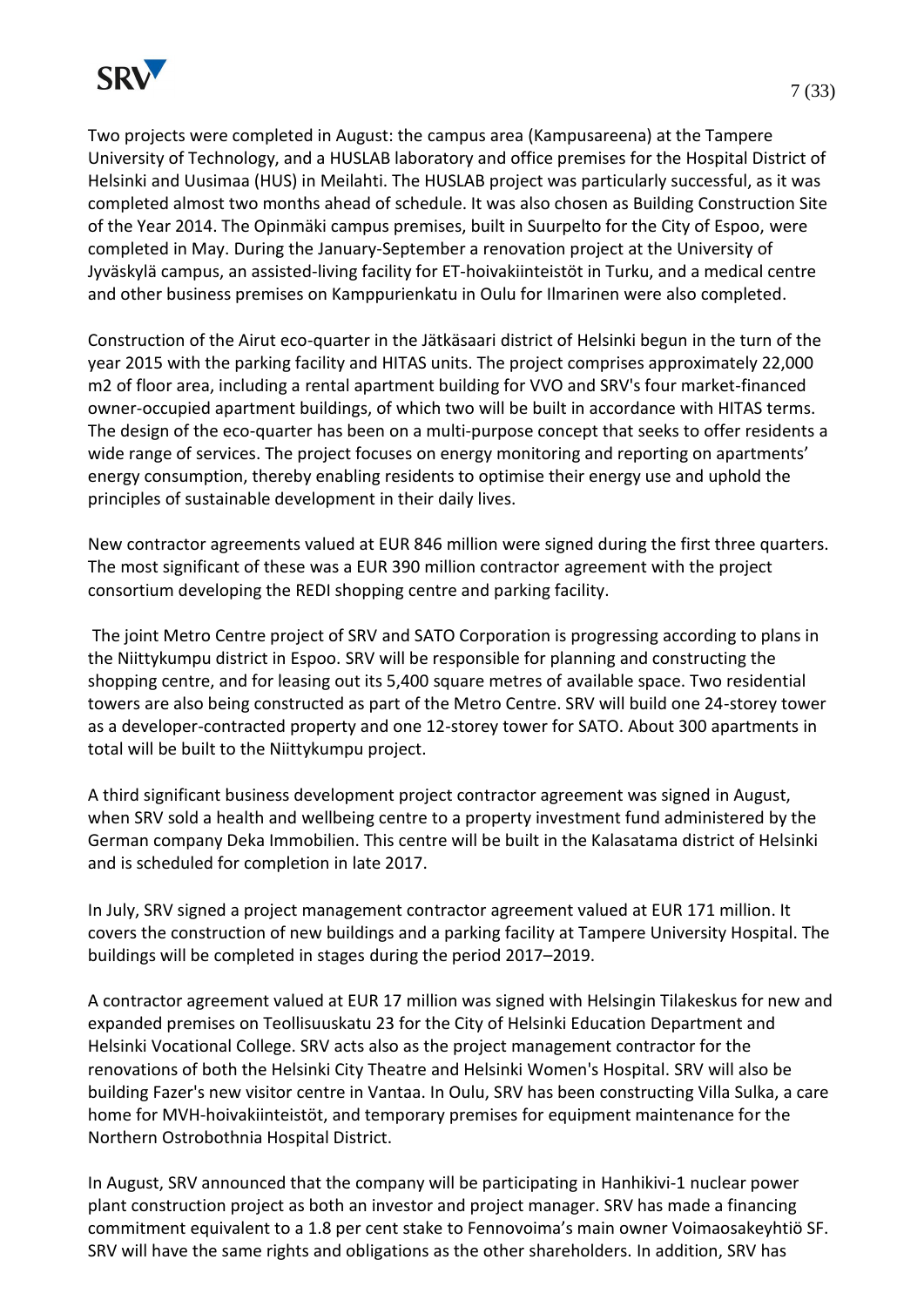

signed a cooperation agreement with Fennovoima's plant supplier Rusatom Overseas and the main contractor Titan-2 which includes co-operation with Fennovoima in this project. SRV will primarily be acting as the construction project manager for the project's Finnish partners. The exact nature of SRV's project management activities will be confirmed at a later date. The Hanhikivi-1 project will be entered into the order backlog when the final project management agreements have been signed.

### **Housing construction**

A developer-contracted housing project is a project that is developed by SRV and which has not been sold when construction begins. SRV bears the risks involved in both the sale and construction of such projects, which are recognised as revenue when they have been completed and sold. A housing development project is a project that is developed by SRV, but which is sold to an investor before construction begins. SRV bears the construction risks in such projects, which are recognised as revenue according to the percentage of completion.

Revenue from housing construction totalled EUR 127.2 (155.6) million. The order backlog was EUR 408.1 (272.3) million. Revenue declined year-on-year due to the decrease in the recognition of revenue from both housing development projects and developer-contracted housing projects. On the other hand, the order backlog saw year-on-year growth.

During January-September 114 housing units were completed in the Pähkinärinne district of Vantaa and 176 units in the Nihtisilta district of Espoo for LocalTapiola and Ice Capital. A project with 113 units was completed in the Suurpelto district of Espoo for SATO. Other completed projects in Helsinki included 39 units for Auratum on Unioninkatu and a 93-unit wooden apartment building for ATT in Pukinmäki. 54 housing units were also completed for LocalTapiola in Jyväskylä, and 39 units for Opiskelija-Asunnot in Joensuu.

During the January-September, new contractor agreements worth EUR 51 million were signed with external clients. A total of 132 housing units will be built for SATO and Varma in the Niittykumpu district of Espoo. 46 units will also be built for SATO in the Etu-Töölö district of Helsinki, 42 units for the Lojo Petter Foundation in Lohja, and 37 units for Tampereen Vuokratalosäätiö in the Atala district of Tampere. SRV also signed a contractor agreement for the construction of 70 housing units in the Airut quarter of Helsinki's Jätkäsaari district. The company is also building a parking facility for the quarter's housing cooperatives.

During the January-September, SRV launched the construction of 686 (133) developer-contracted housing units within the scope of the RS system. 200 of these units will be located in Niittyhuippu, which is going up in the Niittykumpu district and will be the tallest residential building in Espoo. 85 units will be built in Taitaja in Northern Tapiola, Espoo; 66 units in Kvartto, in Lauttasaari, Helsinki; and 54 units in Neulanen, in Rajakylä, Vantaa. SRV also launched the sale and construction of 143 units in Helsinki's Airut quarter. 91 of these units will be built as HITAS homes. Outside the capital area, SRV began the sale and construction of 60 units on Lapintie in Tampere, 42 units in downtown Kaarina, and 36 units in downtown Joensuu. The majority of these units will be completed in late 2016 and during 2017.

SRV has also proceeded the construction of 216 new developer-contracted housing units. 100 of these will be located in the Toppilansalmi district, in what will be the tallest residential building in Oulu. The 16-storey Satamarannan Masto tower will be over 50 metres high. Construction will begin in late 2015, once the building permit has been granted, and is scheduled for completion in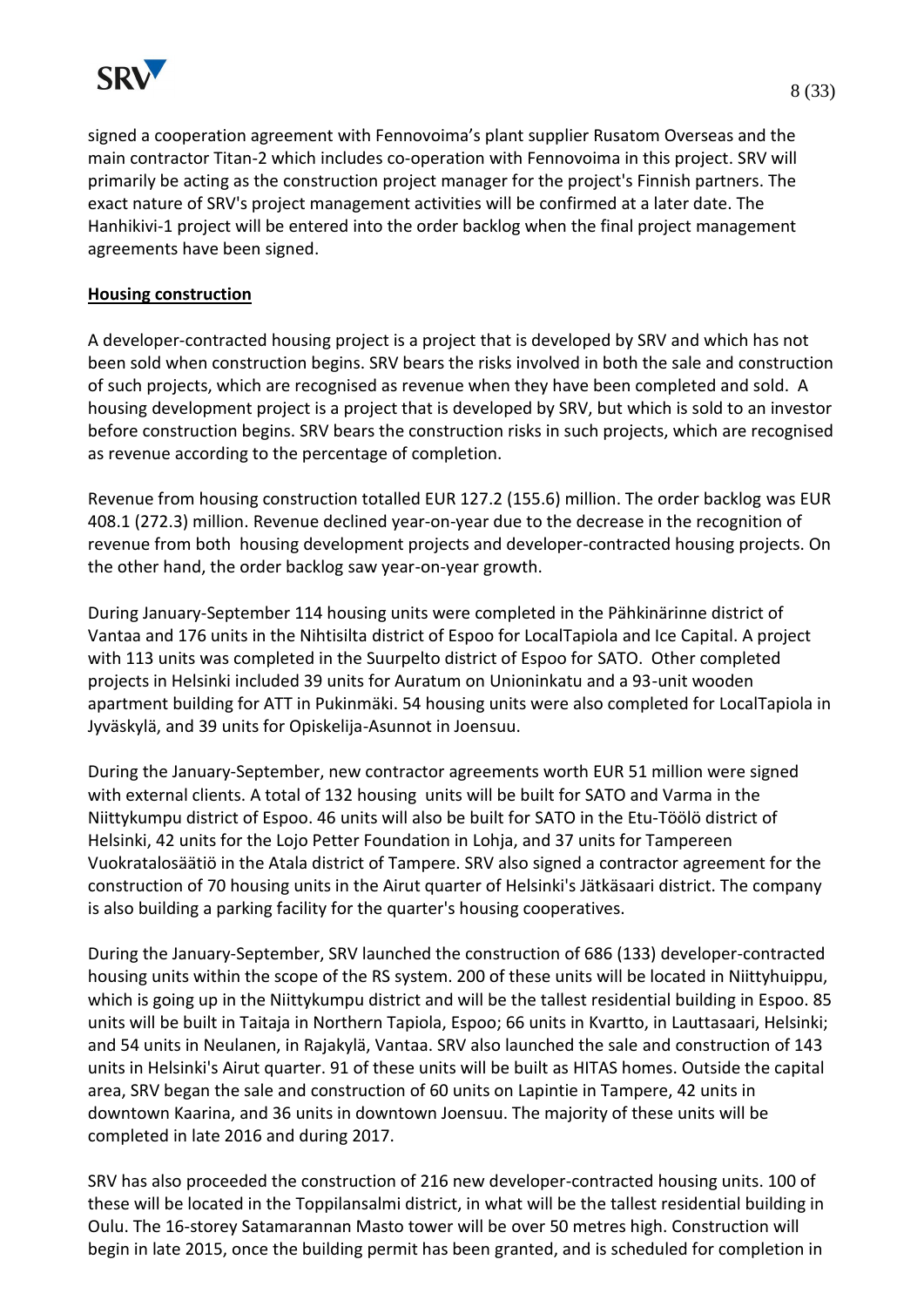

spring 2017. Of the remainder, 83 units will be built in the Tikkurila district of Vantaa and 33 in the Tali district of Helsinki. Their construction will be launched in Q4 2015 and Q1 2016.

Sales of developed-contracted housing for the consumer market rose to 439 units (166), but sales to investors fell to 37 (384) units during the January-September. Sales of developer-contracted residential sites are only registered as income when the site is completed. Only 22 developercontracted housing units were completed during the January-September compared to 186 units during the corresponding period of last year. Sales of residential developments are recognised as revenue in accordance with the level of completion, and the number of such units sold to investors fell on the comparison period.

At the end of September, SRV had a total of 1,855 (1,612) units under construction, 71 per cent of which (1,316 units) had been sold. 994 (196) housing units for the consumer market were under construction, of which 539 (133) had not yet been sold. The number of completed yet unsold units totalled 110 (194).

Based on current schedules, SRV estimates that a total of 247 developer-contracted housing units in the RS system will be completed during 2015. 22 of these units have already been completed and, based on the current schedule, the remaining 225 units are scheduled for completion in the last quarter.

| Housing production in Finland (units)        | $1 - 9/$ | $1 - 9/$ | change, | $7 - 9/$ | $7 - 9/$ | $1 - 12/$ |
|----------------------------------------------|----------|----------|---------|----------|----------|-----------|
|                                              | 2015     | 2014     | units   | 2015     | 2014     | 2014      |
| Housing sales, total                         | 476      | 550      | $-74$   | 166      | 102      | 756       |
| - sales, developer contracting               | 439      | 166      | 273     | 129      | 65       | 288       |
| - sales, negotiation contracts <sup>2)</sup> | 37       | 384      | $-347$  | 37       | 37       | 468       |
| Developer contracting                        |          |          |         |          |          |           |
| - start-ups                                  | 686      | 133      | 553     | 244      | 111      | 330       |
| - completed                                  | 22       | 186      | $-164$  | 0        | 86       | 249       |
| - completed and unsold $1$ )                 | 110      | 194      | -84     |          |          | 183       |
| Under construction, total <sup>1)</sup>      | 1,855    | 1,612    | 243     |          |          | 1,625     |
| - construction contracts <sup>1)</sup>       | 498      | 649      | $-151$  |          |          | 625       |
| - negotiation contracts $^{1/2}$             | 363      | 767      | $-404$  |          |          | 670       |
| - developer contracting $1$ )                | 994      | 196      | 798     |          |          | 330       |
| - of which sold $1$                          | 455      | 63       | 392     |          |          | 111       |
| - of which unsold <sup>1)</sup>              | 539      | 133      | 406     |          |          | 219       |

1) at period-end 2) investor sales under negotiated contracts

The order backlog for housing construction stood at EUR 408 (272) million. The order backlog for contracts and negotiated contracts was EUR 83 (146) million, and accounted for 20 (53) per cent of the total order backlog. EUR 200 (162) million of the housing production order backlog was sold. The completed yet unsold order backlog fell to EUR 42 (69) million.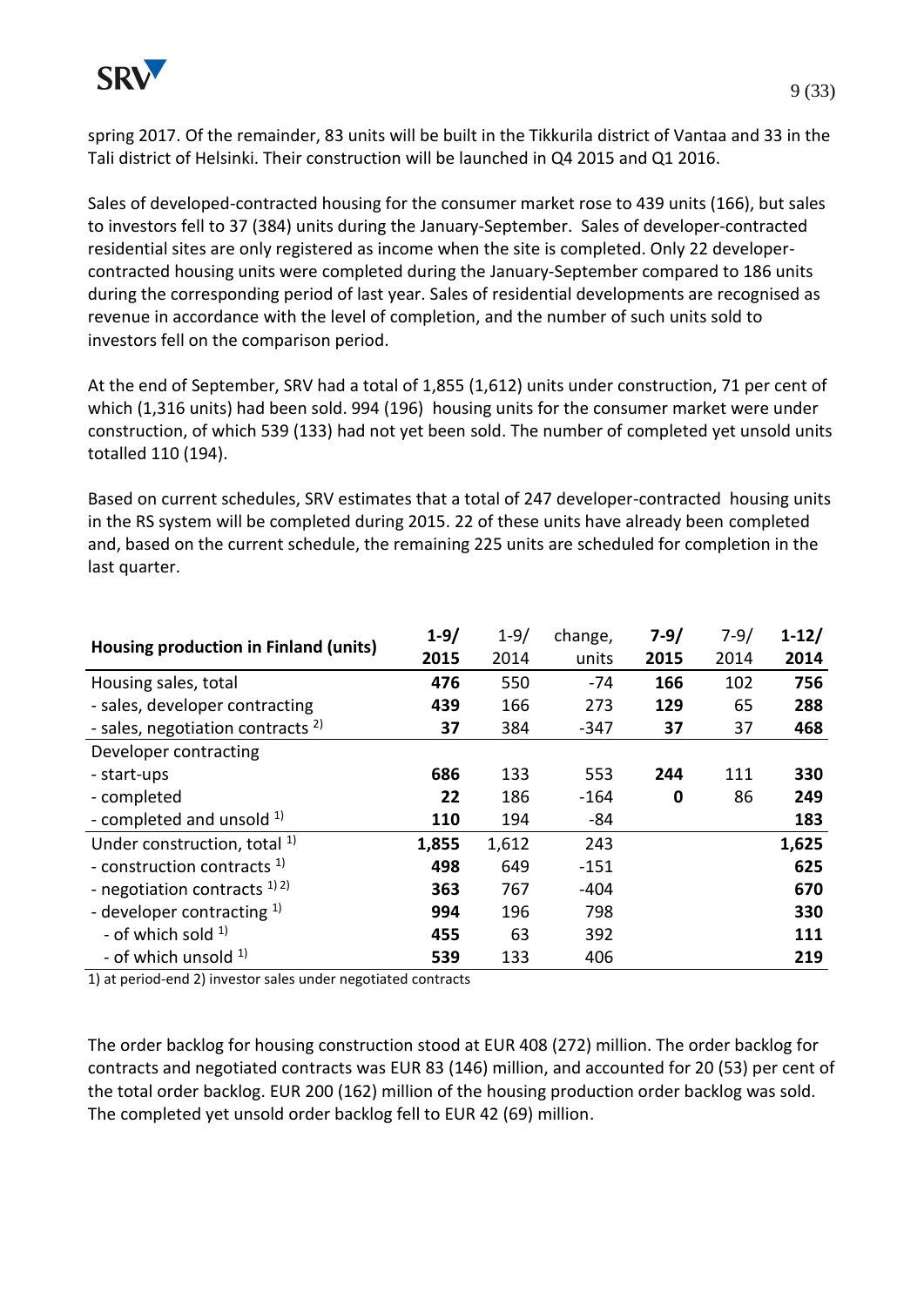

| Order backlog, housing construction in |            |            | change,     | $1-12/$ |
|----------------------------------------|------------|------------|-------------|---------|
| <b>Finland (EUR million)</b>           | $1-9/2015$ | $1-9/2014$ | <b>MEUR</b> | 2014    |
| Negotiation and construction contracts | 83         | 146        | -63         | 122     |
| Under construction, sold developer     |            |            |             |         |
| contracting                            | 117        | 16         | 101         | 28      |
| Under construction, unsold developer   |            |            |             |         |
| contracting                            | 166        | 41         | 125         | 59      |
| Completed and unsold developer         |            |            |             |         |
| contracting                            | 42         | 69         | $-27$       | 65      |
| Housing construction, total            | 408        | 272        | 136         | 273     |

### **REDI – Kalasatama Centre**

REDI, SRV's development project in the Kalasatama district of Helsinki, is progressing according to plan. The cornerstone was laid at a ceremony in early September, and excavation work is now entering the final stages. Foundation and structural work has also begun according to schedule. A health and wellbeing centre is also being built in conjunction with REDI. Excavation work has now been completed, and the majority of the foundation work that was begun in July has also been finished. Concrete casting and reinforcement is currently ongoing.

The REDI project was confirmed on 24 March 2015, when a EUR 225 million project credit agreement was signed between the project company implementing the REDI shopping centre project and the bank syndicate. SRV has also granted unsecured project credit of EUR 15 million for construction.

The capital investments of the consortium developing the shopping centre and parking facility are divided as follows: SRV 40 per cent, Ilmarinen Mutual Pension Insurance Company 30 per cent, LocalTapiola 15 per cent, and OP-Pohjola Group and a fund managed by this Group 15 per cent. SRV has a 40 per cent holding in the associated companies behind the shopping centre and parking facility, and consolidates them using the equity method. From total 64 000 m2 of the shopping centre premises about 30 per cent has final lease agreements or have been reserved.

The total value of the shopping centre and parking facility investment is EUR 480 million, of which EUR 240 million will be financed using the owners' capital investments. The remainder will be covered by project credit. The shopping centre, which has approximately 64,000 square metres of leasable space, and its almost 2,000-space car park are scheduled to open in autumn 2018. SRV is responsible for designing, constructing, and leasing out the site.

Other infrastructure construction related to the REDI project has also been launched. In addition to the shopping centre and parking facility, SRV plans to build six residential towers on top of the shopping centre plus office and hotel towers. The residential towers will contain a total of 1,200 housing units, most of which will be targeted at the consumer market. Construction of the first two residential towers is expected to begin in 2016, when the construction phase of the shopping centre makes it technically possible. The first tower is scheduled for completion by the end of 2018 and the second tower in 2019, depending on demand. Pre-marketing of these housing units will begin in early 2016.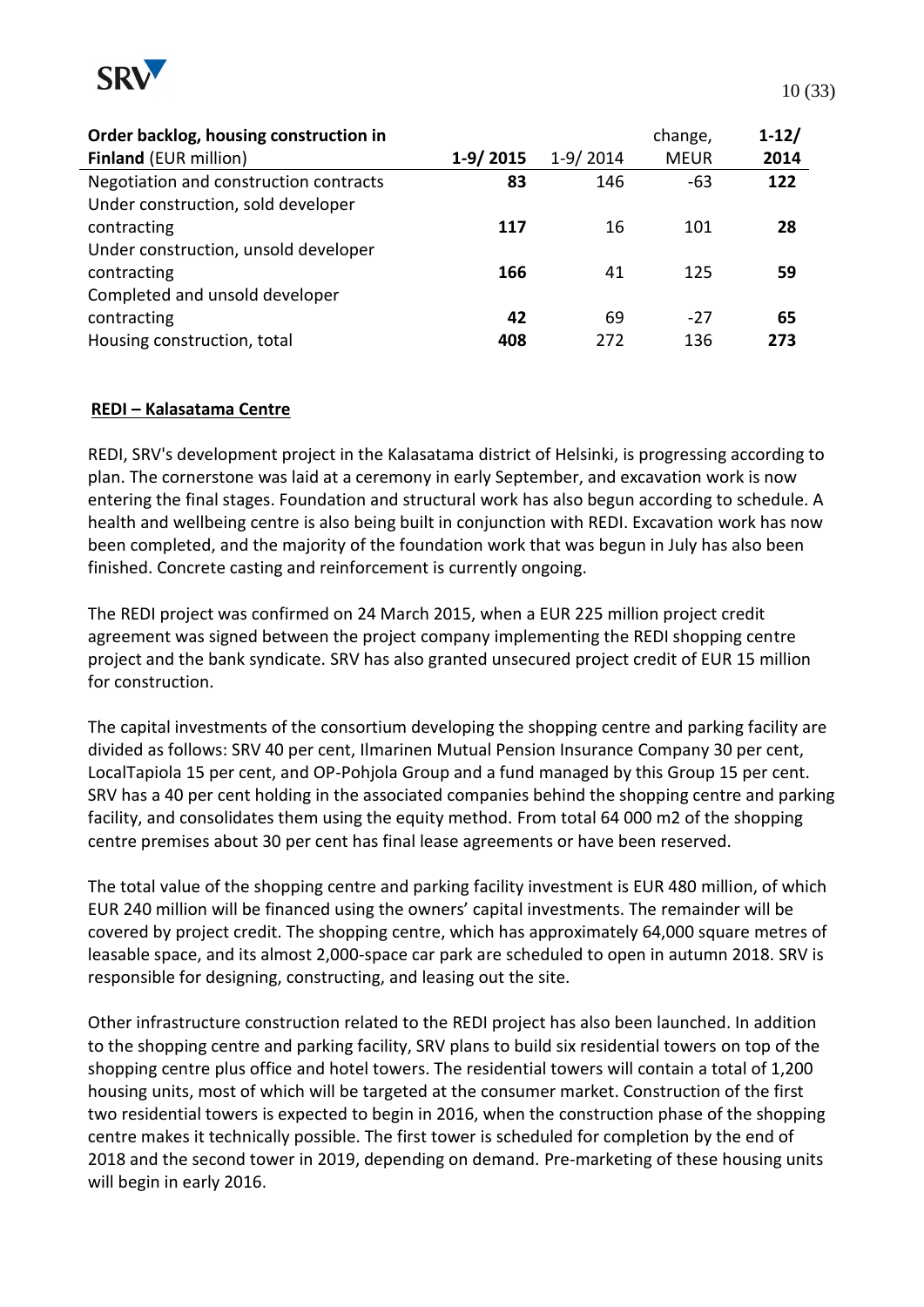

As a whole, the REDI project is currently scheduled for completion during 2023, depending on the market situation. Revenue from the construction of the shopping centre, parking facility and towers is expected to total over EUR 1 billion in 2015–23.

### **Development of Operations**

SRV maintained a strong focus on the development of data models. Modelling supports successful design, progress in construction projects, and cooperation between parties. In technical building systems, SRV has primarily been focusing on energy-efficient solutions, and energy consumption is already being monitored at several sites.

SRV has invested in the fight against the grey economy by further developing the SRV Network Register, which contains information about contractors, access control systems, checks on tax numbers, and tax authority reports.

## **International Operations**

| <b>International Operations</b> | $1 - 9/$ | $1 - 9/$ | change,     | change, | $7 - 9/$ | $7 - 9/$ | $1-12/$ |
|---------------------------------|----------|----------|-------------|---------|----------|----------|---------|
| (EUR million)                   | 2015     | 2014     | <b>MEUR</b> | %       | 2015     | 2014     | 2014    |
| Revenue                         | 51.3     | 39.2     | 12.1        | 31.0    | 17.9     | 12.6     | 56.9    |
| Share of profits of associated  |          |          |             |         |          |          |         |
| companies                       | 0.8      | 0.2      | 0.6         | 321.3   | $-0.6$   | 0.0      | 1.0     |
| Operating profit                | 0.4      | $-0.7$   | 1.2         |         | $-0.3$   | 0.2      | 1.1     |
| Operating profit, %             | 0.9      | $-1.8$   |             |         | $-1.7$   | 1.6      | 1.9     |
| Order backlog                   | 85.7     | 166.2    | $-80.5$     | -48.4   |          |          | 137.2   |

International Operations comprises SRV's construction and property development business in Russia and Estonia. SRV is also seeking to expand its shopping centre operations in Russia.

Revenue from International Operations totalled EUR 51.3 (39.2) million and accounted for 10 (9) per cent of the Group's revenue. The construction of the Okhta Mall and Daily shopping centres generated the majority of this revenue. Operating profit totalled EUR 0.4 (-0.7) million. This rise was primarily due to a growth in revenue and the improved earnings of associated companies and joint ventures.

New orders worth EUR 1.9 (47.4) million were received during the January-September. The order backlog stood at EUR 85.7 (166.2) million. Third-quarter revenue amounted to EUR 17.9 (12.6) million and operating profit to EUR -0.3 (0.2) million.

### **Russia**

### **Projects under construction**

The construction of the Okhta Mall shopping centre in the heart of downtown St Petersburg is progressing according to plan and its roof topping ceremony was held in September. The shopping centre, covering 144,000 m2, will open in summer 2016. It will feature two underground parking levels, a hypermarket, and four aboveground levels. In addition to the hypermarket, the shopping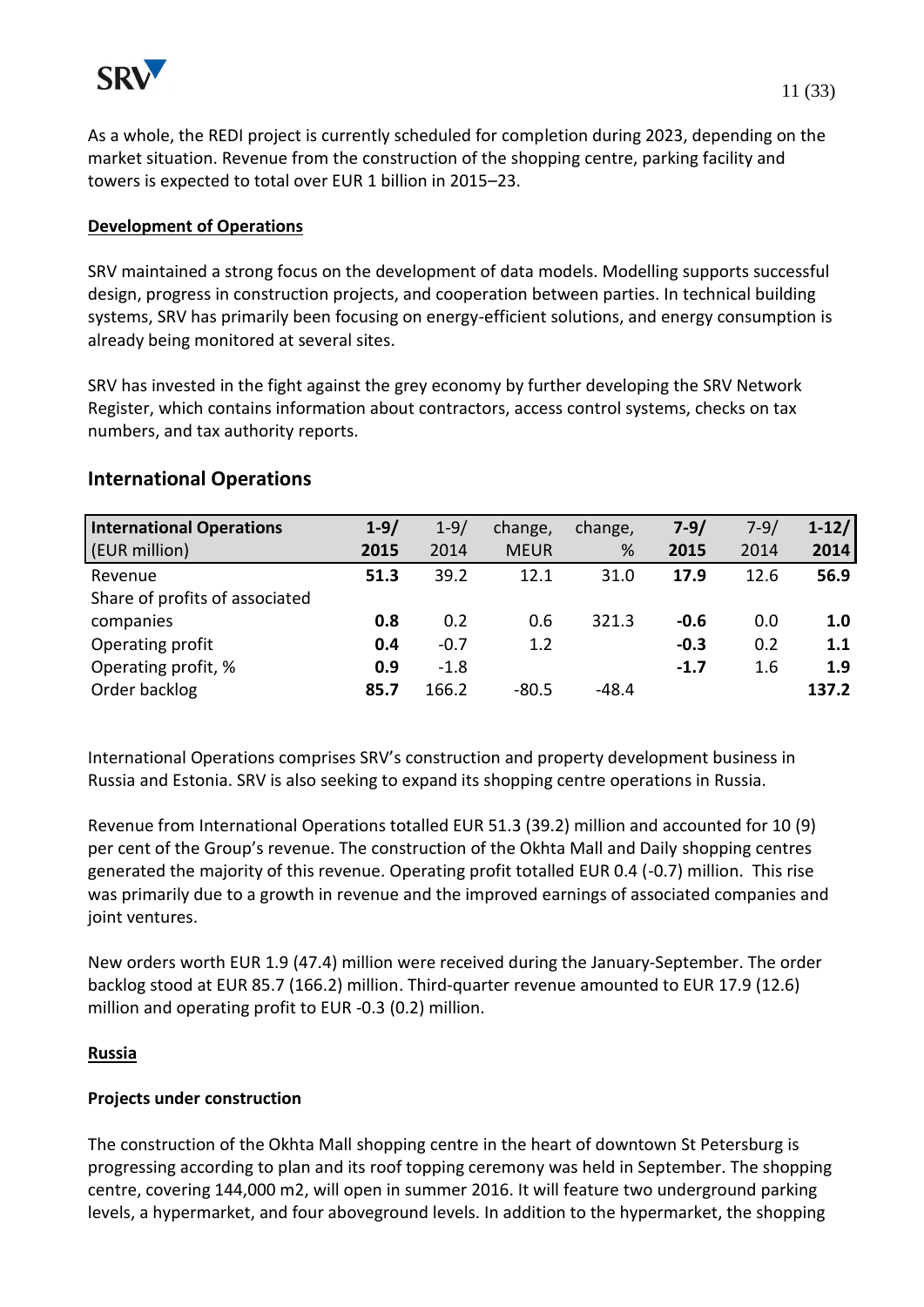

centre will contain a cinema, food court, gym, specialty shops, and a variety of fashion and sports stores.

Leasing is ongoing. Final lease agreements have been signed for about 27 per cent of the premises, and about 15 per cent have been reserved (as at 30 September 2015). Negotiations for more than 25 per cent of the remaining premises are ongoing. The target for annual rental income from the shopping centre is around EUR 33 million, and investment is currently budgeted at around EUR 220 million.

For several years, SRV has been developing Okhta City, a large-scale project in the Okhta district of St Petersburg that covers a total area of 8.5 hectares. An area of 400,000 m2 is planned , including a shopping centre, residential, office and business premises, and hotel, restaurant and entertainment services. The project will be implemented in several phases. Phase I of the project commenced when Russia Invest, an investment company owned by SRV, Ilmarinen, Sponda, Etera and Onvest, reached a decision to invest in the Okhta Mall shopping centre project. Russia Invest owns a 55 per cent holding in the shopping centre and SRV 45 per cent. In addition to its direct ownership, SRV owns a further portion of the project through its holding in Russia Invest. SRV retains a 100 per cent holding in the other phases of the Okhta City project.

Construction of the Okhta Mall began in August 2013. In line with the project management contractor agreements, valued at about EUR 140 million, SRV is responsible for designing, constructing, developing, and leasing out the site. Sberbank is externally funding the project with a project loan of EUR 90 million. Most of the owner financing has already been committed to the project. On the basis of the current budget's financing plan, SRV expects to invest about a further EUR 6 million in the project.

Due to uncertainty in the Russian economy, it is unlikely that Russia Invest, in which SRV is a partner, will make any investments in new projects in the near future. SRV owns a 27 per cent stake in Russia Invest.

SRV is developing the Daily shopping centre project in the Moscow region. Construction was launched in August 2014 and the shopping centre is scheduled for completion in autumn 2016. The shopping centre has leasable space of about 26,000 m2 and final lease agreements have been signed for about 14 per cent. Lease negotiations are ongoing and, in addition to the final contracts, preliminary lease agreements have been signed for over 32 per cent of premises. The target for annual rental income is about EUR 10 million and total investment in the project amounts to approximately EUR 61 million.

The start-up of Phase I was confirmed in summer 2014, when the Russian pension fund Blagosostoyanie became the company's new partner with a 55 per cent stake. The Finnish realestate investment company Vicus Oy holds a 26 per cent stake in the project, and SRV's total holding equates to 20 per cent. SRV's total investment of about EUR 7 million has now been fully invested in the project. In addition to capital from the owners, the investment is also being financed with a project loan granted by Sberbank. The weakening of the rouble reduced the project's investment budget, and the value of SRV's project management contracts has therefore also decreased to about EUR 30 million. SRV is responsible for designing, constructing, marketing, and leasing out the site.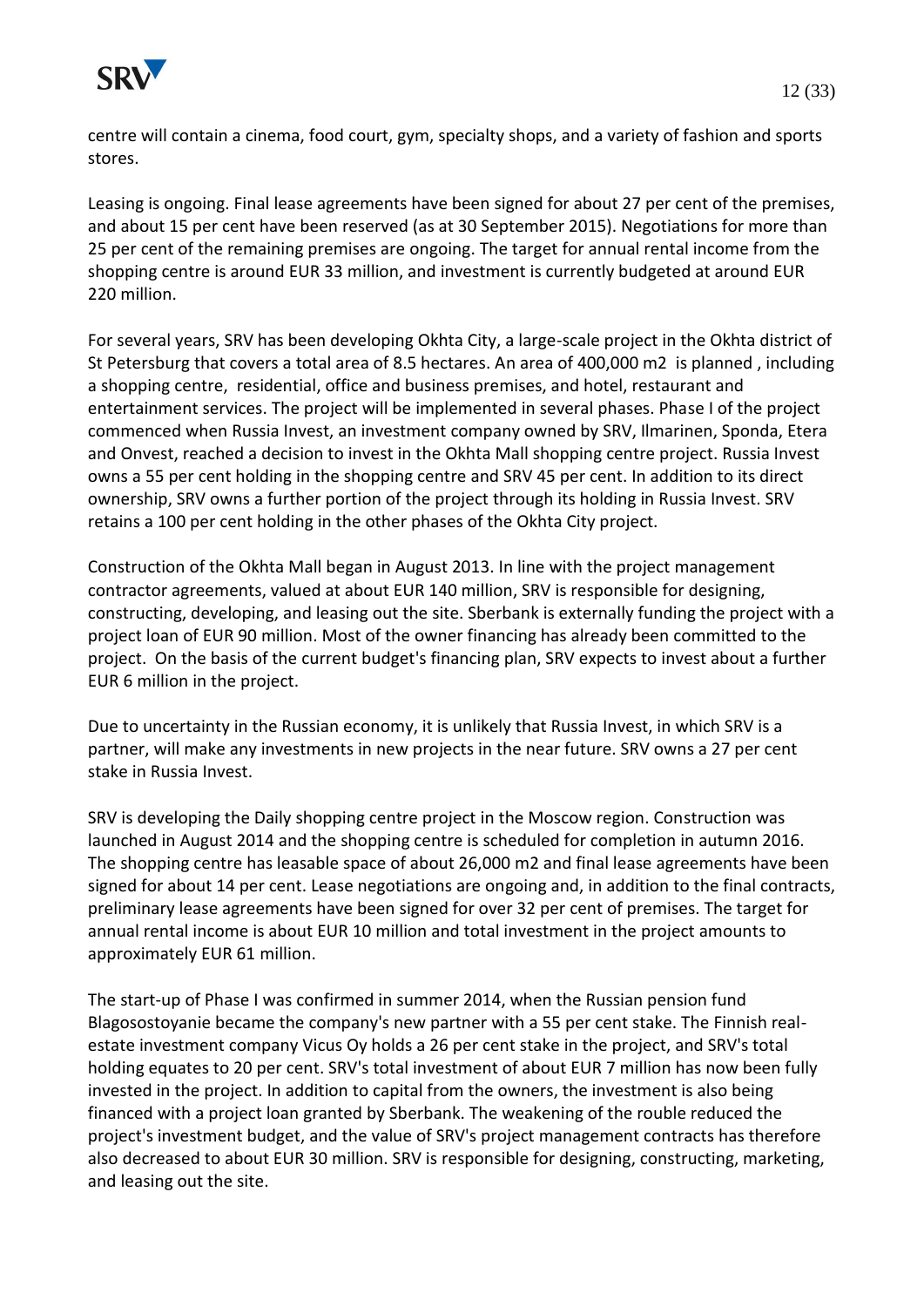

In July, SRV signed a management agreement with Mega shopping centre in Kaliningrad Russia. The agreement is for five years. The shopping centre has a total floor area of more than 100,000 m2, and includes offices in addition to retail space.

### **Completed leasable projects**

Both visitor numbers and sales figures have been continually rising at St Petersburg's Pearl Plaza shopping centre since it opened in August 2013. Visitor numbers at this fully leased shopping centre were up by 21 per cent during the review period, and almost a million more customers visited the centre than year-on-year. Pearl Plaza received an award for "The best middle-sized shopping centre in Russia in 2015" during the REX exhibition that was held in Moscow in April. In June, Pearl Plaza also won the Golden Brick Award 2015 – the most respected real-estate award in Russia. The target for annual rental income from the shopping centre is about EUR 18 million.

SRV is responsible for managing the Pearl Plaza shopping centre, which is jointly owned by SRV and Shanghai Industrial Investment Company. The total investment amounts to approximately EUR 140 million. SRV's ownership of the joint venture is 50 per cent, and the company has invested roughly EUR 24 million in the project. In addition to the owners' investments, the project company building and managing the shopping centre received EUR 95 million in financing agreement. In line with the project management contractor agreements, SRV is responsible for designing, constructing, developing, and leasing out the site.

The commercial concept design of Phase II of the Pearl Plaza shopping centre has now been completed. Preliminary lease reservations have been made for over 50 per cent of the Phase II premises. According to the preliminary plan, construction of Phase II could begin in summer 2016. A final decision on the implementation of Phase II has not yet been made.

About 70 per cent of the office premises in the Etmia II office project in downtown Moscow have been leased. SRV estimates that, if fully leased, the premises will generate about EUR 4 million in annual rental income. SRV is a co-owner in the project with a 50 per cent stake, and was responsible for its construction as the project management contractor. SRV's investment in the project amounts to about EUR 3 million. The company estimates that, in the current market, it is unlikely that the project will be sold to investors during 2015.

SRV has invested EUR 6.3 million in a property fund that acquired an office and logistics property in Moscow in autumn 2011. This property is fully leased out.

During January-September no apartments (4) in the Papula housing project in Vyborg were sold. At the end of the period, there were two (2) completed yet unsold units. Construction of the next two buildings, containing a total of 110 units, will continue.

### **Estonia**

Of the 48 developer-contracted units completed in Tartu in 2014, 22 were sold during the January-September. There are 12 unsold units and no units under construction.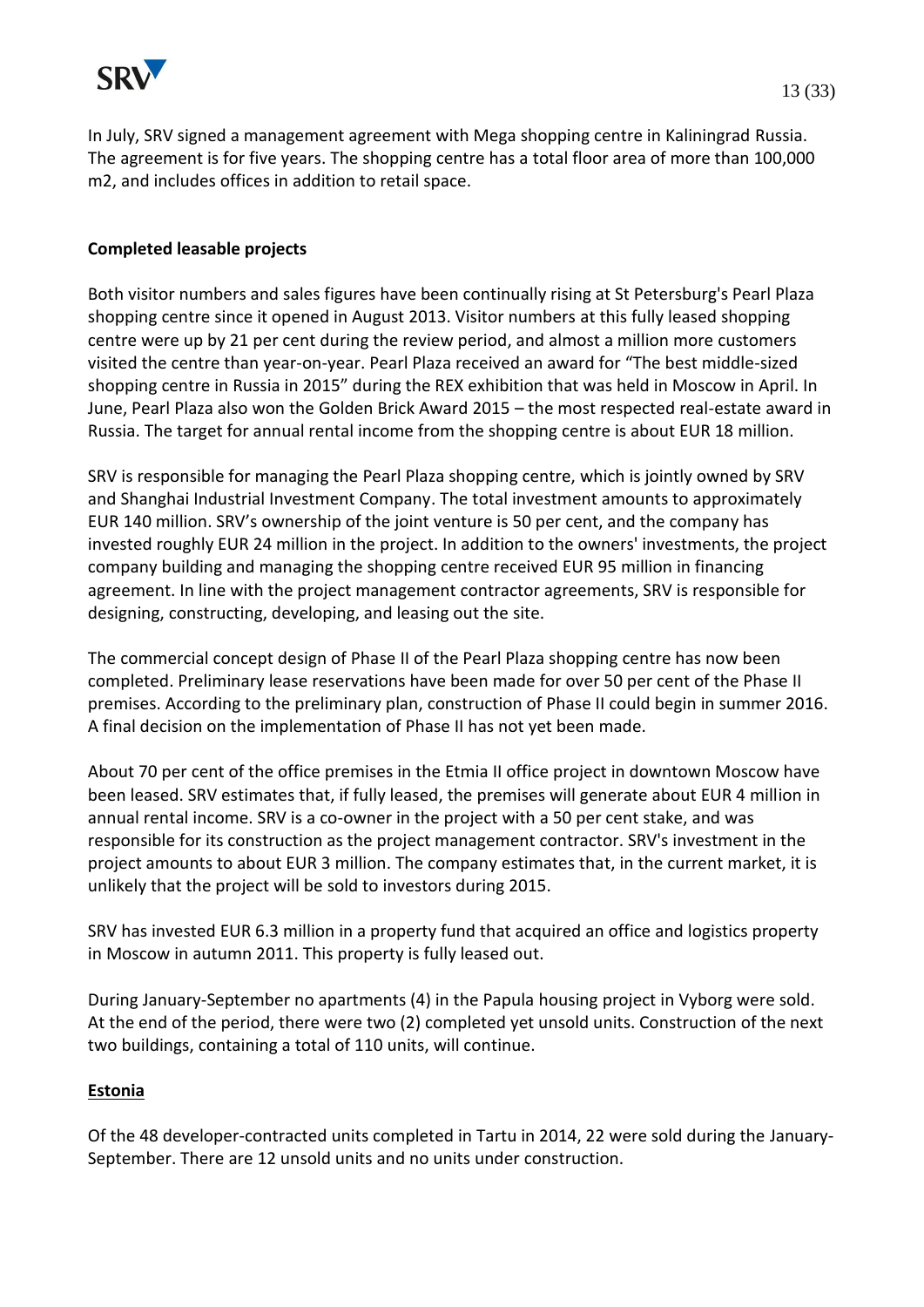

| <b>Other Operations,</b> | $1 - 9/$ | $1 - 9/$ | change,     | change, | $7 - 9/$ | $7 - 9/$ | $1-12/$ |
|--------------------------|----------|----------|-------------|---------|----------|----------|---------|
| (EUR million)            | 2015     | 2014     | <b>MEUR</b> | %       | 2015     | 2014     | 2014    |
| Revenue                  | 10.7     | 15.3     | $-4.6$      | $-29.9$ | 3.5      | 5.0      | 19.5    |
| Operating profit         | -3.6     | $-3.8$   | 0.2         |         | $-0.5$   | $-0.4$   | $-6.2$  |

Other Operations mainly comprise the SRV Group Plc and SRV Kalusto Oy businesses.

The revenue from Other Operations was EUR 10.7 (15.3) million with an operating profit of EUR -3.6 (-3.8) million. A fall in operating volumes impacted on revenue. During the review period, development costs expensed for SRV's projects totalled EUR 1.2 (1.7) million.

# **Group project development**

SRV, Mutual Pension Insurance Company Ilmarinen and SATO Corporation are progressing with their project to develop their jointly owned area in the Perkkaa district of Espoo. A land-use agreement with the City of Espoo has been signed, and the Espoo City Board approved the city plan on 13 April 2015. However, an appeal has been lodged against the decision. The project has residential building rights for 99,860 square metres of floor area, of which SRV's share is 26,805 m2. Housing construction can start when the city plan comes into effect.

The city plan for the Wood City quarter in the Jätkäsaari district of Helsinki, designed by SRV and Stora Enso to showcase industrial wood construction, came into legal force in July 2014. A construction permit for the office building designed for the plot was granted in August 2015. The entire quarter encompasses approximately 20,000 m2 of floor area and will consist of office, hotel and commercial buildings. The Helsinki Housing Production Department (ATT) will also build two apartment buildings in the quarter, with a total floor area of about 8,000 m2. Lease and investor negotiations for the office building are ongoing and construction will begin once investor and lease agreements so permit.

The Keilaniemi project in Espoo consists of four residential towers containing housing units with a total of approximately 72,000 m2 of floor area. The city plan for the project is in force. The progress hinges on a tunnel for a section of Ring Road I, and also on tunnelling and traffic arrangements. The general plan for Ring Road I came into force in late 2014 and its road plan was approved in June. The goal is to begin with municipal engineering during early 2016 and to launch construction of the first tower in 2018.

SRV is developing the Lapinmäentie 1 property in the Munkkivuori district of Helsinki in cooperation with its owner. The city plan is currently being amended with regard to this property, and a draft city plan for the area went on display in spring 2015. The project is being developed on the basis of the winning entry of an architecture competition. In accordance with the principles for changing the city plan approved by the Helsinki City Planning Committee on 27 January 2015, the site will be allocated new residential building rights for about 46,000 square metres of floor area. Approximately 22,000 m2 of existing floor area will be renovated. These amendments to the city plan are expected to be confirmed in early 2017.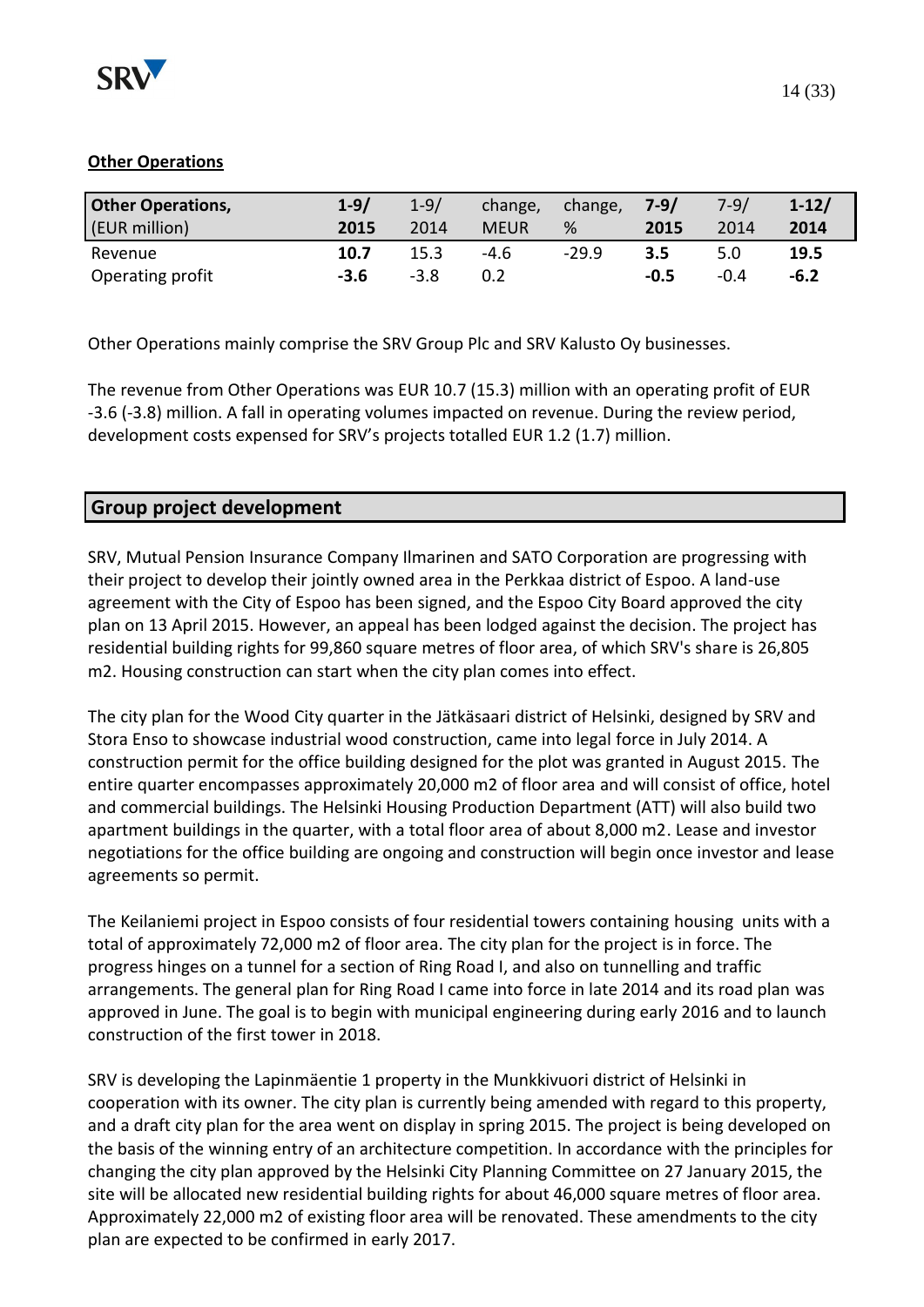

The most significant new project since the end of the review period is the development of Kerava city centre. SRV is involved in a project to develop Kerava city centre. The current plan is to build five apartment blocks and a retail centre along a pedestrian street. Both the project and planning agreements were signed in October, and construction is scheduled to start in autumn 2016. Completion of the various buildings will be staggered over the period 2018–2022. Tenant and investor negotiations for the commercial centre are ongoing. Ruokakesko is the centre's main tenant.

In Vantaa, SRV is also involved in developing a corporate campus concept in Vantaankoski in cooperation with Sanoma and the City of Vantaa. A brand-new kind of open competition is seeking concept ideas for the forthcoming corporate campus in Vantaankoski. The winner will be announced in spring 2016. The area is located along the Ring Rail Line, at the intersection of Ring Road III and the Tampere motorway. It currently provides about 3,600 jobs, and this figure is expected to increase in the future.

# **Financing and financial position**

Net cash flow from operating activities totalled EUR 26.1 (-17.0) million and the net cash flow from investing activities was EUR -113.0 (-18.2) million. Cash flows from contract invoicing of the REDI project in particular had a positive impact on net cash flow from operating activities. Net cash flow from investing activities was affected by investments in both the Kalasatama Centre (REDI) and the Okhta Mall in Russia. The Group's inventories stood at EUR 345.5 (323.4) million, of which land areas and plot-owning companies accounted for EUR 176.3 (165.2) million. The Group's invested capital totalled EUR 547.7 (505.1) million.

SRV financed investments and loan repayments with cash flow from operations and by drawing down new loans and short-term commercial papers. At the end of the review period, the Group's financing reserves totalled EUR 195.0 million with the Group's cash assets amounting to EUR 28.1 million, and open-ended account limits and committed undrawn financing reserves and loans to EUR 166.9 million. SRV'sfinancing agreements contain standard covenants. The company's financial covenants are its equity ratio and liquidity. In the case of developer contracting projects, the equity ratio is also reported to financiers as a ratio based on percentage of completion. Liquidity refers to the Group's immediately available cash and cash equivalents, committed credit lines, undrawn loans with a maturity of over 12 months, and the undrawn portion of its syndicated liquidity limit. SRV's equity ratio based on percentage of completion stood at 43.9 per cent on 30 September 2015.

Investments in SRV's developer-contracted housing and business construction projects in Finland, both under construction and completed, are totally about EUR 153.8 million. SRV estimates that the completion of these projects requires another EUR 235.0 million. Undrawn housing corporation loans and receivables for housing construction projects plus undrawn business construction financing totals EUR 170.5 million. Capital committed to completed international projects amounts to EUR 0.3 million, which is tied to a housing project in Vyborg. Capital committed to completed projects involving associated companies includes approximately EUR 24 million tied up in the Pearl Plaza shopping centre and EUR 3 million in the Etmia office project.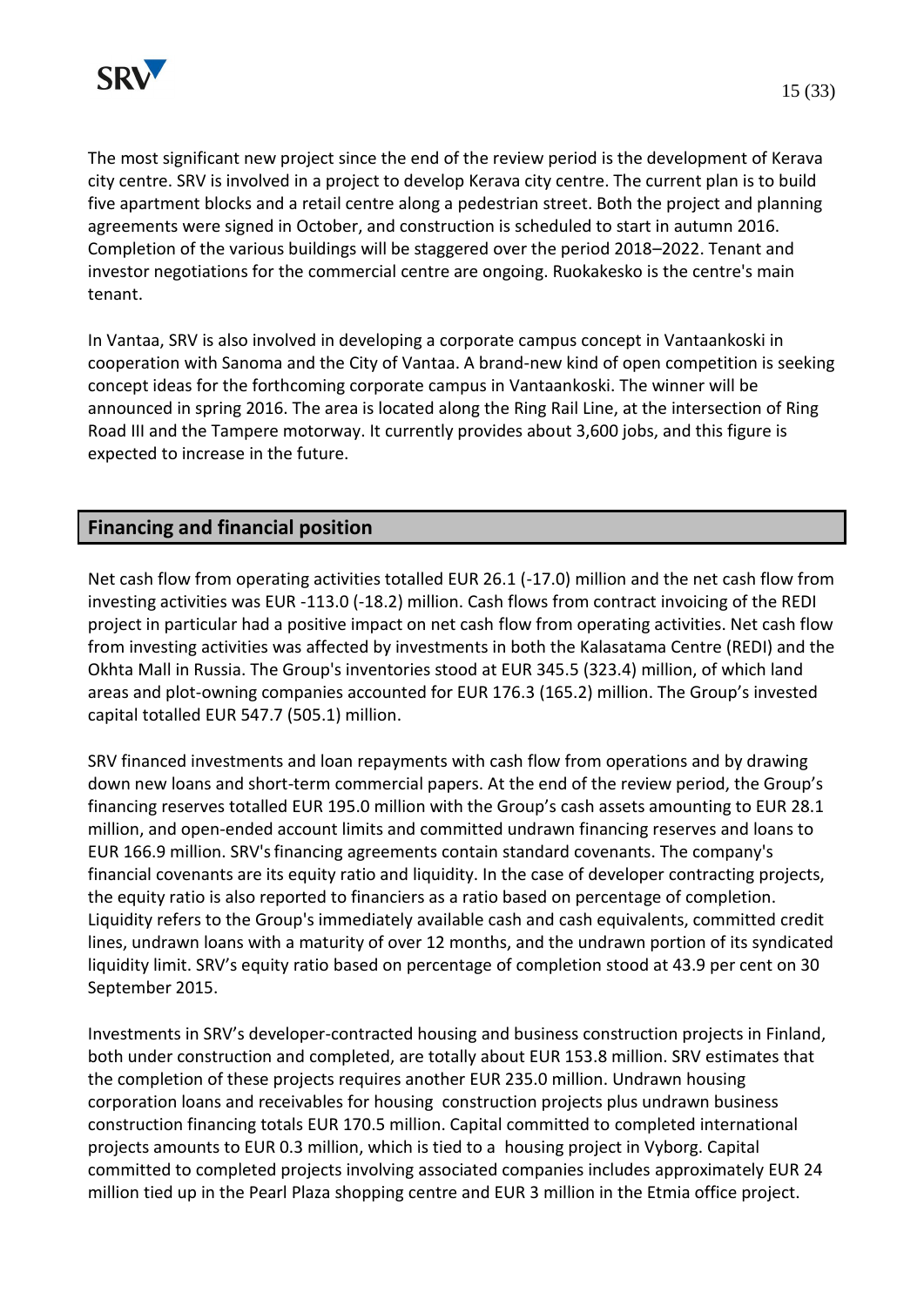

SRV's investment commitments totalled EUR 15.6 (11.2) million and were primarily allocated to the Kalasatama Centre (REDI).

SRV's third-quarter rights offering went according to plan and successfully improved the company's net cash flow from financing activities. The share issue generated a net income of EUR 48.5 million and noticeably strengthened the Group's equity ratio.

At the beginning of the third quarter, SRV made two ten-year interest rate swaps. The swaps have a total nominal value of EUR 100 million and seek to partially hedge against a rise in interest rates on non-current interest-bearing liabilities. At the end of the review period, a EUR -2.8 million fair value revaluation of the interest rate hedges was entered into the income statement under financial expenses.

The equity ratio stood at 41.6 (38.9) per cent and gearing at 91.5 (111.6) per cent. The Group's shareholders' equity totalled EUR 270.6 (227.7) million and its net interest-bearing liabilities EUR 248.3 (255.1) million. At the end of the review period, the Group's cash and cash equivalents amounted to EUR 28.1 (21.4) million. The return on investment was 3.2 (4.4) per cent and the return on equity 0.9 (6.0) per cent.

| Land reserves<br>30 Sep 2015         | <b>Business</b><br>construction | <b>Housing</b><br>construction | International<br><b>Operations</b> | <b>Total</b> |
|--------------------------------------|---------------------------------|--------------------------------|------------------------------------|--------------|
| <b>Unbuilt land areas and</b>        |                                 |                                |                                    |              |
| land acquisition commitments         |                                 |                                |                                    |              |
| Building rights <sup>1)</sup> , $m2$ | 260,373                         | 399,324                        | 753,000                            | 1,412,697    |
| Land development                     |                                 |                                |                                    |              |
| agreements                           |                                 |                                |                                    |              |
| Building rights <sup>1)</sup> , $m2$ | 115,400                         | 163,521                        | 0                                  | 278,921      |

### **Unbuilt land areas, land acquisition commitments and land development agreements**

1) ) Building rights also include the estimated building rights/construction volume of unzoned land reserves and land areas covered by agreements in projects that are wholly or partly owned by SRV.

During the first nine months of the year, the REDI project led to an increase of 5.2 per cent in the area of unbuilt land and land acquisition commitments, and a decrease of 20 per cent in the area covered by land development agreements.

## **Personnel**

During January-September SRV had an average payroll of 996 (931) employees, of whom 775 (713) were salaried employees. The parent company had an average staff of 61 (59) salaried employees. At the end of Semptember, the Group had 1,026 (942) employees, of whom 60 (60) were employed by the parent company SRV's Operations in Finland employed a total of 37 (61) trainees and students working on a thesis or diploma.

The number of people employed by the Group rose during the review period. A significant proportion of this growth was a result of the resources required for the current phases of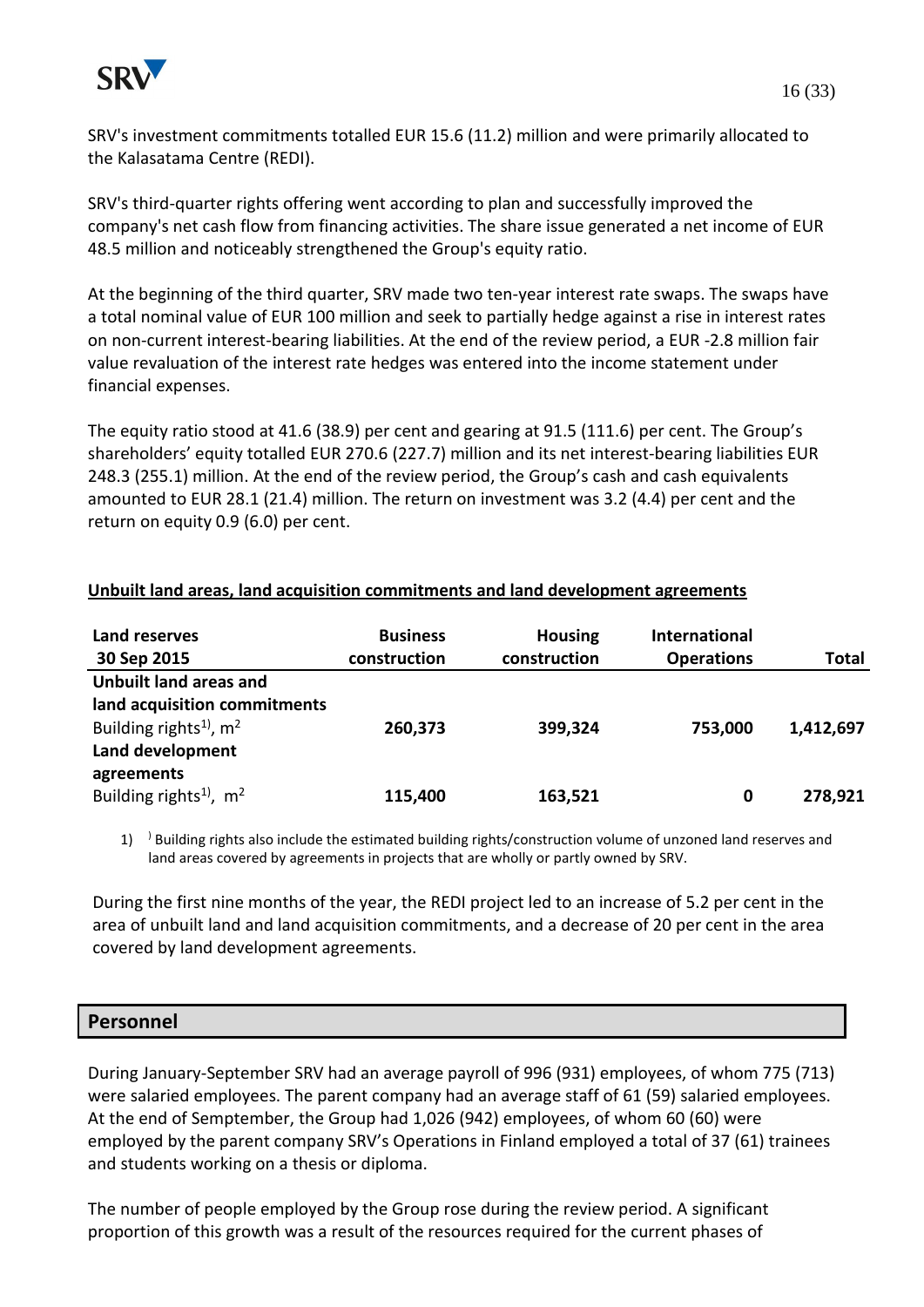construction projects in Russia. Factors that contributed to growth in Operations in Finland included the progressing implementation of numerous large-scale projects such as REDI.

In the beginning of September, the SRV STEP Academy launched supervisor and expert training focused on coaching. SRV has defined an operational and management culture that is based on its values, supports its corporate culture, and enables the realisation of its business strategy. The implementation and communications phase began in the autumn. The 'Kunnon Rakentajat' campaign, which promotes wellbeing at work, was launched in September using social media tools.

|                                 |            |            | Percentage of   |
|---------------------------------|------------|------------|-----------------|
|                                 |            |            | Group personnel |
| <b>Personnel by segment</b>     | 30.09.2015 | 30.09.2014 | 30.09.2015, %   |
| Operations in Finland           | 704        | 647        | 69              |
| <b>International Operations</b> | 229        | 203        | 22              |
| Other operations                | 93         | 92         | q               |
| Group, total                    | 1,026      | 942        | 100             |

Detailed information about remuneration and incentive schemes for management can be found in the 2014 Notes to the Financial Statements, 2014 Annual Report, and the Salary and Remuneration Report of 31 December 2014.

# **Outlook for construction**

Although the outlook for the global economy is slightly optimistic, economic growth is slowing and there is a risk of weaker-than-predicted growth in both China and Europe. In Finland, the crisis between Russia and Western countries continues to dampen the economy. Forecasts for the growth of the Finnish economy in 2015 are close to zero. The total volume of construction in Finland is expected to decrease by one per cent compared with 2014. However, an upswing in construction is forecast for 2016. The rise in building costs continues to be moderate.

Slight signs of recovery can be seen in residential construction, as housing producers are increasing the number of new start-ups. Small apartments are selling in growth centres, but sales are more subdued in other areas. Demand for housing is still being affected by major uncertainty factors.

A prolonged period of weak economic growth has kept the number of empty offices high, and the need for additional retail space has remained low. However, a clear increase on last year's low volume is expected in start-ups for business construction in 2015.

Steady annual growth of about 2.0-2.5 per cent is expected in renovation construction. Infrastructure construction is still being weakened by the decline in new construction work and the contraction in investments in highway construction and maintenance.

The crisis in Ukraine, the weakened rouble, and a significant fall in the price of oil have put the Russian economy under considerable stress. Russia will continue to be subject to major uncertainty in the future and a contraction of about 3.5-4.0 per cent is being forecast in the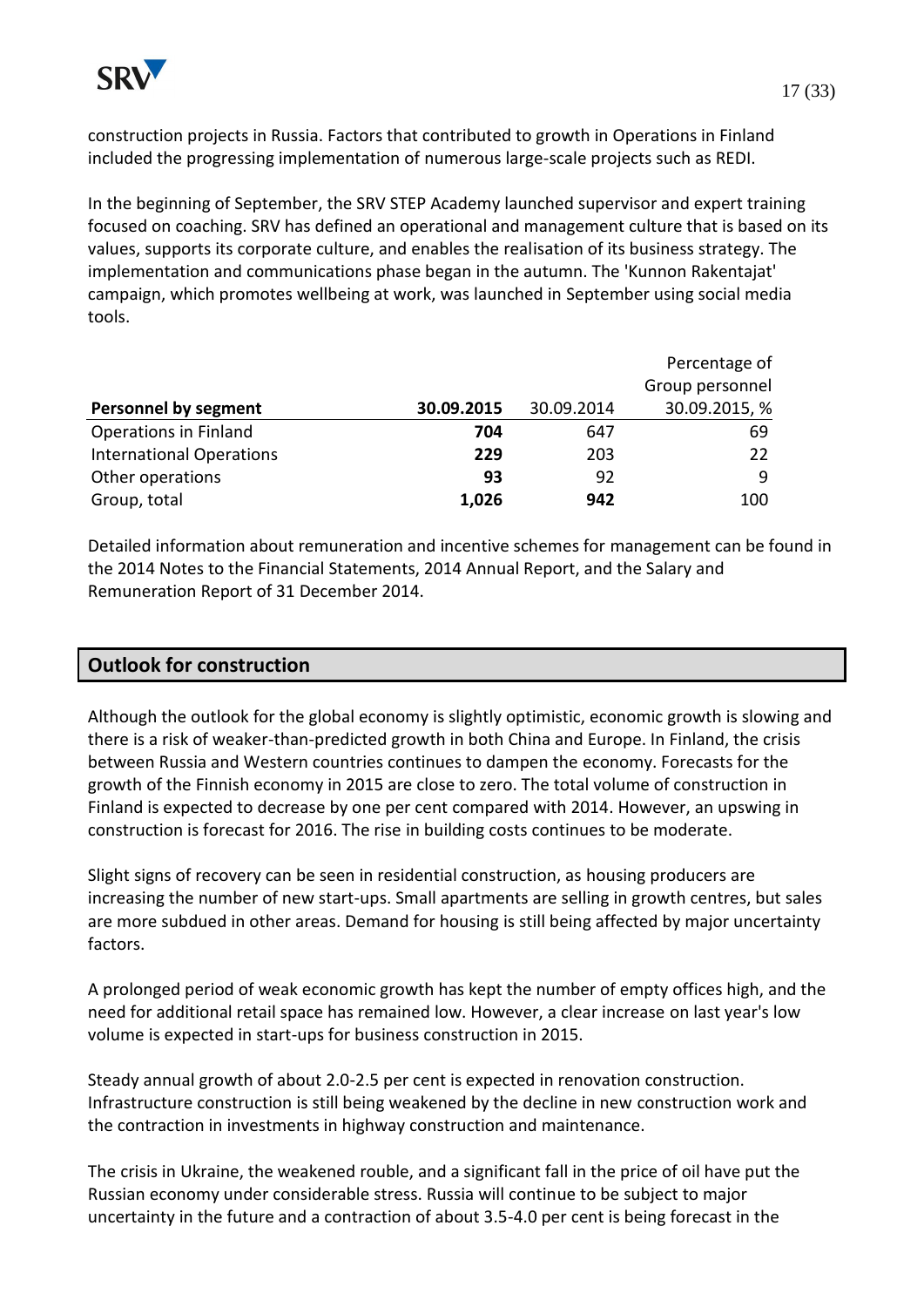

economy as a whole in 2015. The situation in Russia also brings significant uncertainty factors to Estonia's economy, although slight growth is predicted during 2015.

### **Risks, risk management and corporate governance**

SRV has published a separate Corporate Governance Statement in its 2014 Annual Report and on the company's website. Detailed information about the company's business risks and risk management has been provided in the 2014 Notes to the Financial Statements and 2014 Annual Report, and on the company's website.

In SRV's opinion, no significant changes have occurred in the company's risks during the review period, except for the risks associated with the start-up of the REDI project, risks relating to the Russian economy and the exchange rate for the Russian rouble, risks mainly associated with the functionality of the financial sector, and risks related to the impact of Greece's increasingly difficult situation on the general economy.

REDI is a major project in relation to the size of the company and therefore may include risks associated with its implementation and financing, or customary risks related to the general availability of financing. Changes in the value of the Russian rouble may cause risks relating to demand for foreign goods and services. In addition, some of the predicted savings from the Okhta project in St Petersburg may not be actualised. Continued difficulties in the Russian economy may affect the functionality of the financial sector and financing for the company's projects in Russia regarding new financing agreements and already concluded financing agreements. Although the situation in Greece has stabilised, the crisis may spread to other countries that are in financial difficulties, thereby expanding and prolonging weak economic development throughout Europe.

## **Corporate governance and resolutions of general meetings**

Juha Pekka Ojala, B.Sc. (Eng.), took over as President & CEO of SRV Group Plc on 1 January 2015. Ojala transferred from his position as CEO of SRV Construction Ltd.

On 13 January 2015, SRV Group Plc's Board of Directors appointed Juha Toimela, M.Sc. (Tech.), MBA, as CEO of SRV Construction Ltd and Vice President responsible for SRV's Business Operations in Finland. At the same time, Antero Nuutinen, B.Sc. (Eng.), was appointed Deputy CEO of SRV Construction Ltd, responsible for Housing and Regional Offices. Both Toimela and Nuutinen are members of SRV Group's Corporate Executive Team.

The Annual General Meeting (AGM) of SRV Group Plc was held on 25 March 2015. The AGM adopted the Financial Statements for the period 1 January–31 December 2014 and granted release from liability to the members of the Board of Directors and the President & CEO. As proposed by the Board of Directors, a dividend of EUR 0.12 per share was declared. The dividend was paid on 7 April 2015. Mr Ilpo Kokkila was elected chairman of the Board of Directors and Ms Minna Alitalo, Mr Arto Hiltunen, Mr Olli-Pekka Kallasvuo, Mr Timo Kokkila, and Mr Risto Kyhälä were elected to seats on the Board. The authorised firm of public accountants PricewaterhouseCoopers Oy was elected as the company's auditor for the next term of office, which ends at the conclusion of the 2016 Annual General Meeting. Samuli Perälä, Authorised Public Accountant, is the principal auditor.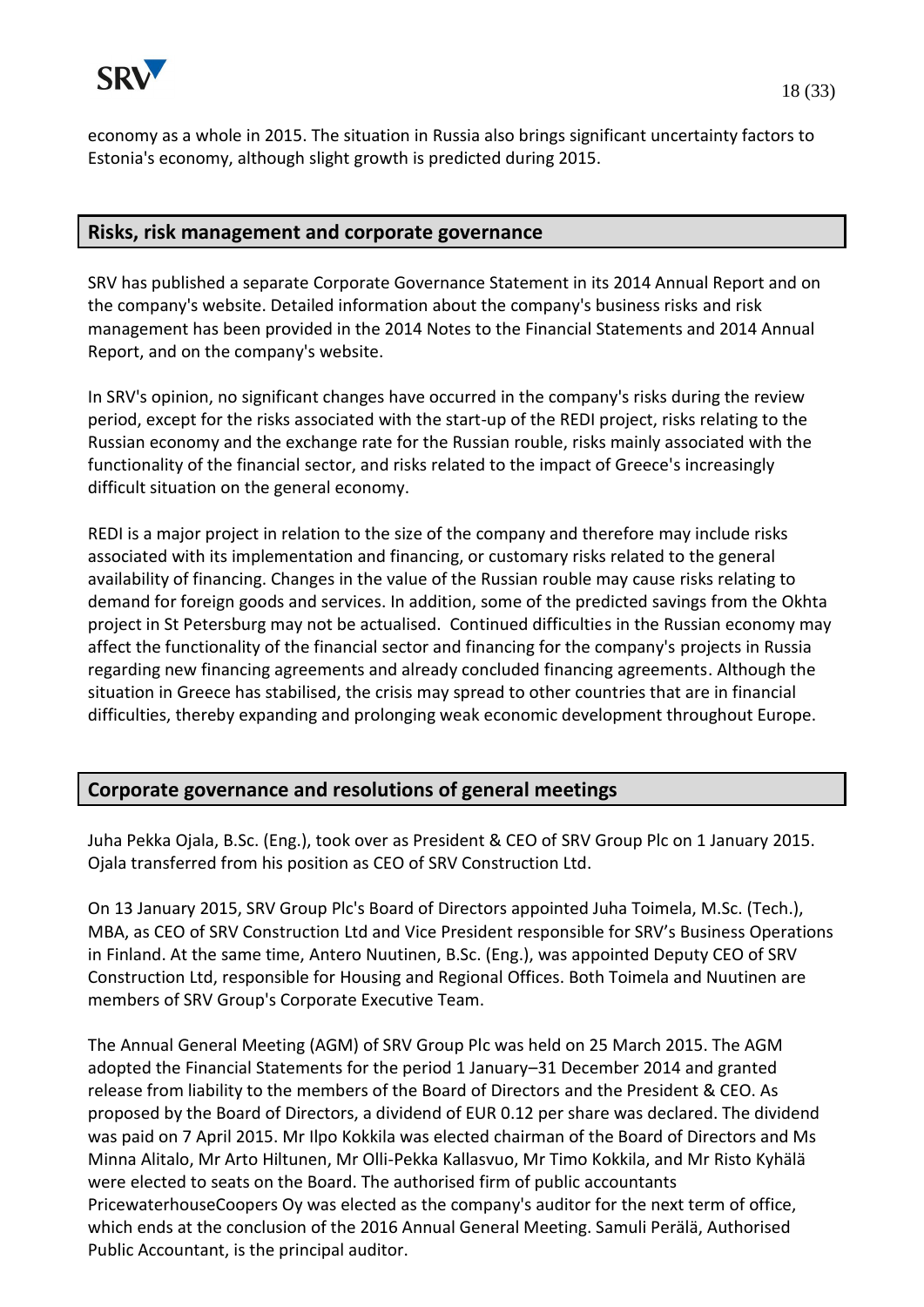

The AGM authorised the Board of Directors to decide on the acquisition of the company's own shares, using the company's unrestricted equity. The Board was authorised to acquire a maximum of 3,676,846 of the company's own shares in such a manner that the number of shares acquired on the basis of this authorisation, when combined with the shares already owned by the company and its subsidiaries, does not at any given time exceed 3,676,846 shares, or 10 per cent of all shares of the company. On the basis of this authorisation, the Board may acquire a maximum of 3,676,846 shares in public trading arranged by Nasdaq OMX Helsinki Oy at a market price valid at the moment of acquisition, as well as a maximum of 200,000 shares issued on the basis of incentive schemes to individuals employed by SRV Group without consideration, or for no more than the price at which an individual within the sphere of an incentive scheme is obliged to convey a share, such that the maximum number of acquired shares nevertheless remains at 3,676,846. The aforementioned authorisations include the right to acquire shares other than in proportion to the holdings of shareholders. Shares acquired on the basis of this authorisation may be acquired in one or several instalments. The company's own shares can be acquired for use, for example, as payment in corporate acquisitions, when the company acquires assets relating to its business, as part of the company's incentive programmes, or to be otherwise conveyed, held or cancelled. The authorisations as described above shall be in force for 18 months from the decision of the general meeting and cancel the authorisation granted by the Annual General Meeting to the Board of Directors on 26 March 2014. The Board of Directors shall decide on other terms relating to the acquisition.

The Board of Directors of SRV Group Plc held its organisation meeting on 25 March 2015. Olli-Pekka Kallasvuo was selected as Vice Chairman of the Board of SRV Group Plc. Minna Alitalo was elected as Chair of the Audit Committee, and Olli-Pekka Kallasvuo and Timo Kokkila as members. Ilpo Kokkila was elected as Chairman of the Nomination and Remuneration Committee, and Arto Hiltunen and Risto Kyhälä as members.

On 23 April 2015, SRV Group Plc's Board of Directors appointed Päivi Kauhanen as SVP, Communications and a member of the Corporate Executive Team. SVP, Communications, Taneli Hassinen, left the Group on 31 July 2015.

On 22 June 2015, SRV Group Plc held an Extraordinary General Meeting that authorised the Board of Directors to decide on the issue of new shares or treasury shares such that, based on the authorisation, the Board of Directors may decide on the issue of new shares or treasury shares in one or more lots in total up to a maximum of 27,000,000 shares. The authorisation may be used to safeguard the company's financing needs and strengthen its balance sheet structure. Based on the authorisation, the Board of Directors shall decide on all other terms and conditions of the share issue. The issuance of shares may also be carried out in a directed share issue in derogation of the pre-emptive subscription right of shareholders. The authorisation shall be valid until 31 March 2016 and it shall not supersede the authorisation granted to the Board of Directors by the Annual General Meeting held on 15 March 2011, which is valid until 15 March 2016 and under which a maximum total of 3,676,846 SRV shares can be issued.

On the basis of the aforementioned authorisation, the Board of Directors decided, on 18 August 2015, to issue a maximum of 23,731,107 new SRV Group Plc shares. Subscription rights to the new shares have been offered to all shareholders listed in the share register on the record date of 20 August 2015. Shareholders have been able to use their subscription right to receive two (2) new shares for every three shares owned at the subscription price of EUR 2.11 per share. The subscription price has been entered into the invested free equity fund its entirety. The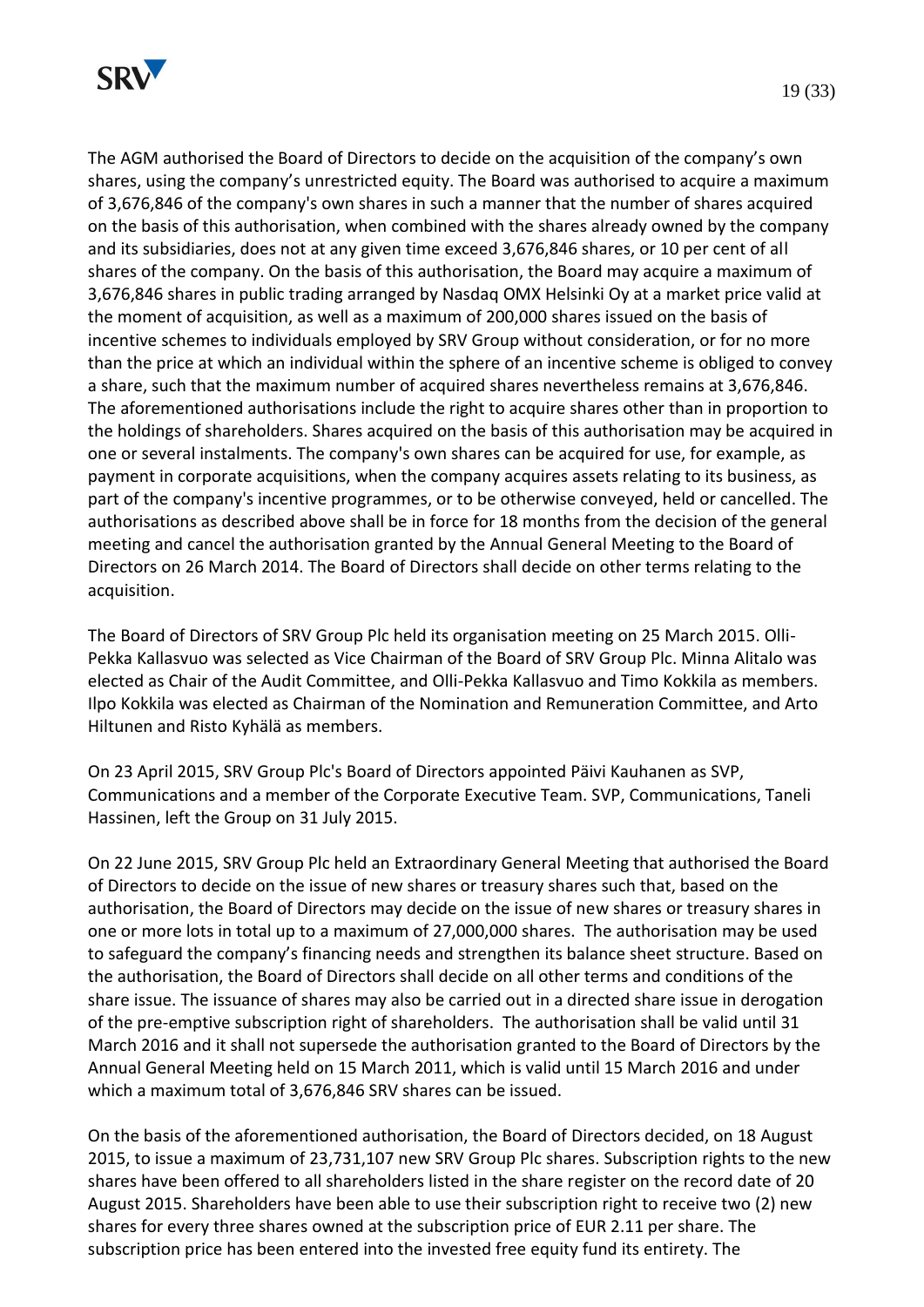

subscription period ended on 8 September 2015 and the Board of Directors approved the share subscription on 14 September 2015. The new shares grant their holders the right to any potential dividends and other distribution of funds, and to all other shareholders' rights, as of their registration date in the Trade Register, 14 September 2015.

## **Shares and shareholders**

SRV Group Plc's share capital is EUR 3,062,520. The share has no nominal value and the number of shares outstanding is 60,499,575. The company has one class of shares. SRV had a total of 6,525 shareholders on 30 September 2015.

The closing price at OMX Helsinki at the end of September was EUR 2.53 (EUR 2.83 on 31 December 2014). The highest share price during the review period was EUR 3.30 and the lowest EUR 2.36. At period-end, SRV's equity per share excluding the hybrid bond was EUR 3.80 (EUR 4.59). Comparative data is from time before rights offering. During this period, the all-share index of the Helsinki Stock Exchange (OMX Helsinki) was down 1,8 per cent, and the OMX Construction and Materials index up 4.7 per cent.

At the end of September, the company had a market capitalisation of EUR 150.1 million, excluding the Group's treasury shares. 6.1 million shares were traded during January-September with a trade volume of EUR 20.6 million. At the end of the September 2015, SRV Group Plc held 1,171,807 treasury shares (2.0 per cent of the total number of shares and combined number of votes). In 2015, SRV Group Plc acquired 1,500 (6,000) treasury shares and divested 5,000 treasury shares.

A total of 27,182,182 shares were subscribed for in SRV's the rights offering, completed in September, representing 114.5 percent of the 23,731,107 shares offered (the "offer shares"). A total of 23,292,610 shares were subscribed for pursuant to subscription rights, representing 98.2 percent of all offer shares, and a total of 3,889,572 shares were subscribed for without subscription rights in the secondary subscription, representing 16.4 percent of all offer shares. The subscription price was EUR 2.11 per offer share and SRV raised net proceeds of approximately EUR 48.5 million through the rights offering. As a result of the rights offering, the total number of shares in SRV will increase to 60,499,575.

### **Financial targets**

On 5 August 2015, SRV's Board of Directors confirmed the Group's strategic targets for 2015– 2019:

- During the strategy period, the company will seek to outpace industry growth using large-scale projects
- The operating profit margin will rise to more than 8 per cent by the end of the strategy period
- Return on equity will be at least 15 per cent by the end of the strategy period
- The return on investment for International Operations will rise to at least 15 per cent by the end of the strategy period
- An equity ratio of over 35 per cent will be maintained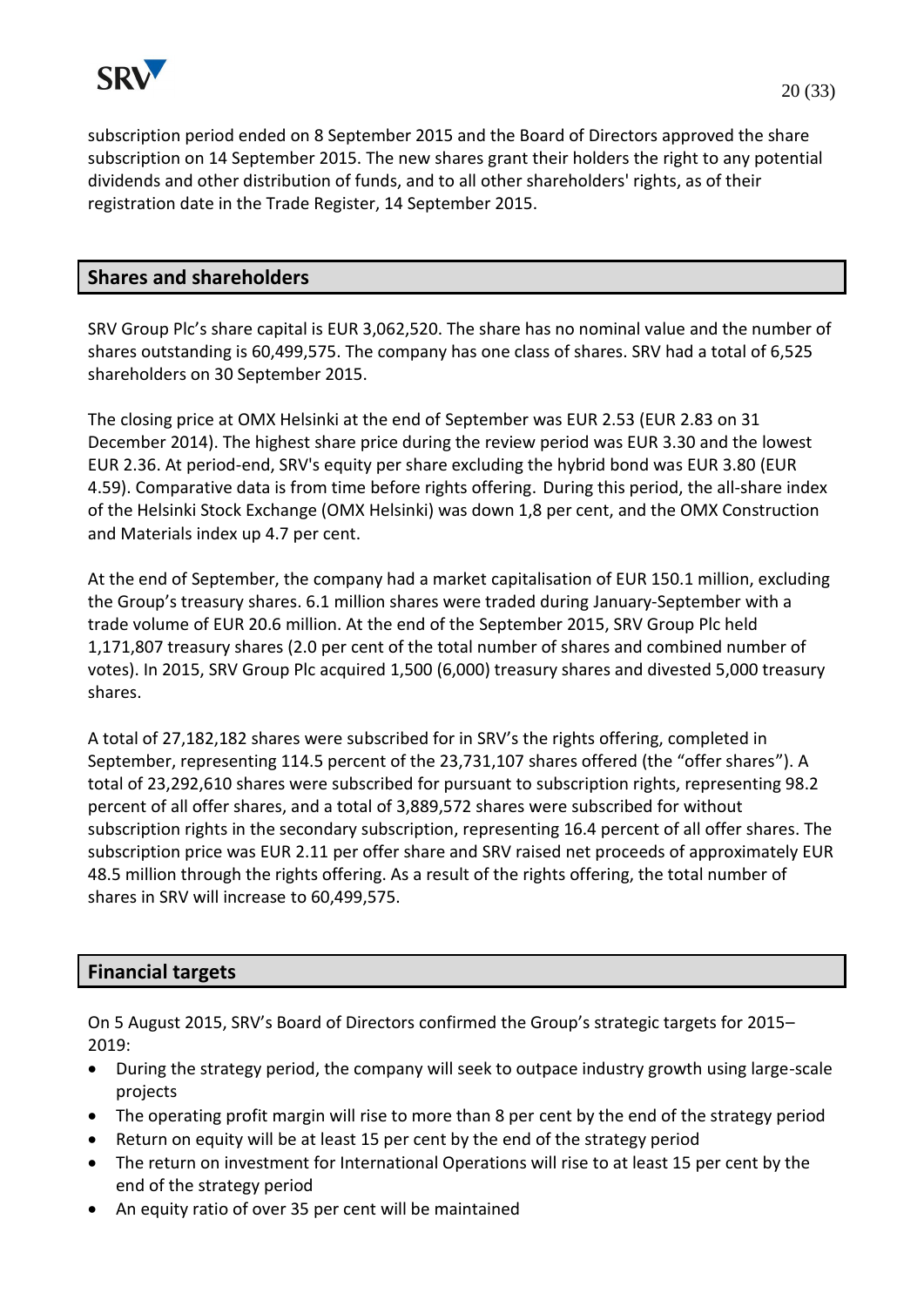

 A dividend payment equalling 30–50 per cent of the annual result, taking into account the capital needs of business operations.

The achievement of these strategic objectives is based on weak but steady economic growth in Finland, and Russia's economy stabilising at its current level. Substantial growth in SRV's developer-contracted projects is also required.

# **Outlook for 2015**

In addition to general economic trends, SRV's revenue and result will be affected by several factors in 2015, such as: SRV's own projects are recognised as income upon delivery; the part of the order backlog that is continuously recognised as income mainly consists of low-margin contracting; trends in the order backlog's profit margins; the sales volume of developer-contracted housing and the completion schedules of the properties; and the launch of new contracts and development projects. SRV's largest project is the REDI project in the Kalasatama district of Helsinki, which was launched in April. Based on current schedules, SRV estimates that a total of 247 developer-contracted housing units will be completed during 2015.

The Group revenue is expected to increase from year-on-year (684.4) and the result before taxes is forecast to be in the range of EUR 10-20 million (18.5).

Espoo, 4 November 2015

BOARD OF DIRECTORS

All forward-looking statements in this review are based on management's current expectations and beliefs about future events, and actual results may differ materially from the expectations and beliefs such statements contain.

For further information, please contact Juha Pekka Ojala, President & CEO, +358 (201) 455 213 Ilkka Pitkänen, CFO, +358 (40) 667 0906 Päivi Kauhanen, SVP, Communications, +358 (50) 598 9560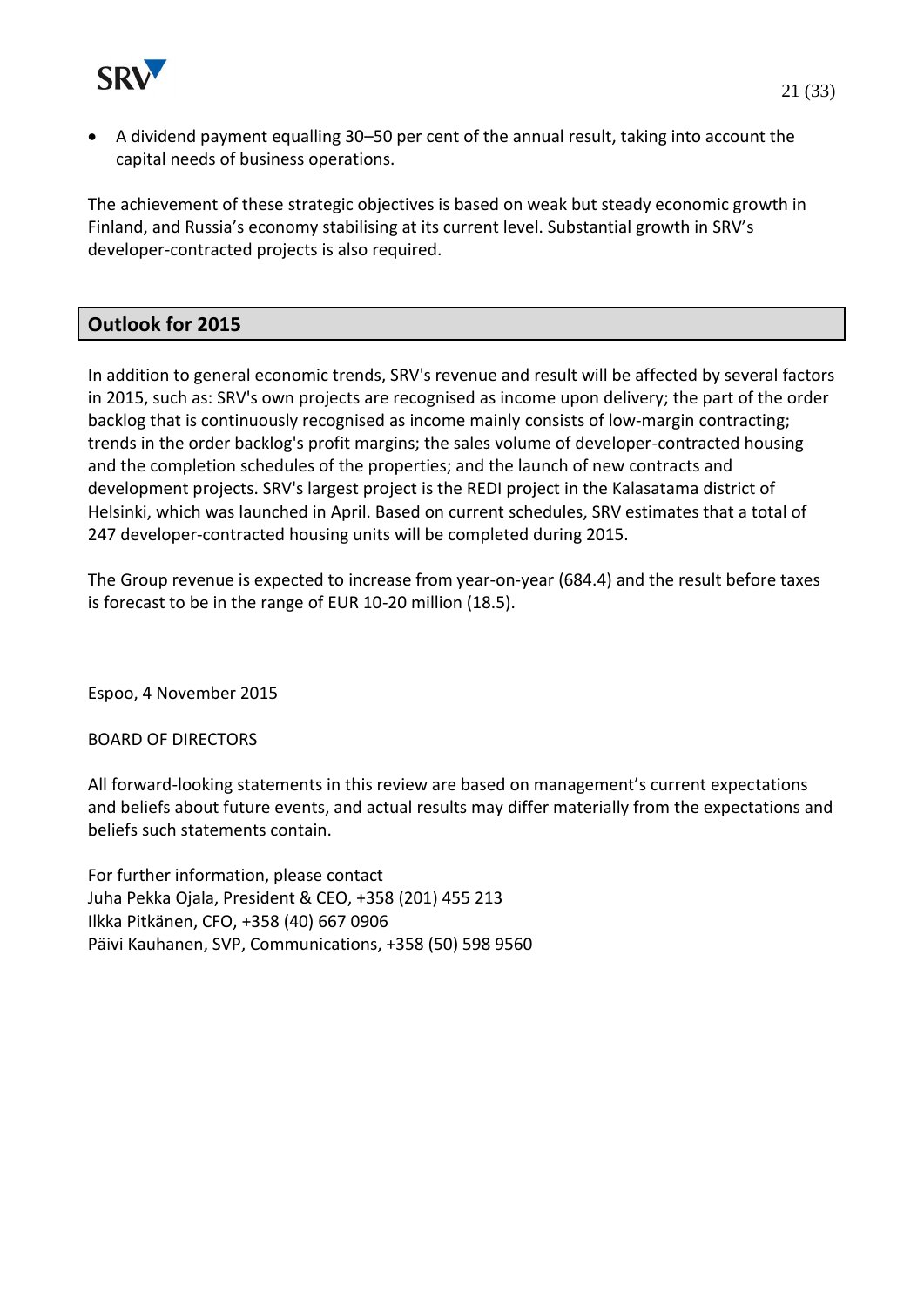

# **Key figures**

|                                                                 | $1-9/$   | $1 - 9/$ | $7-9/$  | $7 - 9/$ | $1-12/$ |
|-----------------------------------------------------------------|----------|----------|---------|----------|---------|
| <b>EUR million</b>                                              | 2015     | 2014     | 2015    | 2014     | 2014    |
| Revenue                                                         | 492.5    | 490.6    | 155.1   | 209.0    | 684.4   |
| Operating profit                                                | 7.5      | 15.3     | 4.1     | 6.0      | 24.9    |
| Operating profit, % of revenue                                  | 1.5      | 3.1      | 2.6     | 2.9      | 3.6     |
| Profit before taxes                                             | 2.7      | 11.3     | 0.1     | 5.7      | 18.5    |
| Profit before taxes, % of revenue                               | 0.6      | 2.3      | 0.1     | 2.7      | 2.7     |
| Net profit attributable to equity holders of the parent         |          |          |         |          |         |
| company                                                         | 1.7      | 9.9      | $-0.3$  | 6.0      | 15.2    |
| Return on equity <sup>1)</sup>                                  | 0.9      | 6.0      |         |          | 6.9     |
| Return on investment <sup>1)</sup>                              | 3.2      | 4.4      |         |          | 5.4     |
| Invested capital                                                | 547.7    | 505.1    |         |          | 449.8   |
| Equity ratio                                                    | 41.6     | 38.9     |         |          | 43.0    |
| Net interest-bearing debt                                       | 248.3    | 255.1    |         |          | 206.1   |
| Gearing                                                         | 91.5     | 111.6    |         |          | 91.6    |
| Order backlog                                                   | 1,517.5  | 944.1    |         |          | 860.4   |
| New agreements                                                  | 1,106.6  | 592.3    |         |          | 700.3   |
| Average number of personnel                                     | 996      | 931      |         |          | 937     |
| Earnings per share, EUR <sup>2)</sup>                           | $-0.02$  | 0.18     | $-0.03$ | 0.13     | 0.30    |
| Earnings per share (diluted), EUR <sup>2)</sup>                 | -0.02    | 0.18     | $-0.03$ | 0.13     | 0.30    |
| Equity per share, EUR                                           | 4.56     | 5.72     |         |          | 5.64    |
| Equity per share (excluding the hybrid bond), EUR <sup>2)</sup> | 3.80     | 4.59     |         |          | 4.51    |
| Dividend per share, EUR                                         | 0.12     | 0.12     |         |          | 0.12    |
| Dividend payout ratio <sup>2)</sup>                             | $-490.5$ | 65.0     |         |          | 40.4    |
| Dividend yield                                                  | 4.7      | 3.3      |         |          | 4.2     |
| Price per earnings ratio <sup>2)</sup>                          | $-103.4$ | 19.9     |         |          | 9.5     |
| Share price development:                                        |          |          |         |          |         |
| Share price at the end of the period, EUR                       | 2.53     | 3.67     |         |          | 2.83    |
| Average share price, EUR                                        | 2.89     | 4.03     |         |          | 3.81    |
| Lowest share price, EUR                                         | 2.36     | 3.60     |         |          | 2.75    |
| Highest share price, EUR                                        | 3.30     | 4.38     |         |          | 4.38    |
| Market capitalisation at period end <sup>2)</sup>               | 150.1    | 146.1    |         |          | 112.7   |
| Trading volume, 1,000                                           | 6,173    | 2714     |         |          | 3,613   |
| Trading volume, % <sup>2)</sup>                                 | 16.7     | 6.8      |         |          | 9.1     |
| Weighted average number of shares outstanding during            |          |          |         |          |         |
| the period, $1,000^{2}$                                         | 36,985   | 39 755   |         |          | 39,771  |
| Weighted average number of shares outstanding during            |          |          |         |          |         |
| the period (diluted), 1,000 <sup>2)</sup>                       | 37,010   | 39775    |         |          | 39,799  |
| Number of shares outstanding at the end of the period,          |          |          |         |          |         |
| $1,000^{2}$                                                     | 59,328   | 39 817   |         |          | 39,810  |

1) In calculation the key ration, only the profit for the review period has been annualised.

2) Comparative data is share issue adjusted.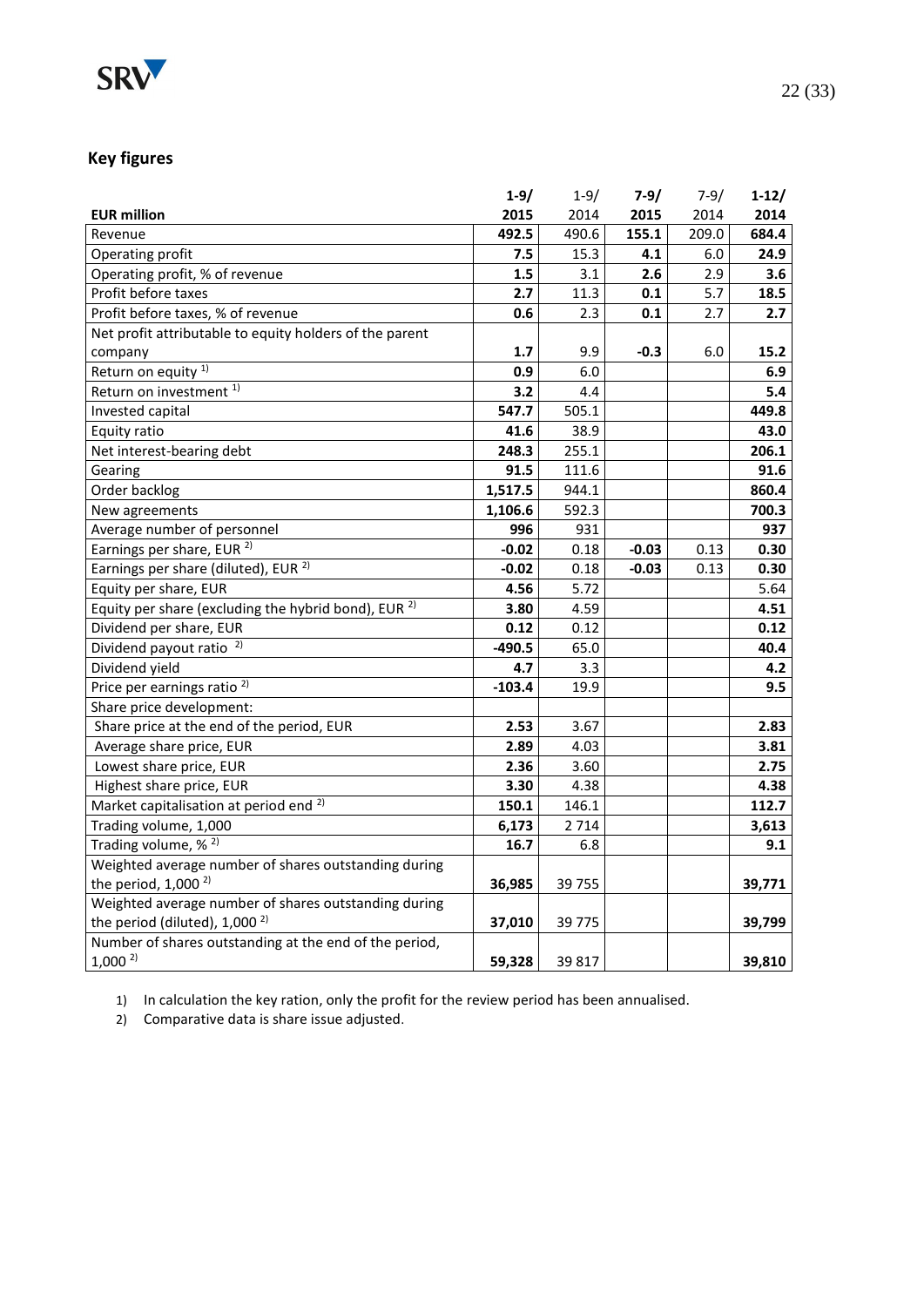

# **Calculation of key figures**

| Gearing ratio, %                                                           | $\equiv$ |       | 100 x Net interest-bearing debt                                                        |
|----------------------------------------------------------------------------|----------|-------|----------------------------------------------------------------------------------------|
|                                                                            |          |       | Total equity                                                                           |
|                                                                            |          |       |                                                                                        |
| Return on equity, %                                                        | $\equiv$ |       | 100 x Total comprehensive income for the period<br>Total equity, average               |
|                                                                            |          |       |                                                                                        |
| Return on investment, %                                                    | $=$      | 100 x | Result before taxes + interest and other financial expenses (without                   |
|                                                                            |          |       | exchange rate gains and losses)                                                        |
|                                                                            |          |       | Invested capital, average                                                              |
|                                                                            |          |       |                                                                                        |
| Equity ratio, %                                                            | $=$      |       | 100 x Total equity<br>Total assets - advances received                                 |
|                                                                            |          |       |                                                                                        |
| Invested capital                                                           | $\equiv$ |       | Total assets $-$ non-interest bearing debt $-$ deferred tax liabilities $-$ provisions |
|                                                                            |          |       |                                                                                        |
| Net interest-bearing debt                                                  | $\equiv$ |       | Interest bearing debt – cash and cash equivalents                                      |
|                                                                            |          |       |                                                                                        |
| Earnings per share attributable                                            |          |       | Result for the period - non-controlling interest                                       |
| to equity holders of the parent company *)                                 | $\equiv$ |       | - hybrid bond interest                                                                 |
|                                                                            |          |       | Average number of shares                                                               |
|                                                                            |          |       |                                                                                        |
|                                                                            |          |       |                                                                                        |
| Earnings per share attributable<br>to equity holders of the parent company | $=$      |       | Result for the period - non-controlling interest<br>- hybrid bond interest             |
| $(diluted)$ <sup>*)</sup>                                                  |          |       | Average number of shares (diluted)                                                     |
|                                                                            |          |       |                                                                                        |
|                                                                            |          |       |                                                                                        |
| Equity per share *)                                                        | $\equiv$ |       | Shareholders' equity attributable to equity holders of the parent company              |
|                                                                            |          |       | Average number of shares at end of period                                              |
| Equity per share (without hybrid bond) *)                                  | $=$      |       | Shareholders' equity attributable to equity holders of the parent company -            |
|                                                                            |          |       | hybrid bond                                                                            |
|                                                                            |          |       | Average number of shares at end of period                                              |
|                                                                            |          |       |                                                                                        |
| Price per earnings ratio (P/E-ratio) <sup>*)</sup>                         | $\equiv$ |       | Share price at end of period                                                           |
|                                                                            |          |       | Earnings per share                                                                     |
| Dividend payout ratio, % *)                                                | $=$      | 100 x | Dividend per share                                                                     |
|                                                                            |          |       | Earnings per share                                                                     |
|                                                                            |          |       |                                                                                        |
| Dividend yield, %                                                          | $\equiv$ |       | 100 x Dividend per share                                                               |
|                                                                            |          |       | Share price at end of period                                                           |
| Average share price                                                        | $\equiv$ |       | Number of shares traded in euros during the period                                     |
|                                                                            |          |       | Number of shares traded during the period                                              |
|                                                                            |          |       |                                                                                        |
| Market capitalisation at the end of the period *)                          | $\equiv$ |       | Number of shares outstanding at the end of the period x share price at the             |
|                                                                            |          |       | end of the period                                                                      |
| Trading volume*)                                                           | $\equiv$ |       | Number of shares traded during the period and their percentage of the                  |
|                                                                            |          |       | weighted average number of shares outstanding                                          |
|                                                                            |          |       |                                                                                        |

**\*)** Comparative data is share issue adjusted.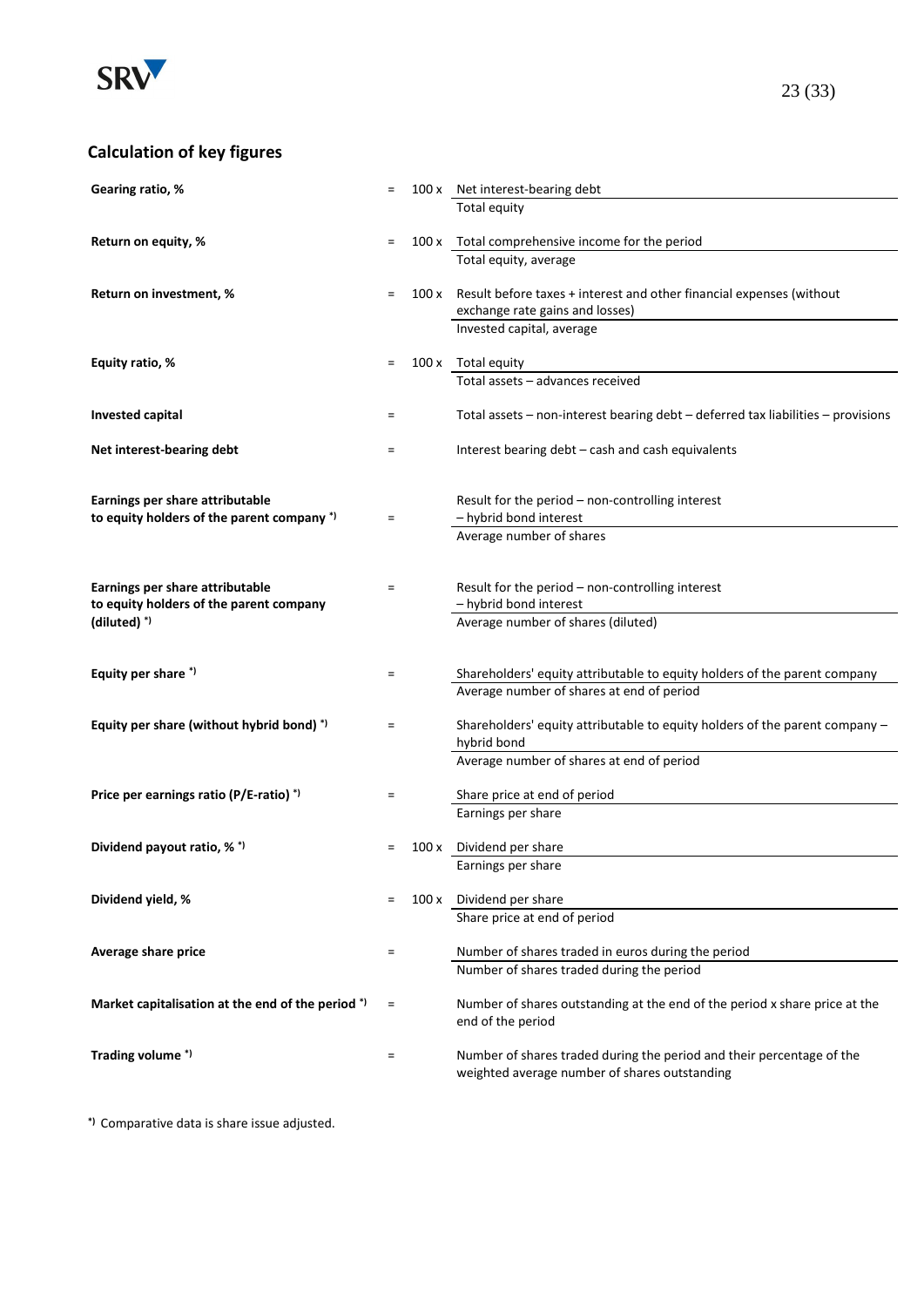

# **Group and Segment information by quarter**

| <b>SRV Group (EUR million)</b>                                        | $7 - 9/15$  | $4 - 6/15$ |            | 1-3/15 10-12/14 | $7 - 9/14$ | $4 - 6/14$ | $1 - 3/14$  |
|-----------------------------------------------------------------------|-------------|------------|------------|-----------------|------------|------------|-------------|
| Revenue                                                               | 155.1       | 164.5      | 172.9      | 193.8           | 209.0      | 143.1      | 138.5       |
| Operating profit                                                      | 4.1         | 0.8        | 2.5        | 9.6             | 6.0        | 4.9        | 4.4         |
| Financial income and expenses,                                        |             |            |            |                 |            |            |             |
| total                                                                 | $-4.0$      | $-1.5$     | 0.8        | $-2.4$          | $-0.2$     | $-1.5$     | $-2.3$      |
| Profit before taxes                                                   | 0.1         | $-0.7$     | 3.3        | 7.2             | 5.7        | 3.4        | 2.2         |
| Order backlog <sup>1)</sup>                                           | 1,517.5     | 1,258.8    | 1,179.8    | 860.4           | 944.1      | 1,047.0    | 880.2       |
| New agreements                                                        | 389.9       | 227.6      | 489.1      | 108.0           | 90.3       | 317.3      | 184.7       |
| Earnings per share, EUR <sup>2)</sup>                                 | $-0.03$     | $-0.04$    | 0.05       | 0.11            | 0.13       | 0.05       | 0.01        |
| Equity per share, EUR $^{1/2}$                                        | 3.80        | 4.51       | 4.53       | 4.51            | 4.59       | 4.45       | 4.36        |
| Share closing price, EUR <sup>1)</sup>                                | 2.53        | 3.71       | 3.39       | 2.83            | 3.67       | 4.13       | 3.76        |
| Equity ratio, % <sup>1)</sup>                                         | 41.6        | 36.3       | 39.8       | 43.0            | 38.9       | 38.4       | 39.0        |
| Net interest-bearing debt <sup>1)</sup>                               | 248.3       | 251.0      | 228.5      | 206.1           | 255.1      | 252.7      | 225.3       |
| Gearing, % <sup>1)</sup>                                              | 91.5        | 111.4      | 101.0      | 91.6            | 111.6      | 113.4      | 103.0       |
| 2) Comparative data is share issue adjusted.<br>Revenue (EUR million) | $7 - 9/15$  | $4 - 6/15$ |            | 1-3/15 10-12/14 | $7-9/14$   | $4 - 6/14$ | $1 - 3/14$  |
| Operations in Finland                                                 | 137.3       | 146.9      | 157.1      | 176.0           | 196.5      | 131.0      | 124.4       |
| - accounted for by business                                           |             |            |            |                 |            |            |             |
| construction                                                          | 105.6       | 94.5       | 114.0      | 99.1            | 144.9      | 82.5       | 69.0        |
| - accounted for by housing                                            |             |            |            |                 |            |            |             |
| construction                                                          | 31.7        | 52.4       | 43.1       | 76.9            | 51.7       | 48.5       | 55.4        |
| <b>International Operations</b>                                       | 17.9<br>3.5 | 17.6       | 15.9       | 17.8            | 12.6       | 12.4       | 14.2<br>4.9 |
| Other operations                                                      |             | 3.4        | 3.8        | 4.2             | 5.0        | 5.4        |             |
| Eliminations                                                          | $-3.6$      | $-3.4$     | $-3.8$     | $-4.1$          | $-5.1$     | $-5.7$     | $-4.9$      |
| Group, total                                                          | 155.1       | 164.5      | 172.9      | 193.8           | 209.0      | 143.1      | 138.5       |
| <b>Operating profit (EUR million))</b>                                | $7 - 9/15$  | $4 - 6/15$ | $1 - 3/15$ | $10-12/14$      | $7 - 9/14$ | $4 - 6/14$ | $1 - 3/14$  |
| <b>Operations in Finland</b>                                          | 4.9         | 2.4        | 3.3        | 10.2            | 6.2        | 7.0        | 6.6         |
| <b>International Operations</b>                                       | $-0.3$      | 0.1        | 0.7        | 1.8             | 0.2        | $-0.4$     | $-0.6$      |
| Other operations                                                      | $-0.5$      | $-1.6$     | $-1.5$     | $-2.4$          | $-0.4$     | $-1.8$     | $-1.6$      |
| Eliminations                                                          | $0.0\,$     | 0.0        | $0.0\,$    | 0.0             | 0.0        | 0.0        | 0.0         |
| Group, total                                                          | 4.1         | 0.8        | 2.5        | 9.6             | $6.0\,$    | 4.9        | 4.4         |
| Operating profit, %                                                   | $7 - 9/15$  | $4 - 6/15$ | $1 - 3/15$ | $10-12/14$      | $7-9/14$   | $4 - 6/14$ | $1 - 3/14$  |
| Operations in Finland                                                 | 3.5         | 1.6        | 2.1        | 5.8             | 3.1        | 5.4        | 5.3         |
| <b>International Operations</b>                                       | $-1.7$      | 0.5        | 4.1        | $10.1\,$        | 1.6        | $-2.9$     | $-4.0$      |
| Group, total                                                          | 2.6         | 0.5        | $1.5\,$    | $5.0\,$         | 2.9        | $3.4$      | 3.2         |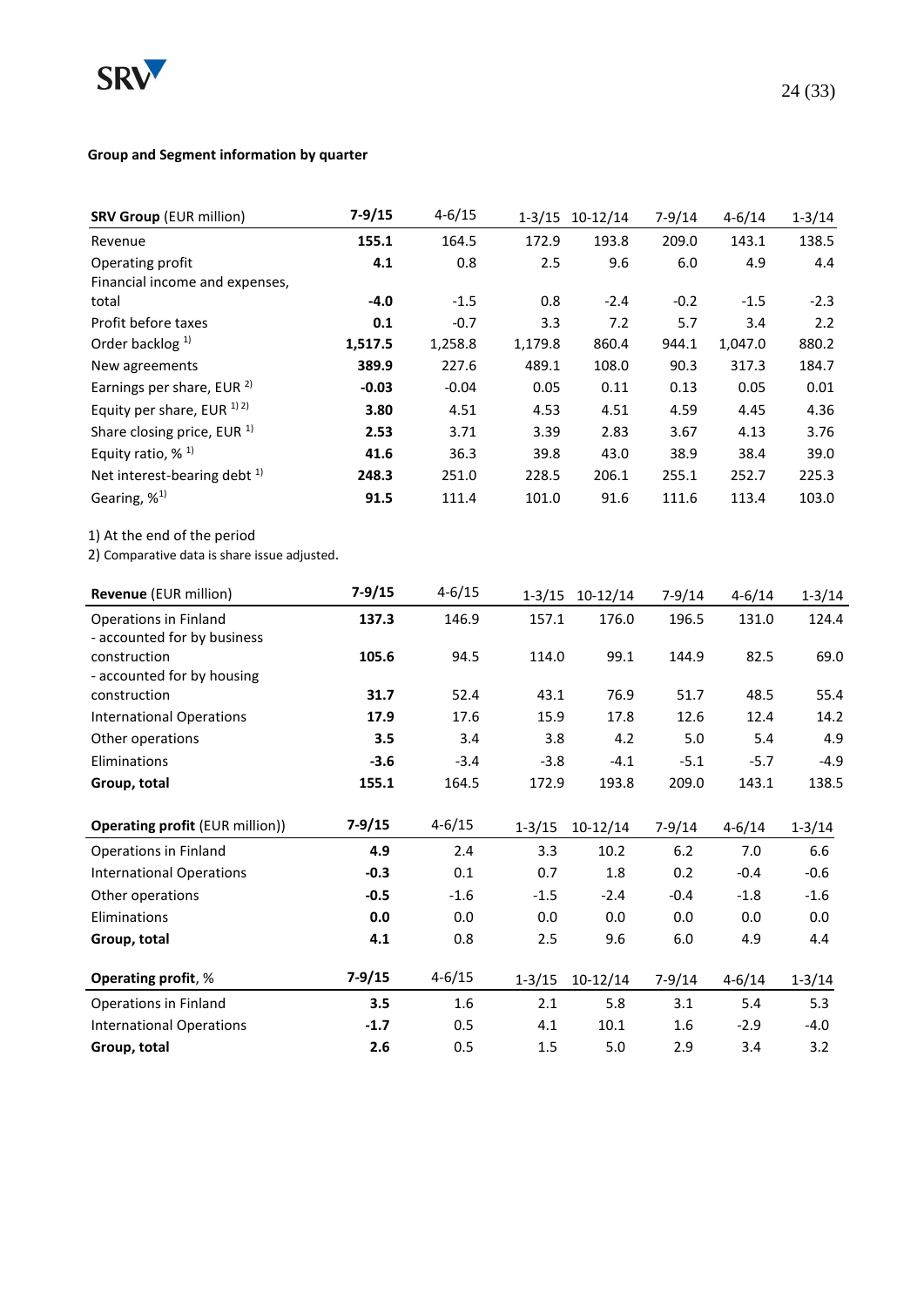

| Order backlog (EUR million)                             | 30.9.15    | 30.6.15    | 31.3.15    | 31.12.14   | 30.9.14  | 30.6.14    | 31.3.14    |
|---------------------------------------------------------|------------|------------|------------|------------|----------|------------|------------|
| Operations in Finland                                   | 1,431.7    | 1,159.3    | 1,062.9    | 723.2      | 777.8    | 920.0      | 721.5      |
| - accounted for by business                             |            |            |            |            |          |            |            |
| construction                                            | 1,023.6    | 806.9      | 801.1      | 450.1      | 505.6    | 633.1      | 477.2      |
| - accounted for by housing                              |            |            |            |            |          |            |            |
| construction                                            | 408.1      | 352.4      | 261.8      | 273.1      | 272.3    | 286.9      | 244.2      |
| <b>International Operations</b>                         | 85.7       | 99.5       | 116.9      | 137.2      | 166.2    | 126.9      | 158.8      |
| Group, total                                            | 1,517.5    | 1,258.8    | 1,179.8    | 860.4      | 944.1    | 1,047.0    | 880.2      |
| - sold order backlog                                    | 1,295      | 1,074      | 1,037      | 729        | 817      | 873        | 698        |
| - unsold order backlog                                  | 222        | 185        | 142        | 132        | 127      | 174        | 182        |
| Order backlog, housing construction in Finland          |            |            |            |            |          |            |            |
| (EUR million)                                           | 30.9.15    | 30.6.15    | 31.3.15    | 31.12.14   | 30.9.14  | 30.6.14    | 31.3.14    |
| Contracts and negotiated                                |            |            |            |            |          |            |            |
| contracts                                               | 83         | 88         | 88         | 122        | 146      | 179        | 130        |
| Under construction, sold                                | 117        | 86         | 39         | 28         | 16       | 14         | 13         |
| Under construction, unsold                              | 166        | 131        | 79         | 59         | 41       | 26         | 27         |
| Completed and unsold                                    | 42         | 47         | 56         | 65         | 69       | 68         | 74         |
| Housing construction, total                             | 408        | 352        | 262        | 273        | 272      | 287        | 244        |
| Capital invested (EUR million)                          | 30.9.15    | 30.6.15    | 31.3.15    | 31.12.14   | 30.9.14  | 30.6.14    | 31.3.14    |
|                                                         |            |            |            |            |          |            |            |
| <b>Operations in Finland</b>                            | 326.3      | 290.8      | 273.3      | 277.2      | 298.9    | 303.1      | 275.3      |
| <b>International Operations</b><br>Other operations and | 214.6      | 217.7      | 211.3      | 203.0      | 208.5    | 192.8      | 181.7      |
| eliminations                                            | 6.8        | $-1.7$     | $-15.5$    | $-30.5$    | $-2.2$   | $-3.6$     | 10.7       |
| Group, total                                            | 547.7      | 506.8      | 469.1      | 449.8      | 505.1    | 492.3      | 467.7      |
|                                                         |            |            |            |            |          |            |            |
| Housing production in Finland,                          |            |            |            |            |          |            |            |
| units                                                   | $7 - 9/15$ | $4 - 6/15$ | $1 - 3/15$ | $10-12/14$ | $7-9/14$ | $4 - 6/14$ | $1 - 3/14$ |
| Units sold, total                                       | 166        | 236        | 74         | 206        | 102      | 288        | 160        |
| - developer contracting                                 | 129        | 236        | 74         | 122        | 65       | 29         | 72         |
| - investor sales <sup>2)</sup>                          | 37         | 0          | $\pmb{0}$  | 84         | 37       | 259        | 88         |
| Developer contracting                                   |            |            |            |            |          |            |            |
| - start-ups                                             | 244        | 376        | 66         | 197        | 111      | $\pmb{0}$  | 22         |
| - completed                                             | 0          | 22         | 0          | 63         | 86       | 0          | 100        |
| - completed and unsold                                  | 110        | 126        | 152        | 183        | 194      | 173        | 198        |
| Under construction, total <sup>1)</sup>                 | 1,855      | 1,628      | 1,356      | 1,625      | 1,612    | 1,638      | 1,185      |
| - contracts $1$                                         | 498        | 498        | 492        | 625        | 649      | 649        | 455        |
| - sold, negotiated contracts <sup>1)2)</sup>            | 363        | 380        | 468        | 670        | 767      | 818        | 559        |
| - developer contracting <sup>1)</sup>                   | 994        | 750        | 396        | 330        | 196      | 171        | 171        |
| - of which sold 1)                                      | 455        | 342        | 154        | 111        | 63       | 63         | 59         |
| - of which unsold 1)                                    | 539        | 408        | 242        | 219        | 133      | 108        | 112        |

1) At period-end 2) investor sales under negotiated contracts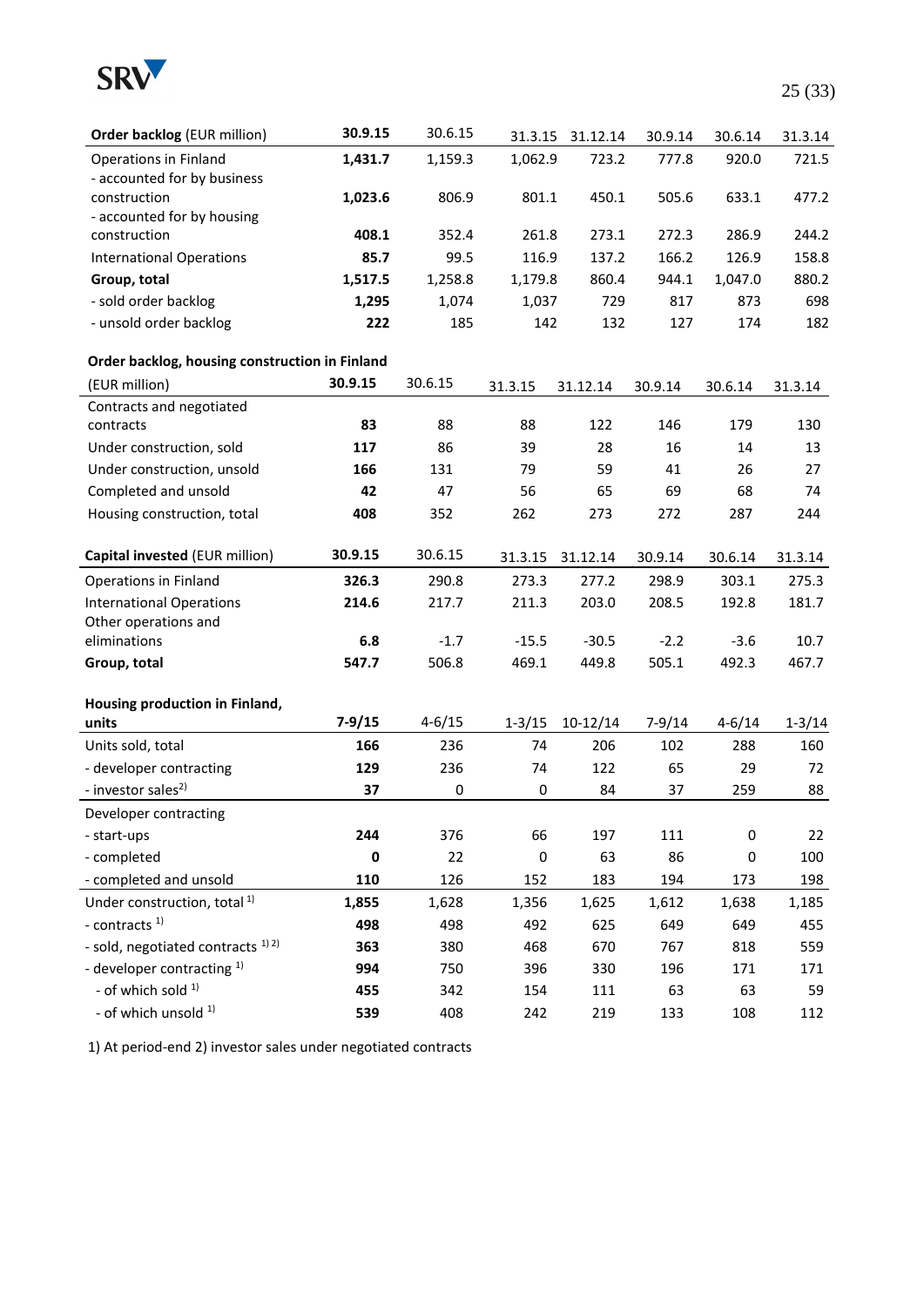

# **SRV GROUP PLC'S INTERIM REPORT 1 JANUARY–30 SEPTEMBER 2015: TABLES**

- 1) Accounting principles
- 2) Consolidated income statement and consolidated statement of comprehensive income
- 3) Consolidated balance sheet
- 4) Consolidated cash flow statement
- 5) Consolidated statement of changes in shareholder's equity
- 6) Group commitments and contingent liabilities
- 7) Segment information
- 8) Inventories
- 9) Insider events
- 10) Events after the review period

#### **1) Interim Report 1 January –30 September 2015**

This interim report has been prepared in accordance with the IAS standard 34, Interim Financial Reporting. In preparing this interim report, SRV has applied the same accounting principles as in its year-end financial statements for 2014. However, as of 1 January 2015, the Group began to apply the new or revised IFRS standards and IFRIC interpretations published by IASB, specified in the accounting principles of SRV's year-end financial statements for 2014.

The preparation of an interim report in accordance with IFRS requires Group management to make estimates and assumptions that affect both the values of assets and liabilities on the balance sheet date, and income and expenditure for the financial period. Judgements also have to be made in applying the accounting principles. As these estimates and assumptions are based on current perceptions of the situation on the balance sheet date, they involve risks and uncertainties. Actual results may therefore differ from the estimates and assumptions. The key accounting estimates and judgement-based solutions are presented in greater detail in the accounting principles of the consolidated financial statements for 2014.

In its 2014 consolidated financial statements, SRV changed the way in which it presents investments in associated and joint venture companies, and also the calculation of its earnings per share indicator. This change is described in greater detail in the accounting principles of the annual financial statements. The comparison figures presented in the interim report have been adjusted accordingly.

The information disclosed in this interim report is unaudited. The figures in this interim report have been rounded up to millions of euros, so the sum total of individual figures may deviate from the sum total presented.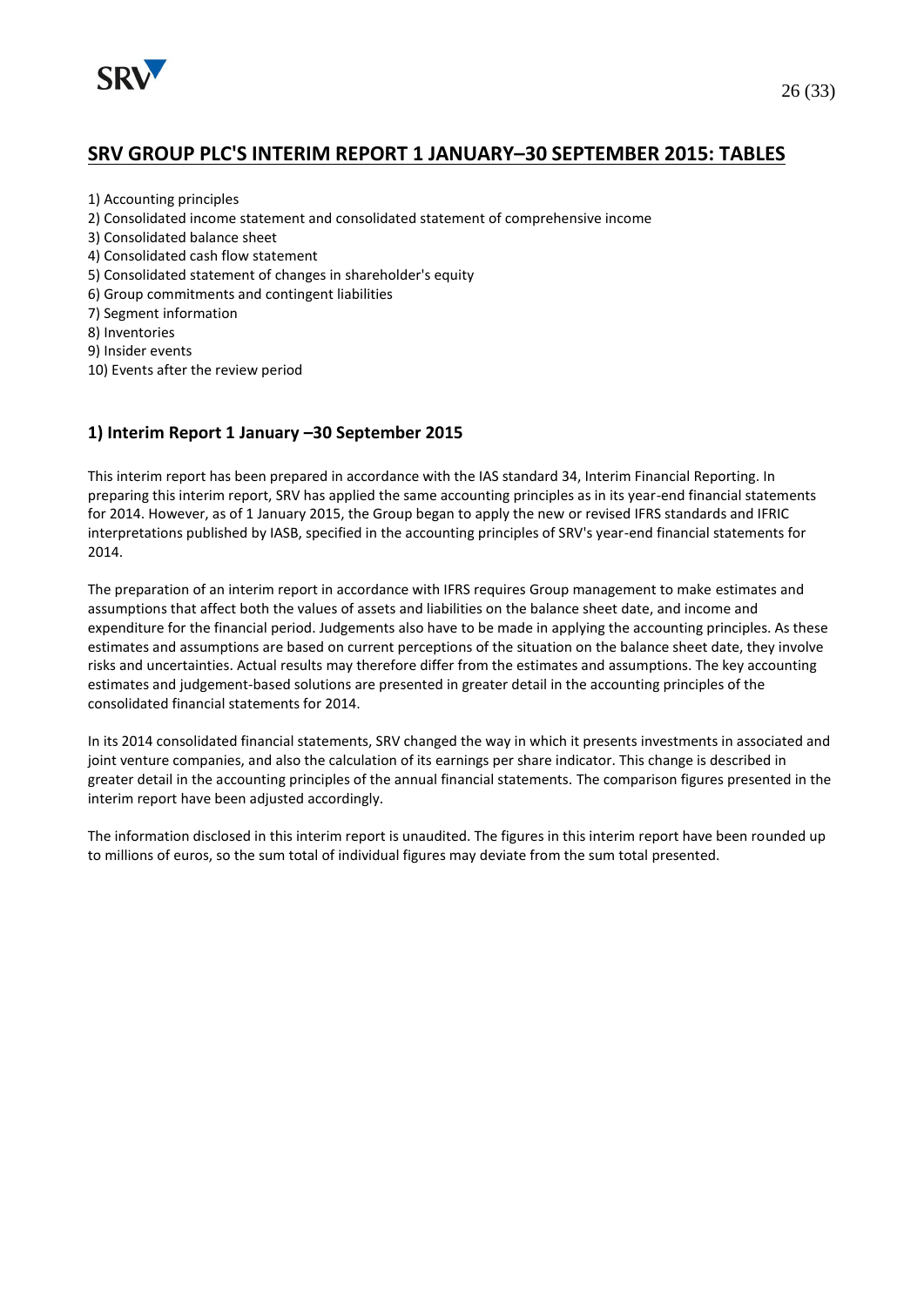

#### **2) Consolidated income statement and statement of comprehensive income**

| <b>Consolidated income statement</b><br>(EUR million)                                  | $1 - 9/$<br>2015 | $1 - 9/$<br>2014 | change,<br><b>MEUR</b> | change,<br>% | $7 - 9/$<br>2015 | $7 - 9/$<br>2014 | $1 - 12/$<br>2014 |
|----------------------------------------------------------------------------------------|------------------|------------------|------------------------|--------------|------------------|------------------|-------------------|
| Revenue                                                                                | 492.5            | 490.6            | 1.9                    | 0.4          | 155.1            | 209.0            | 684.4             |
| Other operating income                                                                 | 1.3              | 4.4              | $-3.1$                 | $-71.1$      | 0.8              | 1.5              | 4.9               |
| Change in inventories of finished                                                      |                  |                  |                        |              |                  |                  |                   |
| goods and work in progress                                                             | 34.4             | $-45.9$          | 80.2                   |              | 36.3             | $-62.1$          | $-54.6$           |
| Use of materials and services                                                          | $-460.9$         | $-377.3$         | $-83.6$                | 22.1         | $-169.0$         | $-126.4$         | $-533.1$          |
| Employee benefit expenses<br>Share of profits of associated                            | $-48.8$          | $-46.2$          | $-2.6$                 | 5.6          | $-14.8$          | $-13.1$          | $-63.2$           |
| companies                                                                              | 0.7              | 0.2              | 0.5                    | 267.3        | $-0.8$           | 0.0              | $1.0\,$           |
| Depreciation and impairments                                                           | $-2.1$           | $-1.8$           | $-0.3$                 | 16.7         | $-0.7$           | $-0.5$           | $-2.0$            |
| Other operating expenses                                                               | $-9.5$           | $-8.7$           | $-0.9$                 | 9.8          | $-2.7$           | $-2.5$           | $-12.5$           |
| <b>Operating profit</b>                                                                | 7.5              | 15.3             | $-7.8$                 | $-51.3$      | 4.1              | 6.0              | 24.9              |
| Financial income                                                                       | 4.4              | 2.3              | 2.2                    | 95.9         | 1.2              | 1.8              | 2.8               |
| Financial expenses                                                                     | $-9.2$           | $-6.3$           | $-2.9$                 | 46.9         | $-5.3$           | $-2.0$           | $-9.3$            |
| Financial income and expenses,                                                         |                  |                  |                        |              |                  |                  |                   |
| total                                                                                  | $-4.7$           | $-4.0$           | $-0.7$                 | 17.9         | $-4.0$           | $-0.2$           | $-6.4$            |
| <b>Profit before taxes</b>                                                             | 2.7              | 11.3             | $-8.6$                 | $-75.8$      | 0.1              | 5.7              | 18.5              |
| Income taxes                                                                           | $-1.1$           | $-1.2$           | 0.2                    | $-13.3$      | $-0.4$           | 0.2              | $-3.2$            |
| Net profit for the period                                                              | 1.7              | 10.1             | $-8.4$                 | $-83.5$      | $-0.3$           | 6.0              | 15.4              |
| <b>Attributable to</b>                                                                 |                  |                  |                        |              |                  |                  |                   |
| Equity holders of the parent                                                           |                  |                  |                        |              |                  |                  |                   |
| company                                                                                | 1.7              | 9.9              |                        |              | $-0.3$           | 6.0              | 15.2              |
| Non-controlling interests<br>Earnings per share attributable to                        | 0.0              | 0.2              |                        |              | 0.0              | 0.0              | 0.2               |
| equity holders of the parent                                                           |                  |                  |                        |              |                  |                  |                   |
| company<br>Earnings per share attributable to                                          | $-0.02$          | 0.18             |                        |              | $-0.03$          | 0.13             | 0.30              |
| equity holders of the parent                                                           |                  |                  |                        |              |                  |                  |                   |
| company (diluted)                                                                      | $-0.02$          | 0.18             |                        |              | $-0.03$          | 0.13             | 0.30              |
| <b>Statement of comprehensive</b>                                                      |                  |                  |                        |              |                  |                  |                   |
| income                                                                                 |                  |                  | $1 - 9/$               | $1 - 9/$     | $7-9/$           | $7-9/$           | $1 - 12/$         |
| (EUR million)                                                                          |                  |                  | 2015                   | 2014         | 2015             | 2014             | 2014              |
| Net profit for the period                                                              |                  |                  | 1.7                    | 10.1         | $-0.3$           | 6.0              | 15.4              |
| Other comprehensive income                                                             |                  |                  |                        |              |                  |                  |                   |
| Other comprehensive income to be reclassified to profit or                             |                  |                  |                        |              |                  |                  |                   |
| loss in subsequent periods:<br>Financial assets available for sale                     |                  |                  |                        |              |                  |                  |                   |
| Income tax relating to components of other comprehensive                               |                  |                  | $-0.5$                 | 0.0          | 0.0              | 0.0              | $-1.2$            |
| income                                                                                 |                  |                  | 0.1                    | 0.0          | 0.0              | 0.0              | 0.2               |
| Gains and losses arising from translating the financial                                |                  |                  |                        |              |                  |                  |                   |
| statements of a foreign operation<br>Share of other comprehensive income of associated |                  |                  | $-0.4$                 | $-0.7$       | $-1.9$           | $-0.4$           | $-5.3$            |
| companies and joint ventures                                                           |                  |                  | 0.0                    | 0.0          | $-0.6$           | 0.0              | 0.0               |
| Other comprehensive income for the period, net of tax                                  |                  |                  | $-0.9$                 | $-0.7$       | $-2.5$           | $-0.4$           | $-6.2$            |
| Total comprehensive income for the period                                              |                  |                  | 0.7                    | 9.4          | $-2.9$           | 5.6              | 9.1               |
| <b>Attributable to</b>                                                                 |                  |                  |                        |              |                  |                  |                   |
| Equity holders of the parent company                                                   |                  |                  | 0.7                    | 9.2          | $-2.9$           | 5.6              | 9.0               |
| Non-controlling interests                                                              |                  |                  | 0.0                    | 0.2          | 0.0              | 0.0              | 0.2               |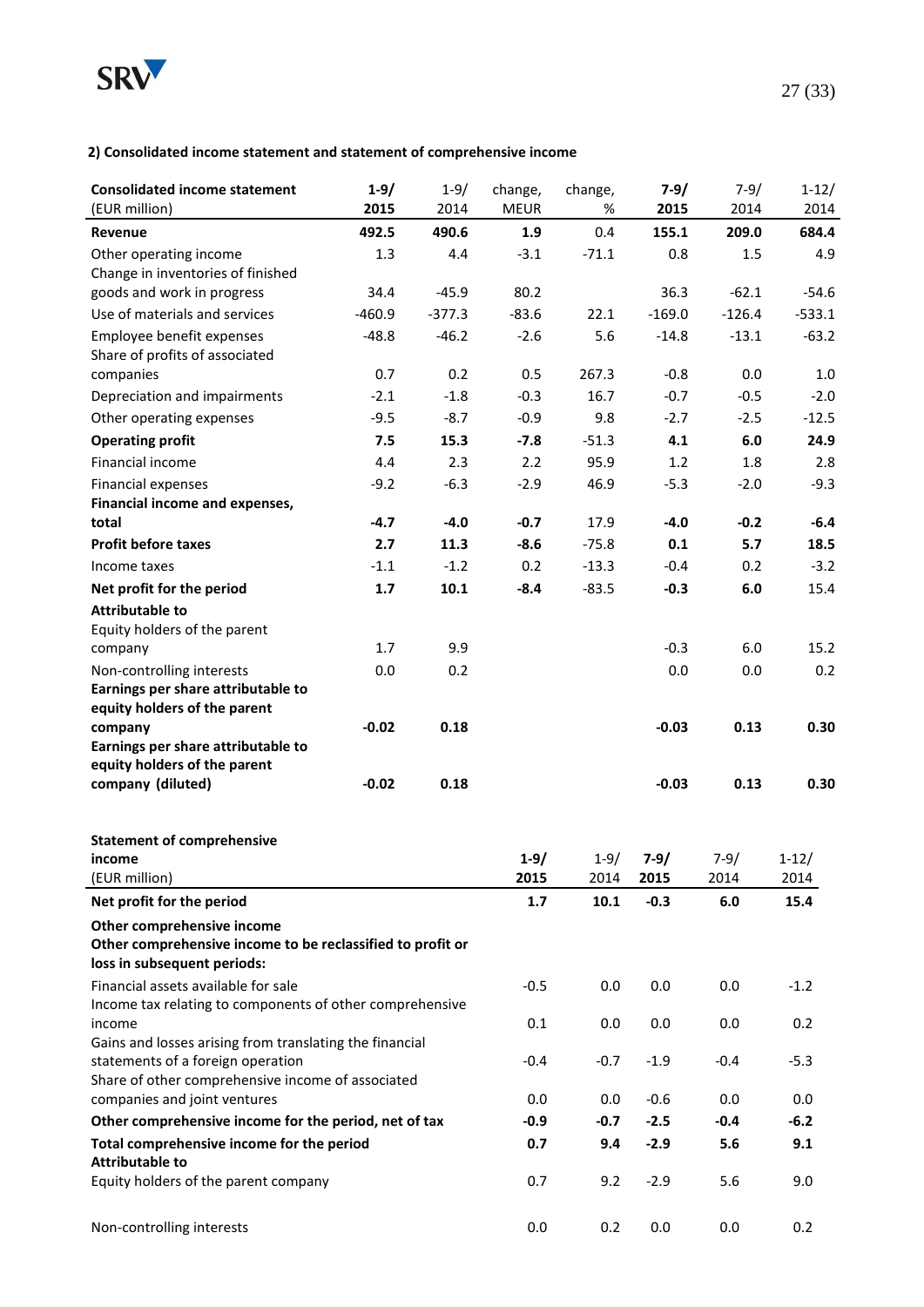

| 3) Consolidated balance sheet (EUR million)                | 30.9.15        | 30.9.14        | change, %    | 31.12.14       |
|------------------------------------------------------------|----------------|----------------|--------------|----------------|
| <b>ASSETS</b>                                              |                |                |              |                |
| <b>Non-current assets</b>                                  |                |                |              |                |
| Property, plant and equipment                              | 10.6           | 11.9           | $-10.6$      | 11.3           |
| Goodwill                                                   | 1.7            | 1.7            | 0.0          | 1.7            |
| Other intangible assets                                    | 0.8            | 0.8            | $-0.2$       | 0.7            |
|                                                            | 207.7          |                |              | 100.0          |
| Shares in associated companies and joint ventures          |                | 84.5           | 145.9        |                |
| Other financial assets                                     | 8.7            | 10.2           | $-14.7$      | 9.2            |
| Receivables                                                | 0.7            | 4.5            | $-84.1$      | 0.9            |
| Loan receivables from associated companies and joint       |                |                |              |                |
| ventures                                                   | 31.2           | 28.1           | 11.3         | 30.0           |
| Deferred tax assets                                        | 7.4            | 7.5            | $-1.5$       | 7.0            |
| Non-current assets, total                                  | 268.8          | 149.1          | 80.3         | 160.8          |
| <b>Current assets</b>                                      |                |                |              |                |
| Inventories                                                | 345.5          | 323.4          | 6.8          | 312.8          |
| Trade and other receivables                                | 105.7          | 146.6          | $-27.9$      | 82.6           |
| Loan receivables from associated companies and joint       |                |                |              |                |
| ventures                                                   | 1.1            | 1.1            | 0.0          | 1.1            |
| Current tax receivables (based on profit for the review    |                |                |              |                |
| period)                                                    | 2.3            | 2.0            | 12.4         | 0.3            |
| Cash and cash equivalents                                  | 28.1           | 21.4           | 31.0         | 18.4           |
| Current assets, total                                      | 482.7          | 494.6          | $-2.4$       | 415.2          |
| <b>ASSETS, TOTAL</b>                                       | 751.6          | 643.7          | 16.8         | 576.1          |
|                                                            |                |                |              |                |
| <b>Consolidated balance sheet (EUR million)</b>            | 30.9.15        | 30.9.14        | change, %    | 31.12.14       |
| <b>EQUITY AND LIABILITIES</b>                              |                |                |              |                |
| Equity attributable to the equity holders of the parent    |                |                |              |                |
| company                                                    |                |                |              |                |
| Share capital                                              | 3.1            | 3.1            | 0.0          | 3.1            |
| Invested free equity fund                                  | 141.2          | 92.3           | 53.0         | 92.3           |
| <b>Translation differences</b>                             | $-5.8$         | $-0.7$         | 702.2        | $-5.3$         |
| Fair value reserve                                         | $-1.4$         | 0.0            |              | $-0.9$         |
| Hybrid bond                                                | 45.0           | 45.0           | 0.0          | 45.0           |
| Retained earnings                                          | 88.5           | 88.1           | 0.4          | 90.3           |
| Equity attributable to equity holders of the parent        |                |                |              |                |
| company, total                                             | 270.6          | 227.7          | 18.8         | 224.4          |
| Non-controlling interests                                  | 0.8            | 0.8            | 2.1          | 0.8            |
| <b>Total equity</b>                                        | 271.4          | 228.5          | 18.7         | 225.2          |
| <b>Non-current liabilities</b><br>Deferred tax liabilities | 2.1            | 1.5            | 38.5         | 1.5            |
| Provisions                                                 | 5.9            | 5.5            | 6.6          | 6.5            |
| Interest-bearing liabilities                               | 168.9          | 140.0          | 20.6         | 147.0          |
| Other liabilities                                          | 2.9            | 0.0            |              | 0.0            |
| Non-current liabilities, total                             | 179.8          | 147.0          | 22.3         | 155.1          |
| <b>Current liabilities</b>                                 |                |                |              |                |
| Trade and other payables                                   | 185.3          | 124.8          | 48.5         | 111.5          |
| Current tax payables (based on profit for the review       |                |                |              |                |
| period)                                                    | 4.2            | 3.5            | 19.8         | 2.7            |
| Provisions                                                 | 3.5            | 3.3            | 5.2          | 4.0            |
| Interest-bearing liabilities                               | 107.5          | 136.6          | $-21.3$      | 77.6           |
| <b>Current liabilities, total</b>                          |                |                |              |                |
|                                                            | 300.5          | 268.2          | 12.0         | 195.8          |
| <b>Total liabilities</b><br><b>EQUITY AND LIABILITIES</b>  | 480.2<br>751.6 | 415.2<br>643.7 | 15.7<br>16.8 | 350.9<br>576.1 |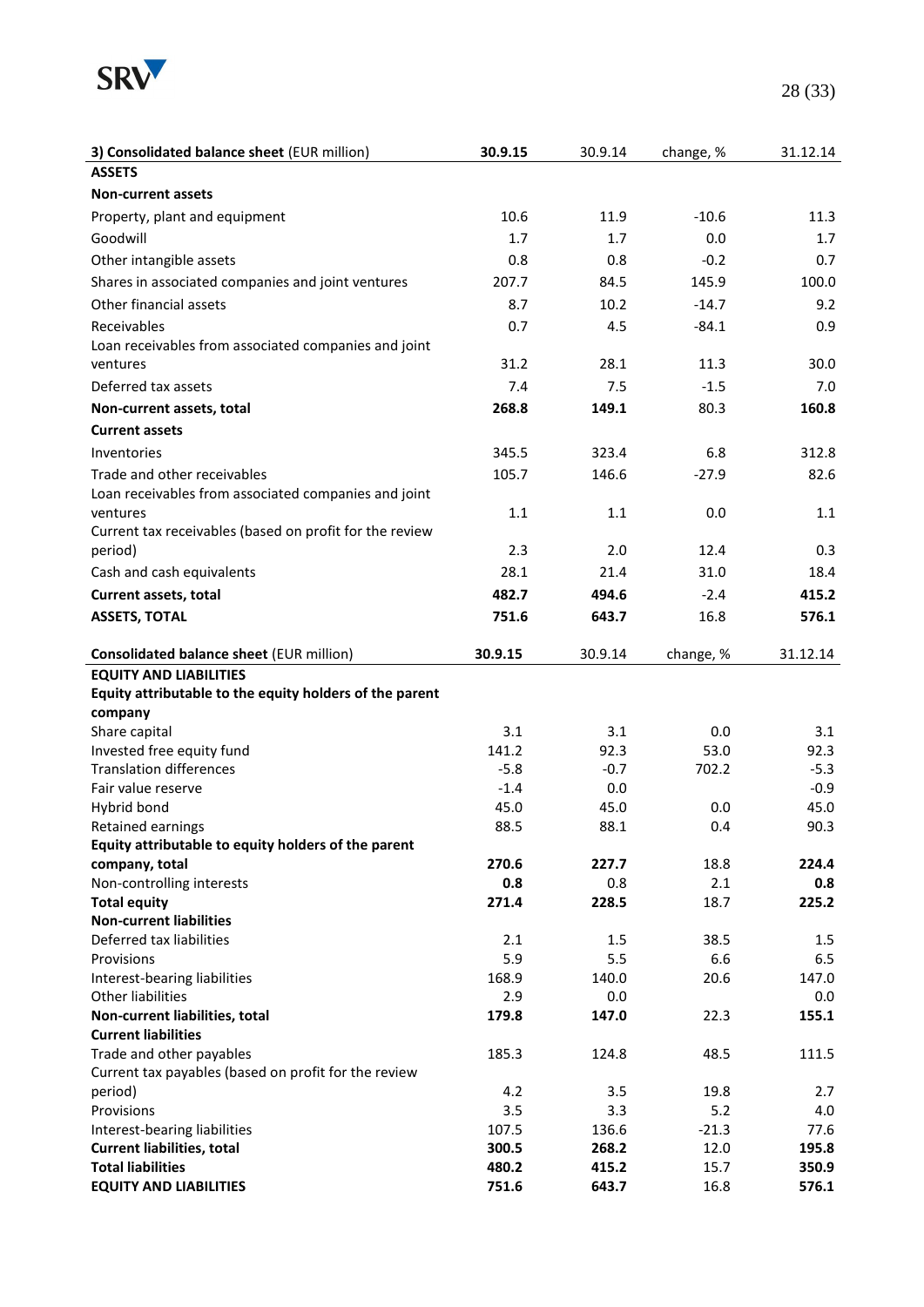

#### **4) Consolidated cash flow statement**

| <b>Consolidated cash flow statement (EUR million)</b>        | 1-9/2015 | 1-9/2014 | 1-12/2014 |
|--------------------------------------------------------------|----------|----------|-----------|
| Cash flows from operating activities                         |          |          |           |
| Net profit for the period                                    | 1.7      | 9.9      | 15.4      |
|                                                              |          |          |           |
| Adjustments:                                                 |          |          |           |
| Depreciation and impairments                                 | 2.1      | 2.3      | 2.0       |
| Non-cash transactions                                        | 1.0      | $-2.7$   | 1.2       |
| Financial income and expenses                                | 4.7      | 4.0      | 6.4       |
| Income taxes                                                 | 1.1      | 1.2      | 3.2       |
| Adjustments, total                                           | 8.9      | 4.9      | 12.8      |
| Changes in working capital:                                  |          |          |           |
| Change in loan receivables                                   | $-1.1$   | $-2.6$   | $-0.8$    |
| Change in trade and other receivables                        | $-18.6$  | $-70.0$  | $-8.3$    |
| Change in inventories                                        | $-33.3$  | 42.0     | 50.8      |
| Change in trade and other payables                           | 73.9     | 4.3      | $-7.1$    |
| Changes in working capital, total                            | 20.9     | $-26.3$  | 34.7      |
| Interest paid and other financial expenses                   | $-4.0$   | $-4.1$   | $-14.7$   |
| Interest received                                            | 0.0      | 0.1      | 0.2       |
| Income taxes paid                                            | $-1.3$   | $-1.5$   | $-1.5$    |
| Net cash flow from operating activities                      | 26.1     | $-17.0$  | 47.0      |
| Cash flow from investing activities                          |          |          |           |
| Property, plant and equipment                                | $-1.3$   | $-1.3$   | $-2.5$    |
| Intangible assets                                            | $-0.1$   | $-0.3$   | $-0.1$    |
| Other financial assets                                       | $-107.1$ | $-16.7$  | $-31.1$   |
| Sale of property, plant and equipment and intangible assets  | 0.0      | 0.2      | 0.1       |
| Change in loan receivable from associated companies          | $-4.5$   |          |           |
| joint ventures                                               |          |          |           |
| Cash flow from financing activities                          | $-113.0$ | $-18.2$  | -33.7     |
| Proceeds from loans                                          | 29.6     | 1.9      | 10.7      |
| Repayments of loans                                          | $-57.3$  | $-5.8$   | $-10.2$   |
| Change in housing corporation loans                          | 12.2     | $-14.9$  | $-15.8$   |
| Net change in short-term loans                               | 67.2     | -10.5    | $-65.4$   |
| Net proceeds from share issue                                | 49.0     |          |           |
| Purchase and sale of treasury shares                         | 0.0      | 0.1      | 0.2       |
| Dividends paid                                               | $-4.3$   | $-4.3$   | $-4.3$    |
| Net cash flow from financing activities                      | 96.5     | -33.4    | $-84.8$   |
| Net change in cash and cash equivalents                      | 9.6      | $-68.6$  | $-71.5$   |
| Cash and cash equivalents at the beginning of period         | 18.4     | 90.0     | 90.0      |
| Effect of exchange rate changes on cash and cash equivalents | 0.0      |          | 0.0       |
| Cash and cash equivalents at the end of period               | 28.1     | 21.4     | 18.4      |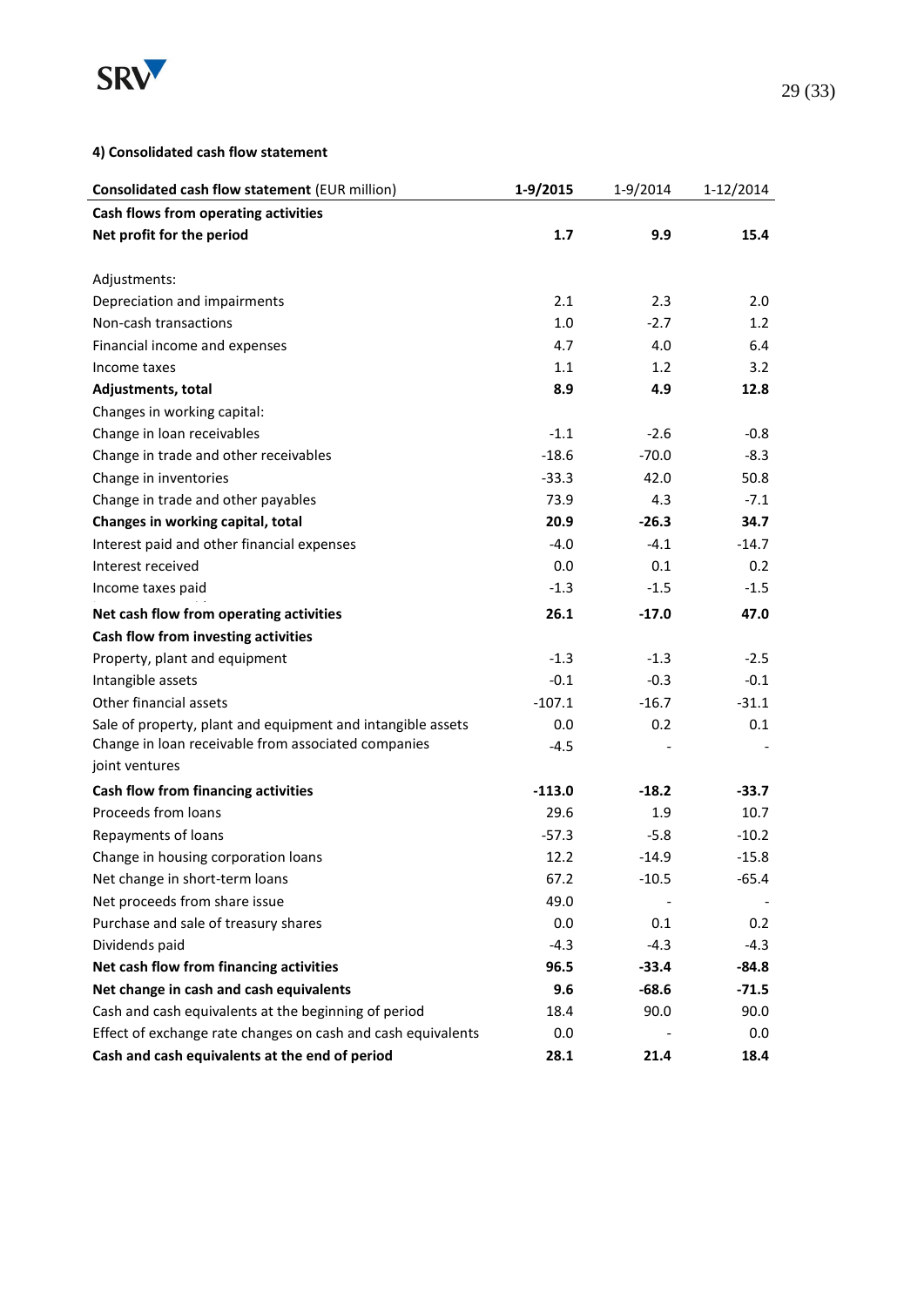

# **5) Statement of changes in Group equity**

|                                                      | Equity attributable to the equity holders of the parent<br>company             |                                    |                              |                                    |                          |                          |        |                                              |        |  |  |
|------------------------------------------------------|--------------------------------------------------------------------------------|------------------------------------|------------------------------|------------------------------------|--------------------------|--------------------------|--------|----------------------------------------------|--------|--|--|
|                                                      | Share<br>capital                                                               | Invested<br>free<br>equity<br>fund | Hybrid<br>bond               | Translat<br>ion<br>differen<br>ces | Fair<br>value<br>reserve | Retained<br>earnings     | Total  | Non-<br>controllin Total<br>lg<br>linterests | equity |  |  |
|                                                      | Statement of changes in Group equity 1 January-30 September 2015 (EUR million) |                                    |                              |                                    |                          |                          |        |                                              |        |  |  |
| Equity on 1 January 2015                             | 3.1                                                                            | 92.3                               | 45.0                         | $-5.3$                             | $-0.9$                   | 90.3                     | 224.4  | 0.8                                          | 225.2  |  |  |
| <b>Comprehensive income for</b><br>the review period | -                                                                              | $\blacksquare$                     | -                            | $-0.5$                             | $-0.4$                   | 1.7                      | 0.7    | 0.0                                          | 0.7    |  |  |
| Dividends paid                                       | $\overline{\phantom{0}}$                                                       |                                    | $\overline{\phantom{0}}$     |                                    |                          | $-4.3$                   | $-4.3$ |                                              | $-4.3$ |  |  |
| Share-based incentive plan                           | -                                                                              |                                    | $\overline{\phantom{a}}$     |                                    |                          | 1.2                      | $1.2$  |                                              | 1.2    |  |  |
| Purchase of treasury shares                          | $\overline{\phantom{0}}$                                                       |                                    | $\qquad \qquad \blacksquare$ | ٠                                  | ۰                        |                          | -      |                                              |        |  |  |
| Sale of treasury shares <sup>1)</sup>                | -                                                                              | 0.4                                | $\overline{\phantom{a}}$     | $\overline{\phantom{a}}$           |                          | $-0.4$                   | -      |                                              |        |  |  |
| Share issue                                          | $\overline{\phantom{0}}$                                                       | 50.1                               | $\overline{\phantom{a}}$     | ٠                                  |                          |                          | 50.1   |                                              | 50.1   |  |  |
| Cost related to share issue                          | $\overline{\phantom{0}}$                                                       | $-1.5$                             | $\overline{\phantom{a}}$     | $\overline{a}$                     | $\overline{\phantom{0}}$ |                          | $-1.5$ |                                              | $-1.5$ |  |  |
| Hybrid bond                                          | -                                                                              |                                    | $\overline{\phantom{0}}$     | $\overline{\phantom{a}}$           | $\overline{\phantom{0}}$ | $\overline{\phantom{a}}$ | ۰      |                                              |        |  |  |
| Other changes                                        | -                                                                              |                                    | $\overline{\phantom{0}}$     | $\overline{\phantom{a}}$           | $\overline{\phantom{0}}$ |                          | -      |                                              |        |  |  |
| <b>Equity on 30 September</b>                        |                                                                                |                                    |                              |                                    |                          |                          |        |                                              |        |  |  |
| 2015                                                 | 3.1                                                                            | 141.2                              | 45.0                         | $-5.8$                             | $-1.4$                   | 88.5                     | 270.6  | 0.8                                          | 271.4  |  |  |

 $1)$  Sale of treasury shares includes a transfer between an invested free equity fund and retained earnings.

| Statement of changes in Group equity 1 January-30 September 2014 (EUR million) |     |                          |                          |                              |                          |                 |                          |     |        |
|--------------------------------------------------------------------------------|-----|--------------------------|--------------------------|------------------------------|--------------------------|-----------------|--------------------------|-----|--------|
| Equity on 1 January 2014                                                       | 3.1 | 92.2                     | 45.0                     | 0.0                          | 0.0                      | 81.3            | 221.6                    | 0.6 | 222.2  |
| <b>Total comprehensive</b>                                                     |     |                          |                          |                              |                          |                 |                          |     |        |
| income for the year                                                            | 0.0 | 0.0                      | 0.0                      | $-0.7$                       | 0.0                      | 9.9             | 9.2                      | 0.2 | 9.4    |
| Dividends paid                                                                 | -   | $\overline{\phantom{0}}$ | $\overline{\phantom{0}}$ | $\qquad \qquad \blacksquare$ | $\overline{\phantom{0}}$ | $-4.2$          | $-4.2$                   |     | $-4.2$ |
| Share-based incentive plan                                                     |     | $\overline{\phantom{0}}$ | $\overline{\phantom{0}}$ | $\overline{\phantom{a}}$     |                          | 0.9             | 0.9                      |     | 0.9    |
| Purchase of treasury shares                                                    |     | $\overline{\phantom{0}}$ | $\overline{\phantom{0}}$ | $\qquad \qquad \blacksquare$ |                          | $\qquad \qquad$ | $\overline{\phantom{a}}$ |     |        |
| Sale of treasury shares                                                        |     | 0.1                      | $\overline{\phantom{0}}$ |                              |                          | 0.2             | 0.2                      |     | 0.2    |
| Hybrid bond                                                                    |     | $\overline{\phantom{0}}$ | $\overline{\phantom{0}}$ |                              | $\overline{\phantom{0}}$ |                 | ۰                        |     |        |
| Other changes                                                                  |     | $\overline{\phantom{0}}$ | $\overline{\phantom{0}}$ |                              | $\overline{\phantom{0}}$ | ٠               | -                        |     |        |
| <b>Equity on 30 September</b>                                                  |     |                          |                          |                              |                          |                 |                          |     |        |
| 2014                                                                           | 3.1 | 92.3                     | 45.0                     | $-0.7$                       | 0.0                      | 88.1            | 227.7                    | 0.8 | 228.5  |

| Statement of changes in Group equity 1 January-31 December 2014 (EUR million) |                          |                          |                              |                          |        |                          |                |     |        |
|-------------------------------------------------------------------------------|--------------------------|--------------------------|------------------------------|--------------------------|--------|--------------------------|----------------|-----|--------|
| Equity on 1 January 2014                                                      | 3.1                      | 92.2                     | 45.0                         | 0.0                      | 0.0    | 81.3                     | 221.6          | 0.6 | 222.2  |
| Comprehensive income for                                                      |                          |                          |                              |                          |        |                          |                |     |        |
| the review period                                                             |                          |                          |                              | $-5.3$                   | $-0.9$ | 15.2                     | 9.0            | 0.2 | 9.1    |
| Dividends paid                                                                | -                        | $\overline{\phantom{a}}$ | $\qquad \qquad$              |                          | -      | $-4.3$                   | $-4.3$         |     | $-4.3$ |
| Share-based incentive plan                                                    |                          | $\overline{\phantom{a}}$ | $\qquad \qquad \blacksquare$ |                          | Ξ.     | 1.3                      | 1.3            |     | 1.3    |
| Purchase of treasury shares                                                   | ۰                        | $\overline{\phantom{a}}$ | $\qquad \qquad \blacksquare$ | $\overline{\phantom{a}}$ | -      | $\overline{\phantom{a}}$ | ۰              |     |        |
| Sale of treasury shares                                                       | $\overline{\phantom{0}}$ | $\overline{\phantom{a}}$ | $\overline{\phantom{0}}$     |                          | -      | 0.2                      | 0.2            |     | 0.2    |
| Hybrid bond                                                                   | -                        | $\overline{\phantom{a}}$ | $\qquad \qquad \blacksquare$ | $\overline{\phantom{a}}$ | -      | $-3.4$                   | $-3.4$         |     | $-3.4$ |
| Other changes                                                                 |                          | $\overline{\phantom{a}}$ | ٠                            | $\overline{\phantom{a}}$ | ۰      | $\overline{\phantom{a}}$ | $\blacksquare$ |     |        |
| <b>Equity on 31 December</b>                                                  |                          |                          |                              |                          |        |                          |                |     |        |
| 2014                                                                          | 3.1                      | 92.3                     | 45.0                         | $-5.3$                   | $-0.9$ | 90.3                     | 224.4          | 0.8 | 225.2  |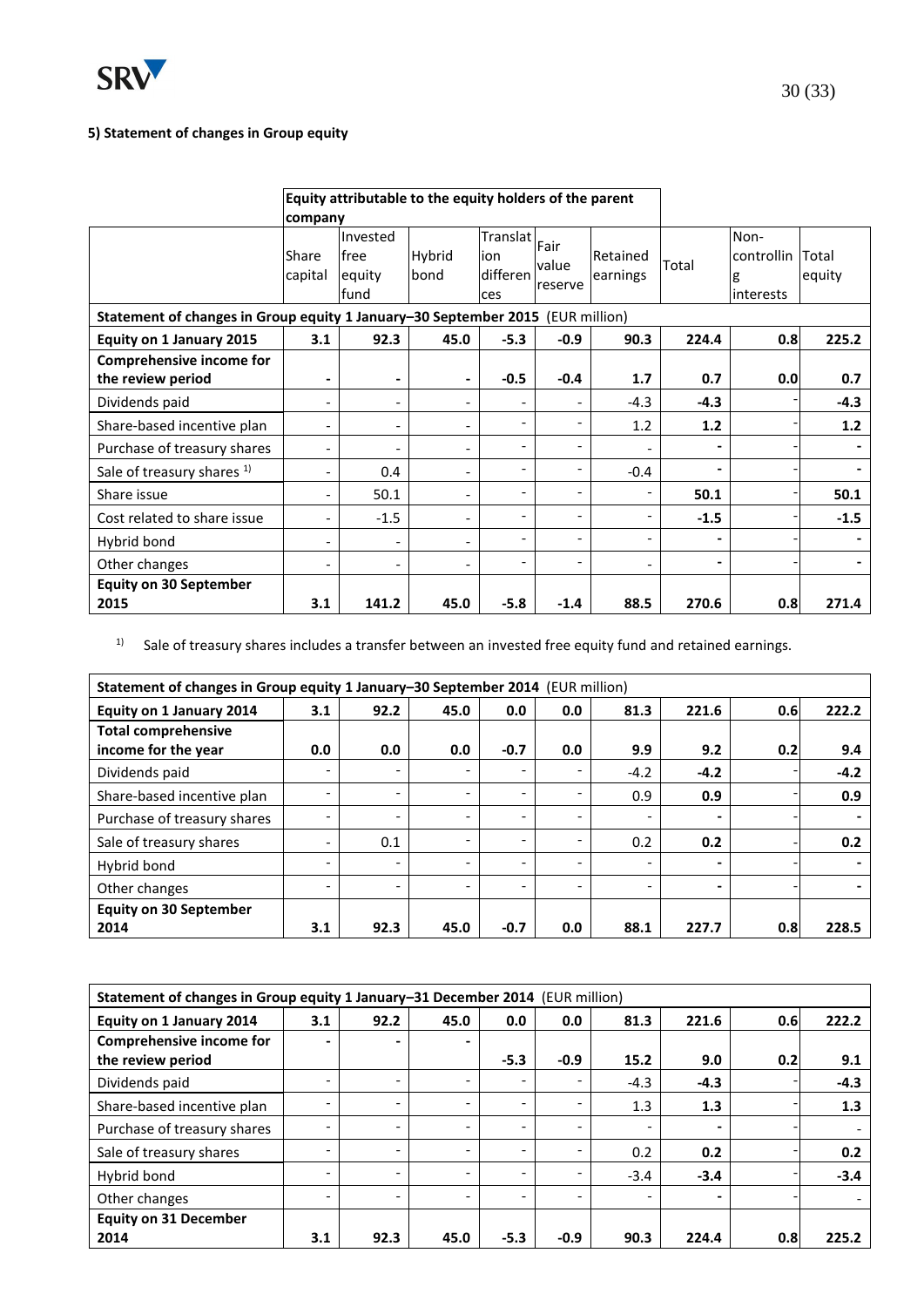

#### **6) Commitments and contingent liabilities**

| <b>Commitments and contingent liabilities (EUR million)</b> | 30.9.15 | 30.9.14 |      | change, % 31.12.2014 |
|-------------------------------------------------------------|---------|---------|------|----------------------|
| <b>Collateral given for own liabilities</b>                 |         |         |      |                      |
| Real estate mortgages given <sup>1)</sup>                   | 88.3    | 80.3    | 10.0 | 79.2                 |
| Pledges given                                               | 0.0     | 0.0     |      | 0.0                  |
| <b>Other commitments</b>                                    |         |         |      |                      |
| Guarantees given for liabilities on uncompleted projects    | 0.0     | 0.0     |      | 0.0                  |
| Investment commitments given                                | 15.6    | 11.2    | 40.3 | 9.6                  |
| Plot purchase commitments                                   | 165.2   | 158.0   | 4.6  | 185.8                |

1) Real estate mortgages include the total value of mortgages given as collateral for developer contracting housing production against the housing corporation loans of uncompleted and unsold completed projects.

#### **7) Segment information Group**

SRV's reporting segments are Operations in Finland, International Operations and Other Operations.

| <b>Revenue</b> (EUR million)    |         |         | change,     | change, |            |        |          |
|---------------------------------|---------|---------|-------------|---------|------------|--------|----------|
|                                 | 30.9.15 | 30.9.14 | <b>MEUR</b> | %       | $7 - 9/15$ | 7-9/14 | 31.12.14 |
| Operations in Finland           | 441.3   | 451.9   | $-10.5$     | $-2.3$  | 137.3      | 196.5  | 627.9    |
| <b>International Operations</b> | 51.3    | 39.2    | 12.1        | 31.0    | 17.9       | 12.6   | 56.9     |
| Other operations                | 10.7    | 15.3    | $-4.6$      | $-29.9$ | 3.5        | 5.0    | 19.5     |
| <b>Eliminations</b>             | $-10.9$ | $-15.7$ | 4.9         |         | $-3.6$     | $-5.1$ | $-19.9$  |
| Group, total                    | 492.5   | 490.6   | 1.9         | 0.4     | 155.1      | 209.0  | 684.4    |

| <b>Operating profit (EUR million)</b> |         |         | change,     | change, |            |            |          |
|---------------------------------------|---------|---------|-------------|---------|------------|------------|----------|
|                                       | 30.9.15 | 30.9.14 | <b>MEUR</b> | %       | $7 - 9/15$ | $7 - 9/14$ | 31.12.14 |
| Operations in Finland                 | 10.6    | 19.8    | $-9.3$      | $-46.6$ | 2.4        | 7.0        | 30.0     |
| International Operations              | 0.4     | $-0.7$  | 1.2         |         | 0.1        | $-0.4$     | 1.1      |
| Other operations                      | $-3.6$  | $-3.8$  | 0.2         |         | $-1.6$     | $-1.8$     | $-6.2$   |
| Eliminations                          | 0.0     | 0.0     | 0.0         |         | 0.0        | 0.0        | 0.0      |
| Group, total                          | 7.5     | 15.3    | $-7.9$      | $-51.3$ | 0.8        | 4.9        | 24.9     |

| <b>Operating profit, %</b> | $1 - 9/15$ | $1 - 9/14$ | $1 - 12/14$ |
|----------------------------|------------|------------|-------------|
| Operations in Finland      | 2.4        | 4.4        | 4.8         |
| International Operations   | 0.9        | $-1.8$     | 1.9         |
| Group, total               | 1.5        | 3.1        | 3.6         |

#### **Assets**

| (EUR million)                      | 30.9.15  | 30.9.14  | change,<br><b>MEUR</b> | change,<br>% | 31.12.14 |
|------------------------------------|----------|----------|------------------------|--------------|----------|
| Operations in Finland              | 497.8    | 412.1    | 85.6                   | 20.8         | 380.0    |
| International Operations           | 237.2    | 231.3    | 5.9                    | 2.5          | 226.2    |
| Other operations                   | 428.0    | 360.2    | 67.7                   | 18.8         | 352.7    |
| Eliminations and other adjustments | $-411.4$ | $-360.0$ | $-51.4$                |              | $-382.8$ |
| Group, total                       | 751.6    | 643.7    | 107.9                  | 16.8         | 576.1    |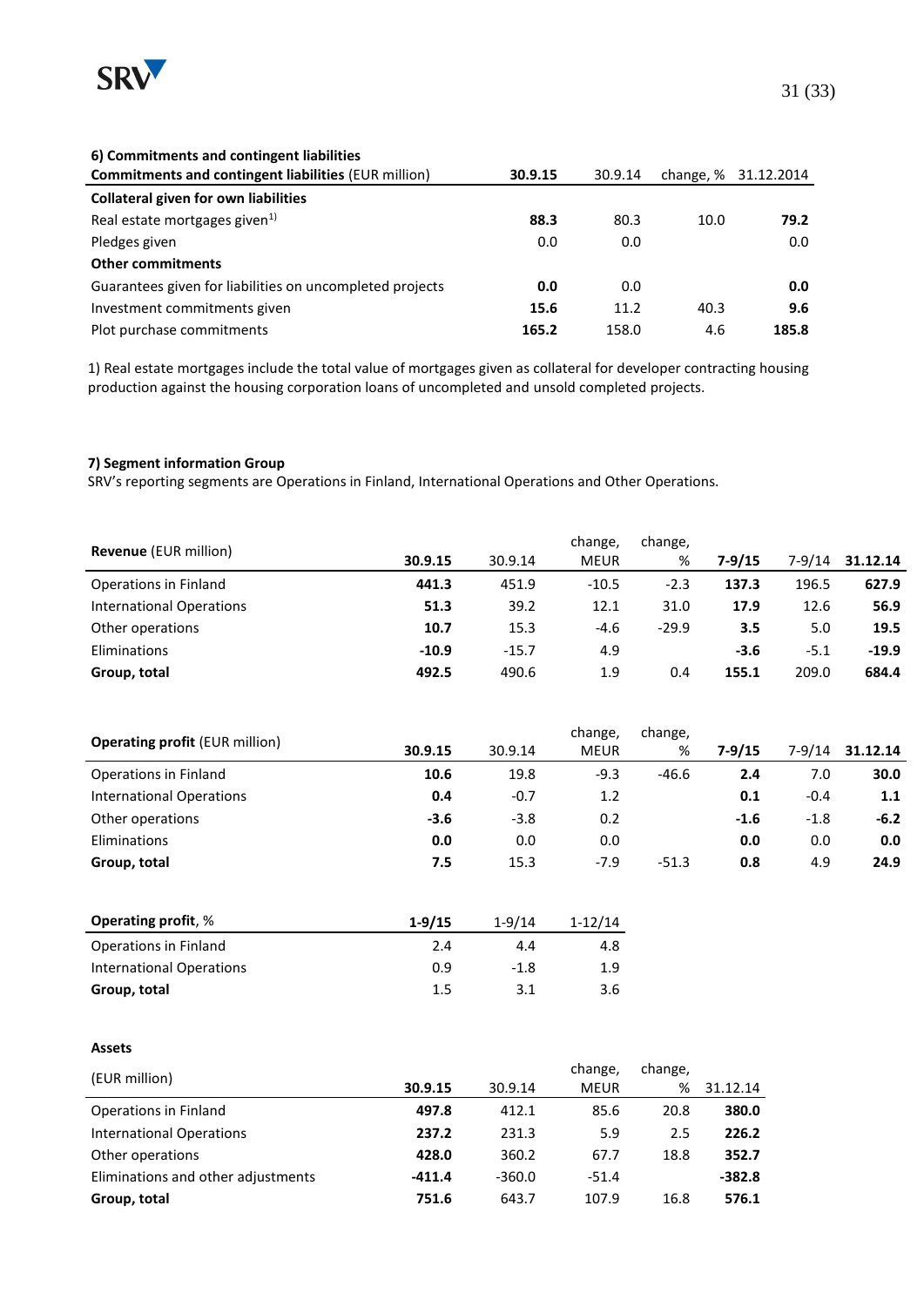

### **Liabilities**

|          |          | change,     | change, |          |
|----------|----------|-------------|---------|----------|
| 30.9.15  | 30.9.14  | <b>MEUR</b> | %       | 31.12.14 |
| 352.6    | 261.4    | 91.2        | 34.9    | 240.7    |
| 165.7    | 157.0    | 8.7         | 5.6     | 155.7    |
| 203.2    | 186.4    | 16.8        | 9.0     | 167.0    |
| $-241.4$ | $-189.7$ | $-51.7$     |         | $-212.4$ |
| 480.2    | 415.2    | 65.0        | 15.7    | 350.9    |
|          |          |             |         |          |

#### **Invested capital**

| (EUR million)                     |          |            | change,     | change, |          |
|-----------------------------------|----------|------------|-------------|---------|----------|
|                                   | 30.9.15  | 30.9.14    | <b>MEUR</b> | %       | 31.12.14 |
| Operations in Finland             | 326.3    | 298.9      | 27.4        | 9.2     | 277.2    |
| <b>International Operations</b>   | 214.6    | 208.5      | 6.2         | 3.0     | 203.0    |
| Other operations and eliminations | 6.8      | $-2.2$     | 9.0         |         | $-30.5$  |
| Group, total                      | 547.7    | 505.1      | 42.6        | 8.4     | 449.8    |
| Return on investment, %           | $1-9/15$ | $1 - 9/14$ | $1 - 12/14$ |         |          |
| Operations in Finland             | 4.7      | 9.2        | 10.8        |         |          |
| International Operations          | 3.1      | 0.7        | 1.3         |         |          |
| Group, total                      | 3.2      | 4.4        | 5.4         |         |          |
|                                   |          |            |             |         |          |

#### **8) Inventories**

|                                                   |         | change, |         |            |
|---------------------------------------------------|---------|---------|---------|------------|
| (EUR million)                                     | 30.9.15 | 30.9.14 | MEUR    | 31.12.2014 |
| Land areas and plot-owning companies              | 176.3   | 165.2   | 11.1    | 162.1      |
| Operations in Finland                             | 111.9   | 95.8    | 16.2    | 96.0       |
| <b>International Operations</b>                   | 64.4    | 69.5    | $-5.1$  | 66.1       |
| Work in progress                                  | 116.1   | 77.9    | 38.2    | 79.4       |
| Operations in Finland                             | 113.9   | 73.1    | 40.8    | 77.1       |
| <b>International Operations</b>                   | 2.2     | 4.8     | $-2.6$  | 2.3        |
| Shares in completed housing corporations and real |         |         |         |            |
| estate companies                                  | 40.8    | 68.5    | $-27.6$ | 61.0       |
| Operations in Finland                             | 39.9    | 67.6    | $-27.7$ | 58.2       |
| <b>International Operations</b>                   | 1.0     | 0.9     | 0.1     | 2.8        |
| <b>Other inventories</b>                          | 12.3    | 11.8    | 0.5     | 10.3       |
| Operations in Finland                             | 7.4     | 6.9     | 0.6     | 6.0        |
| <b>International Operations</b>                   | 4.9     | 4.9     | $-0.1$  | 4.3        |
| Inventories, total                                | 345.5   | 323.4   | 22.1    | 312.8      |
| Operations in Finland                             | 273.2   | 243.3   | 29.9    | 237.3      |
| <b>International Operations</b>                   | 72.4    | 80.1    | $-7.7$  | 75.4       |